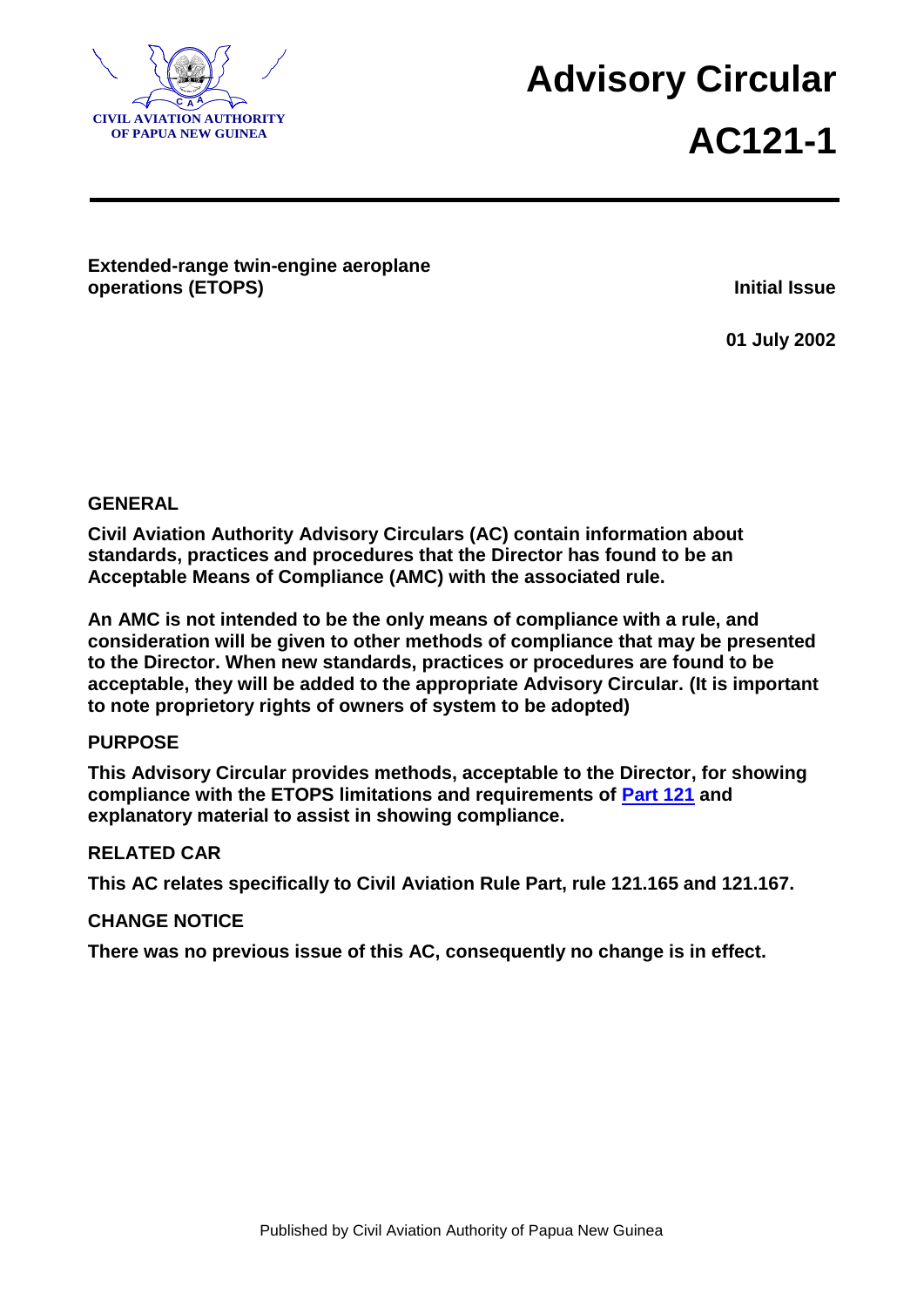# **Table of Contents**

| 1  |     |                                                        |
|----|-----|--------------------------------------------------------|
| 2. |     |                                                        |
|    | 2.0 |                                                        |
|    | 2.1 |                                                        |
|    | 2.2 |                                                        |
|    | 2.3 |                                                        |
| 3. |     |                                                        |
| 4. |     |                                                        |
|    | 4.0 |                                                        |
|    | 4.1 |                                                        |
|    | 4.2 |                                                        |
|    | 4.3 | Maintenance reliability programme definition 8         |
|    | 4.4 | Maintenance and reliability programme implementation8  |
|    | 4.5 |                                                        |
|    | 4.6 |                                                        |
| 5. |     |                                                        |
|    | 5.0 |                                                        |
|    | 5.1 |                                                        |
|    | 5.2 |                                                        |
|    | 5.3 |                                                        |
|    | 5.4 |                                                        |
|    | 5.5 | Certification authority aeroplane assessment report 16 |
|    | 5.6 |                                                        |
|    | 5.7 |                                                        |
|    | 5.8 |                                                        |
| 6. |     |                                                        |
|    | 6.0 |                                                        |
|    | 6.1 |                                                        |
|    | 6.2 |                                                        |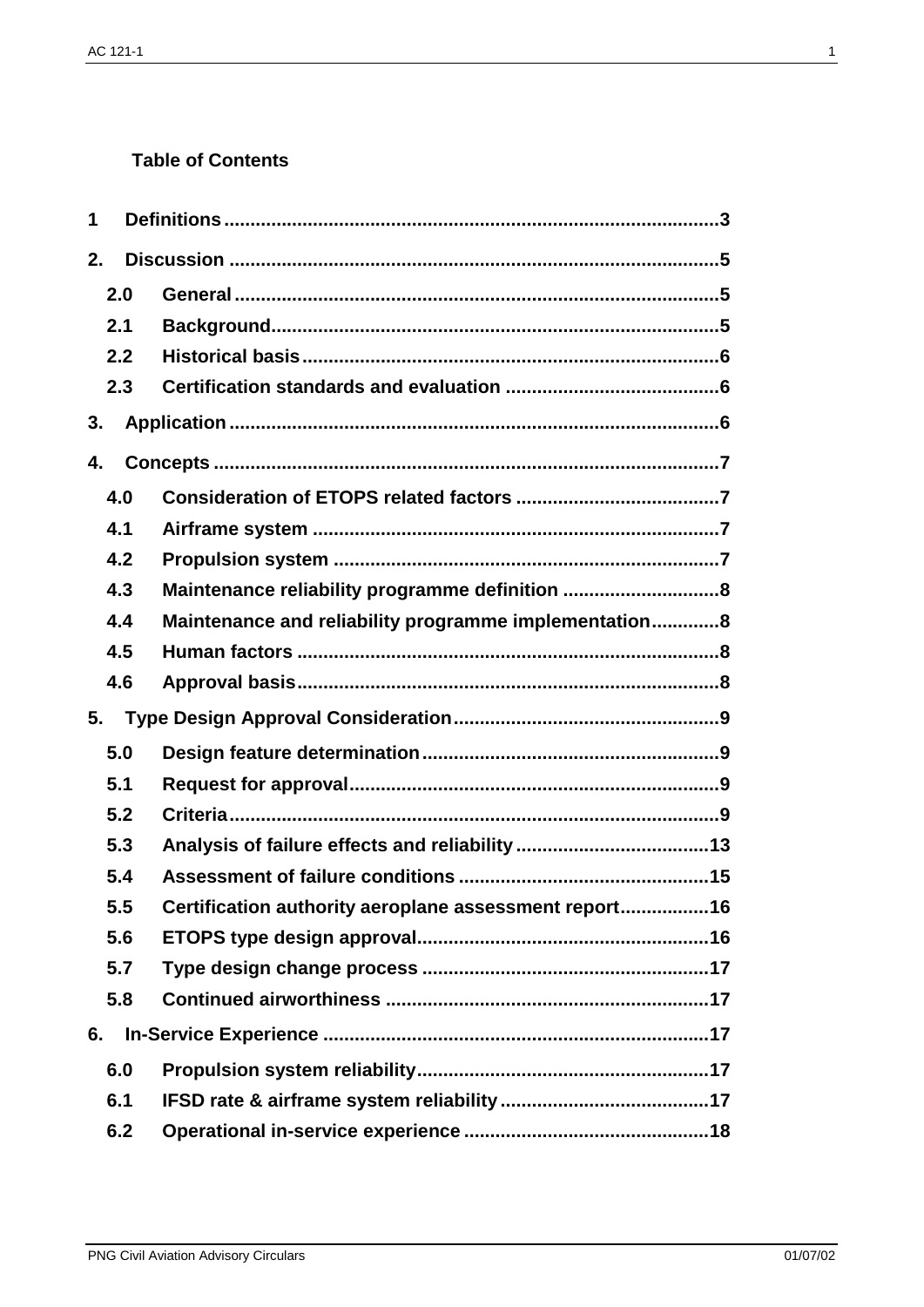| 7.                                                      |                                                                                 |  |  |  |
|---------------------------------------------------------|---------------------------------------------------------------------------------|--|--|--|
| 7.0                                                     |                                                                                 |  |  |  |
| 7.1                                                     |                                                                                 |  |  |  |
| 7.2                                                     | Assessment of the operator's propulsion system reliability19                    |  |  |  |
| 7.3                                                     | Engineering modifications and maintenance programme19                           |  |  |  |
| 7.4                                                     |                                                                                 |  |  |  |
| 7.5                                                     | Flight crew training, evaluation and operating manuals26                        |  |  |  |
| 7.6                                                     |                                                                                 |  |  |  |
| 7.7                                                     |                                                                                 |  |  |  |
| 7.8                                                     |                                                                                 |  |  |  |
| 8.                                                      |                                                                                 |  |  |  |
| Appendix 1 - Propulsion System Reliability Assessment32 |                                                                                 |  |  |  |
|                                                         |                                                                                 |  |  |  |
| APPENDIX 3 - Suitable En Route Alternate Aerodromes45   |                                                                                 |  |  |  |
|                                                         | APPENDIX 4 - ETOPS Maintenance Requirements 49                                  |  |  |  |
|                                                         | APPENDIX 5 - ETOPS Operational Programme Criteria57                             |  |  |  |
|                                                         | Appendix 6 - Simulated Extended-range (ETOPS) Programme62                       |  |  |  |
|                                                         | Appendix 7 - Reduction of operator's in-service experience requirement prior to |  |  |  |
| 1                                                       |                                                                                 |  |  |  |
| $\mathbf{2}$                                            |                                                                                 |  |  |  |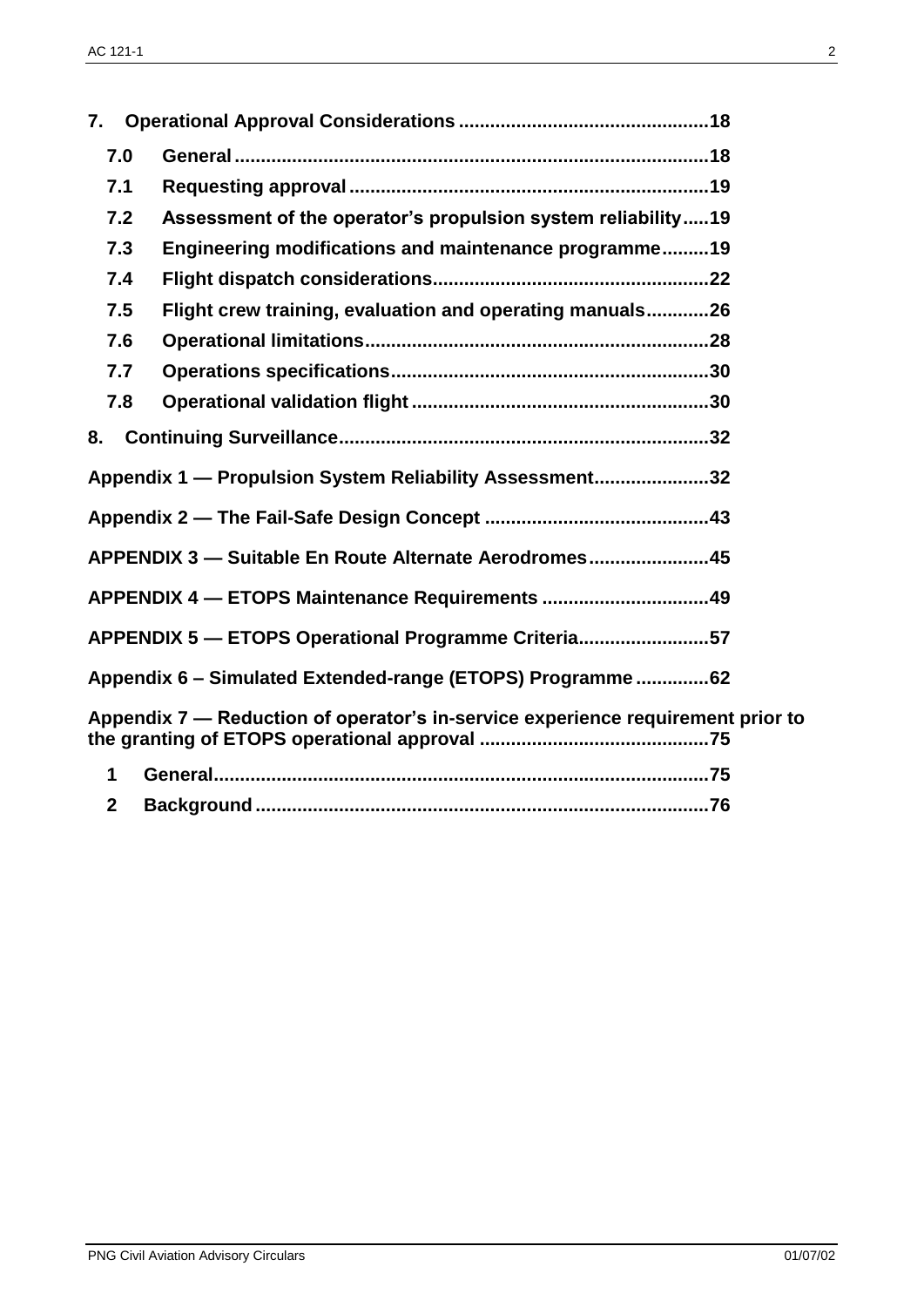### **1 Definitions**

- **1.1 Adequate aerodrome – in relation to ETOPS means an aerodrome that –**
	- **(a) is associated with a [Part 139](../Final%20Rules%20-%20Publishing/Part%20139%20Final%20Rule%20Publication%20Version4.doc) certificate or meets safety requirements equivalent to such an aerodrome; and**
	- **(b) has suitable facilities and services available, for the aeroplane type concerned, that include—**
		- **(1) ATC, an aerodrome flight information service or an established pilot reporting requirement; and**
		- **(2) For turbo-jet and turbo-fan powered aeroplanes a meteorological reporting service; and**
		- **(3) at least one instrument approach procedure; and**
		- **(4) visual approach slope indicator system for turbojet and turbofan powered aeroplanes; and**
		- **(5) sufficient lighting if used at night.**

**1.2 Suitable aerodrome – in relation to ETOPS means an adequate aerodrome with weather reports, forecasts or combination thereof, indicating that the weather conditions will be at or above the minima outlined in Part 121 Subpart C, and the field condition reports indicate that a safe landing can be accomplished at the time of intended operation.**

**1.3 Auxiliary power units (APU) means a gas turbine engine intended for use as a power source for driving generators, hydraulic pumps and other aeroplane accessories and equipment and/or to provide compressed air for aeroplane pneumatic systems.**

**An essential APU installation provides the bleed air and/or mechanical power necessary for the dispatch of a transport category aeroplane for operations other than extended-range operations with two-engine aeroplanes.**

**An APU installation which is intended to serve as one of the three or more independent alternating current (AC) electrical power sources required for extended-range operations provides the bleed air or mechanical power necessary for the safe flight of a two-engine transport category aeroplane approved for extended-range operation and is designed and maintained to provide a level of reliability necessary to perform its intended function**

**1.4 ETOPS configuration maintenance and procedures (CMP) standard means the particular aeroplane configuration minimum requirements including any special inspection, hardware life limits, Master Minimum Equipment List (MMEL) constraints and maintenance practice found necessary by the Basic Certification Authority to establish the suitability of an airframe-engine combination for extended-range operation.**

**1.5 Engine means the basic engine assembly as supplied by the engine**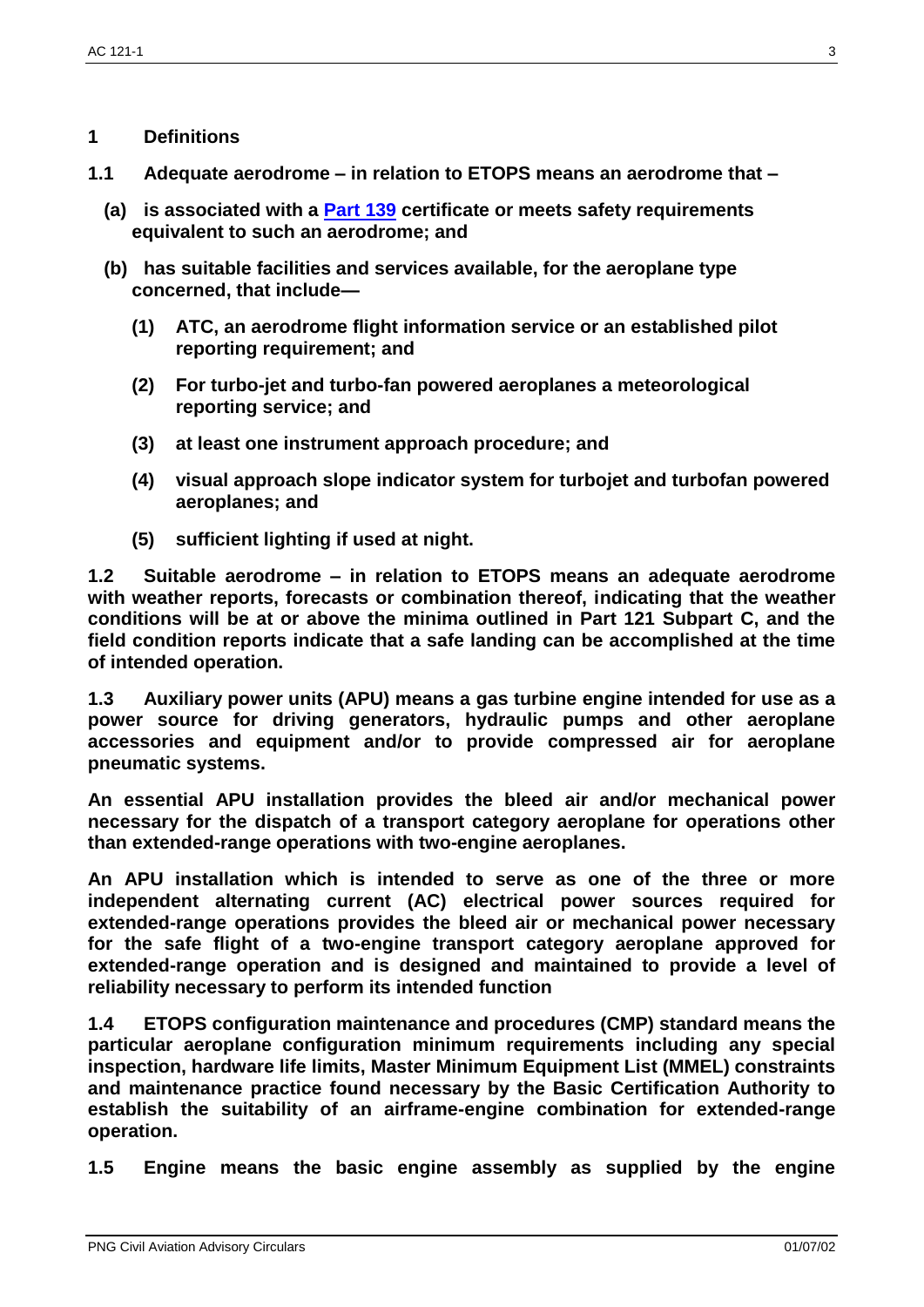**manufacturer.**

**1.6 Extended-range operations means, for the purpose of this Advisory Circular, extended-range operations are those flights conducted over a route that contain a point further than one hour flying time at the approved one-engine inoperative cruise speed (under standard conditions in still air) from an adequate aerodrome**

**1.7 Extended-range entry point means the extended-range entry point is the point on the aeroplane's outbound route which is one-hour flying time at the approved single-engine inoperative cruise speed (under standard conditions in still air) from an adequate aerodrome.**

**1.8 Fail-safe means the design methodologies upon which the FAR Part 25 airworthiness standards are based. It requires the effect of failures and combination of failures to be considered in defining a safe design. (Refer to Appendix 2 for a more complete definition of fail-safe design concepts.)**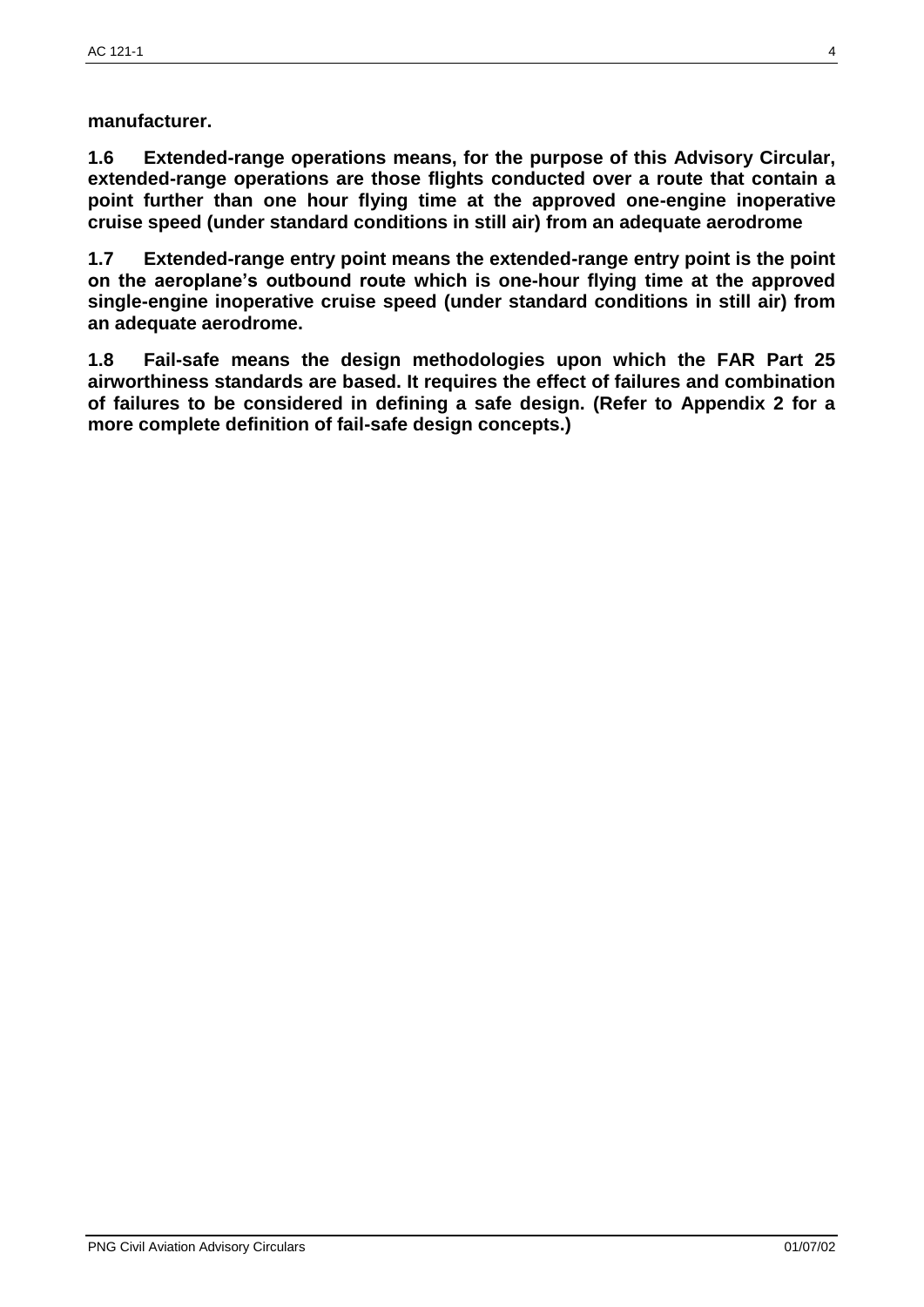**1.9 In-flight shutdown (IFSD) means that when an engine ceases to function in flight and is shutdown, whether self-induced, crew initiated or caused by some other external influence (i.e. IFSD for all causes; for example; due to flame-out, internal failure, crew-initiated shut-off, foreign object ingestion, icing, inability to obtain and/or control desired thrust etc.).**

**1.10 System means a system that includes all elements of equipment necessary for the control and performance of a particular major function. It includes both the equipment specifically provided for the function in question and other basic equipment such as that necessary to supply power for the equipment operation.**

**1.10.1 Airframe system means any system on the aeroplane that is not a part of the propulsion system.**

**1.10.2 Propulsion system means the aeroplane propulsion system that includes: each component that is necessary for propulsion; components that effect the control of the major propulsion units; and components which effect the safe operation of the major propulsion units.**

### **2. Discussion**

### **2.0 General**

**All two-engine aeroplanes operated under Papua New Guinea Civil Aviation Rules, are required to comply with this Advisory Circular or an alternative acceptable means of compliance that meets the objectives of the rule. No Air Operator Certificate holder may operate two-engine or three-engine aeroplanes, except a three-engine turbine powered aeroplane, over a route that contains a point further than one-hour's flight time (in still air) at normal cruising speed with one engine inoperative from an adequate aerodrome. It is significant to note that this requirement is applicable to reciprocating, turbo-propeller, turbo-jet and turbo-fan aeroplanes transiting oceanic areas or routes entirely over land.**

### **2.1 Background**

**Although these requirements evolved during the era of piston-engine aeroplanes and these requirements are currently applied to turbo-powered aeroplanes, which have significantly better reliability, experience has shown the present requirements to be effective and yet flexible enough in their application to accommodate significant improvements in technology. Until recently, little consideration had been given to re-examining the viability of extending the permissible operating range of two-engine turbine-powered aeroplanes, by granting credit for improved reliability due to the limited range/payload capabilities of most of the existing generation of two-engine turbine-powered aeroplanes. However, some of the new generation two engine aeroplanes have a range/payload capability equivalent to many previous generation three and four-engine aeroplanes. The demonstrated range/payload capabilities of the new generation aeroplanes, including their provisions for achieving a higher degree of reliability, clearly indicate there is a need to recognise the capabilities of these aeroplanes and to establish the conditions under which extended-range operations with these aeroplanes can be safely conducted over oceanic and/or desolate land areas.**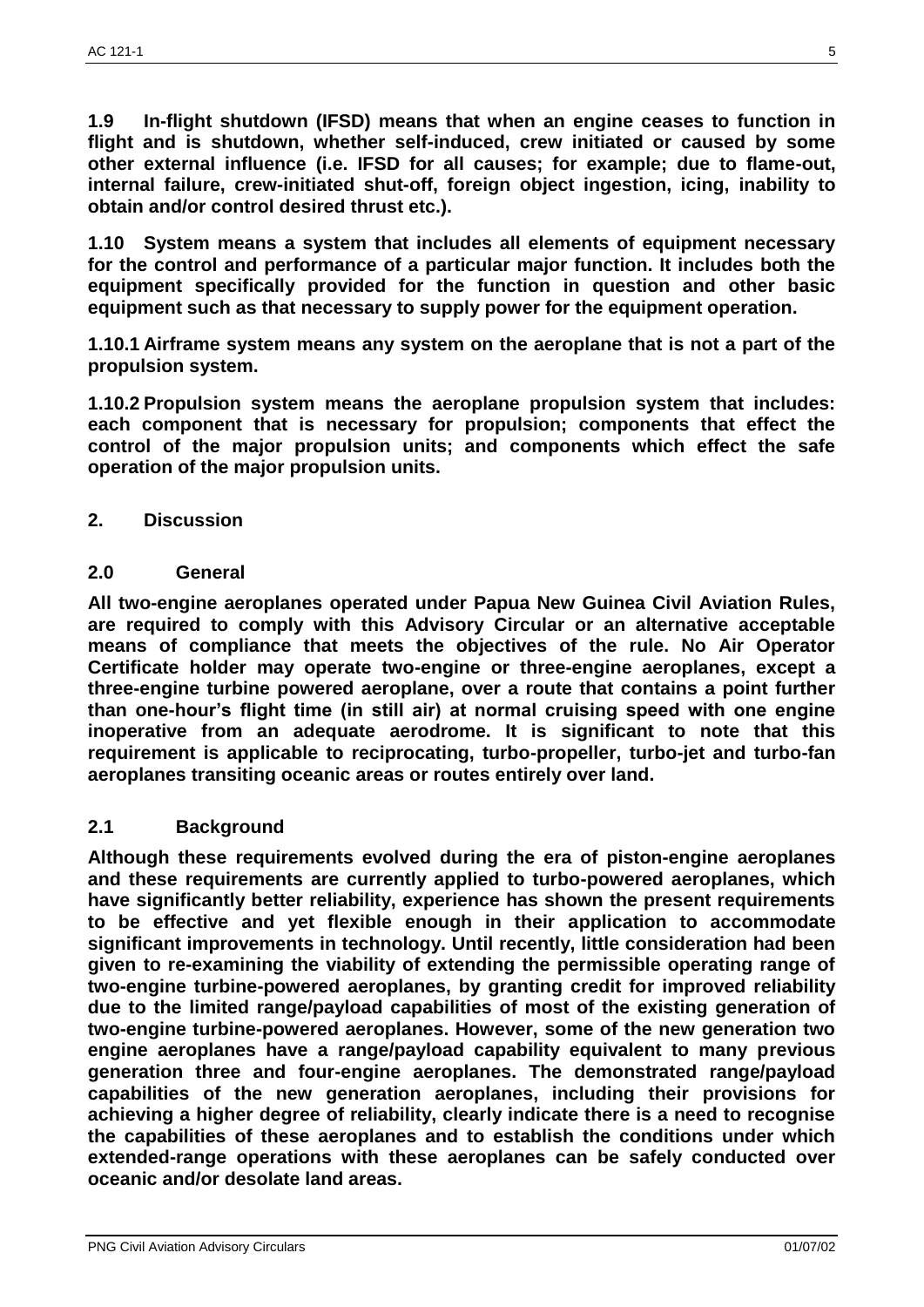### **2.2 Historical basis**

**The United States has an extensive historical basis, which began as early as 1936. Their requirements in effect in 1936 required the applicant to show, prior to obtaining approval for the operation, that intermediate fields, available for safe takeoff and landings, were located at least at 100-mile intervals along the proposed route. This restriction applied to all aeroplanes operating under this requirement regardless of the terrain or area overflown. Throughout the evolution of commercial aviation in the US the following factors have remained constant:**

- **(a) The rule has always applied to all areas of operation and has not been limited to over-water operation.**
- **(b) Any additional restrictions imposed, or alternatively any deviations granted to operate in excess of the basic requirements were based on a finding by the Federal Aviation Administration that adequate safety would be provided in the proposed operation when all factors were considered. This finding was never limited to engine reliability alone.**
- **(c) The aerodromes used in meeting the provisions of the requirement had to be adequate for the aeroplane used (i.e. available for safe landings and take-off at the weights authorised), and**
- **(d) In granting a deviation from the time restriction, the Federal Aviation Administration considered the character of the terrain, the kind of operation and the performance of the aeroplane, etc**
- **(e) In developing Papua New Guinea aviation policy over the years it was necessary to study, and where applicable, adopt requirements from other nations that had proved to be satisfactory.**

### **2.3 Certification standards and evaluation**

**To be eligible for extended-range operations, the specified airframe-engine combination should have been certificated to the airworthiness standards of transport category aeroplanes and should be evaluated considering the concepts in Section 4, evaluated considering the type design considerations in Section 5, evaluated considering the in-service experience discussed in Section 6, and evaluated considering the continuing airworthiness and operational concepts outlined in Section 7.**

**3. Application**

**Since large transport category aeroplanes in Papua New Guinea are certificated under Part 119 and operate in accordance with Civil Aviation Rules Part 121, any consideration for deviation from these rules for two-engine aeroplane necessitates an evaluation of the type design to determine suitability of that particular airframeengine combination for the intended operation. This Advisory Circular provides guidance for obtaining type design, continued airworthiness and operations approval for those two-engine transport category aeroplanes intended for use in extended-range operations. The issuance of this Advisory Circular is not intended to alter the status of deviation previously approved in accordance with the Civil**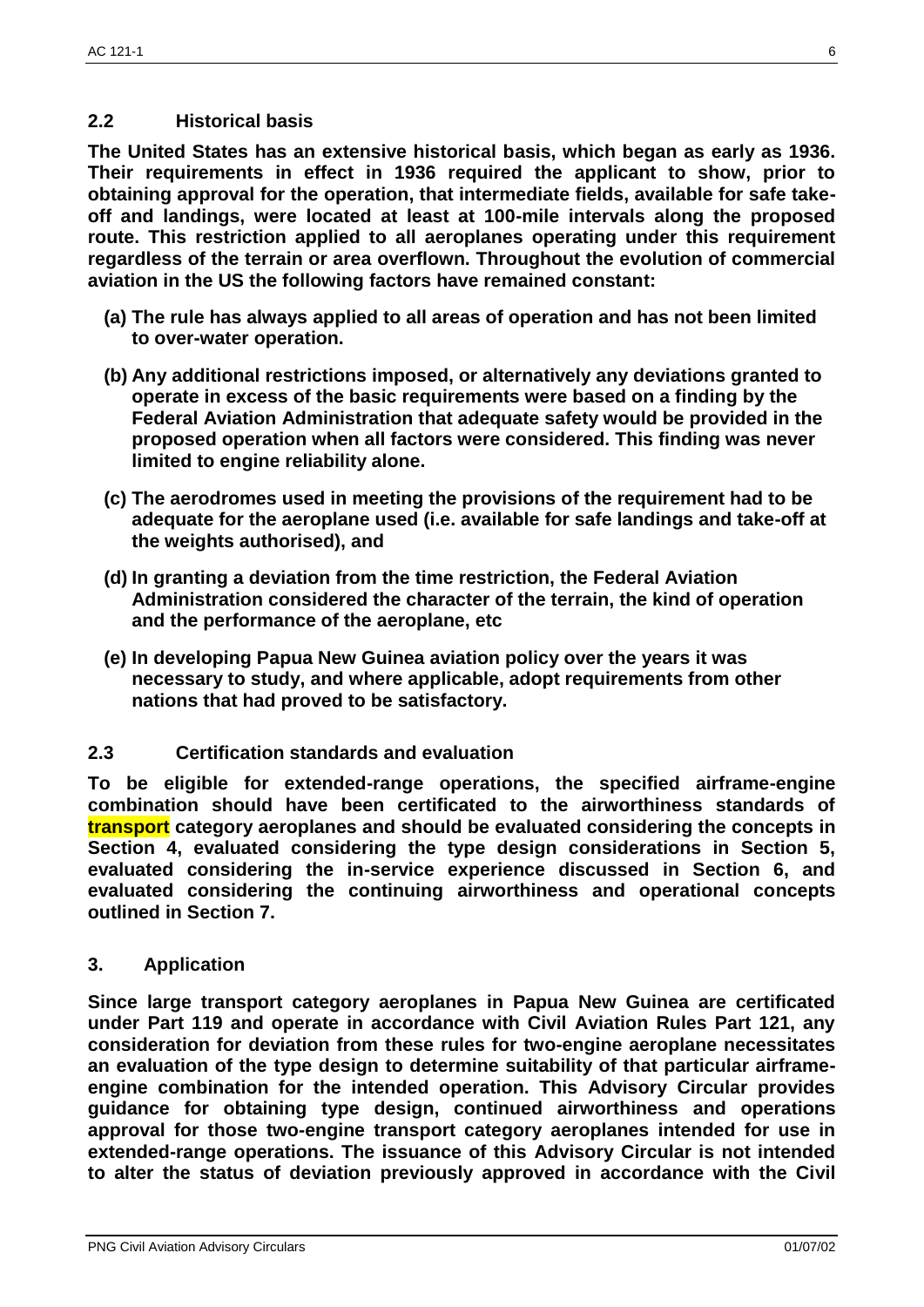**Aviation Rules. Although many of the criteria in this Advisory Circular may be currently incorporated into an operator's approved programme for other aeroplanes or route structures, the unique nature of extended-range operations with two-engine aeroplanes necessitates an evaluation of these operations to ensure that the approved programmes are effective. To the extent that changes in the aeroplane's type design, continued airworthiness, or the operations programme are involved as a result of this evaluation, they are approved through the normal approval processes.**

**4. Concepts**

#### **4.0 Consideration of ETOPS related factors**

**Although it is self-evident that the overall safety of an extended-range operation cannot be better than that provided by the reliability of the propulsion systems, some of the factors related to extended-range operations are not necessarily obvious. For example, cargo compartment fire suppression/containment capability could be a significant factor or operational/maintenance practices may invalidate certain determinations made during the aeroplane type design certification, or the probability of system failures could be a more significant problem than the probability of propulsion system failures. Although engine reliability is a critical factor, it is not the only factor that should be seriously considered in evaluating extended-range operations. Any decision relating to extended-range operation with two-engine aeroplanes should also consider the probability of an occurrence of any condition which would reduce the capability of the aeroplane or the ability of the crew to cope with adverse operating conditions. The following is provided to define the concepts for evaluating extended-range operations with two-engine aeroplanes. This approach ensures that two-engine aeroplanes are consistent with the level of safety required for current extended-range operations with three and four-engine turbine powered aeroplanes without unnecessarily restricting operations:**

#### **4.1 Airframe system**

**A number of airframe systems have an effect on the safety of extended-range operations; therefore, the type design certification of the aeroplane should be reviewed to ensure that the design of these systems are acceptable for the safe conduct of the intended operation.**

### **4.2 Propulsion system**

**A review of the historical data (1978 through 1988) for transport aviation two-engine turbo-fan-powered large commercial aeroplanes indicates that the current safety record, as exemplified by the world accident rate (airworthiness causes), is sustained in part by a propulsion system IFSD rate of only about .02/1000 hours. Although the quality of this safety record is not wholly attributable to the IFSD rate, it is believed that maintaining an IFSD rate of that order is necessary to not adversely impact the world accident rate from airworthiness causes. Upon further review of the historical database and in consideration of the required safety of extended-range operation, it is necessary that the achieved performance and reliability of the aeroplane should be shown to be sufficiently high. When**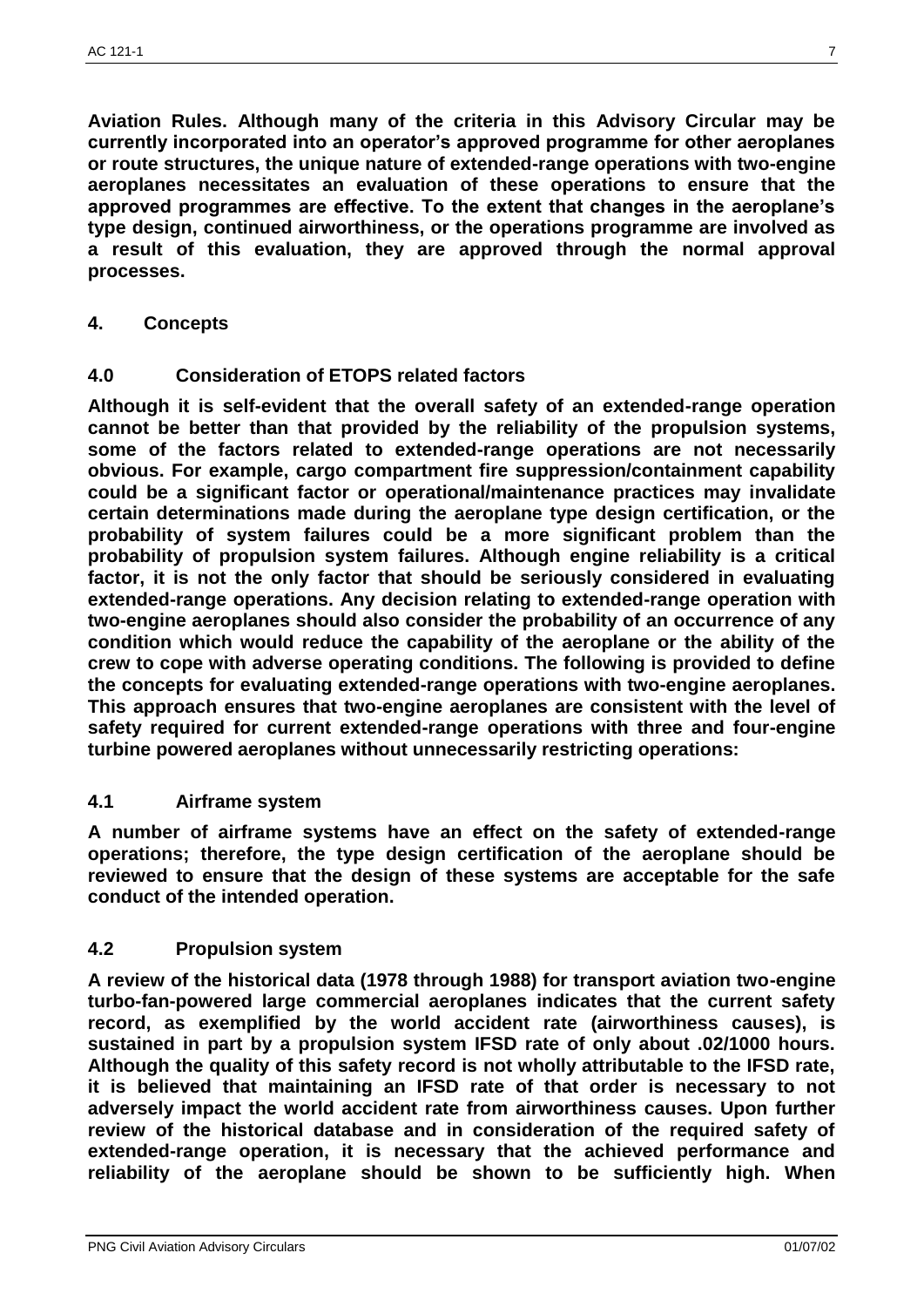**considering the impact of increasing diversion time, it must be shown that the operation can be conducted at a level of reliability resulting in no adverse change in risk.**

## **4.3 Maintenance reliability programme definition**

**Since the quality of maintenance and reliability programmes can have an appreciable effect on the reliability of the propulsion system and the airframe systems required for extended-range operation, an assessment should be made of the proposed maintenance and reliability programme's ability to maintain a satisfactory level of aeroplane systems reliability for the particular airframe-engine combination.**

### **4.4 Maintenance and reliability programme implementation**

**Following a determination that the airframe systems and propulsion systems are designed to be suitable for extended-range operations, an in-depth review of the applicant's training programmes, operations and maintenance and reliability programmes should be accomplished to show ability to achieve and maintain an acceptable level of systems reliability to safely conduct these ETOPS operations.**

### **4.5 Human factors**

**System failures or malfunctions occurring during extended-range operations could affect flight crew workload and procedures. Although the demands on the flight crew may increase, an assessment should be made to ensure that exceptional piloting skills or crew co-ordination are not required.**

### **4.6 Approval basis**

**Each applicant (manufacturer or operator as appropriate) for extended-range approval should show that the particular airframe-engine combination is sufficiently reliable. Systems required for extended-range operations should be shown by the manufacturer to be designed to a fail-safe criteria and should be shown by the operator to be continuously maintained and operated at levels of reliability appropriate for the intended operation.**

### *4.6.1 Type design ETOPS approval*

**Preceding the type design approval, the applicant should show that the airframe and propulsion systems for the particular aeroplane could achieve a sufficiently high level of reliability in service so that safe extended-range operations may be conducted. The achievement of the required level of propulsion system reliability is determined in accordance with Appendix 1 (See Paragraph 6.1). Evidence that the type design of the aeroplane is suitable for extended-range operations is normally reflected by a statement in the approved Aeroplane Flight Manual (AFM) and Type Certificate Data sheet or Supplemental Type Certificate (see Paragraph 5), which specifies the configuration, maintenance and procedures (CMP) standard requirements for suitability**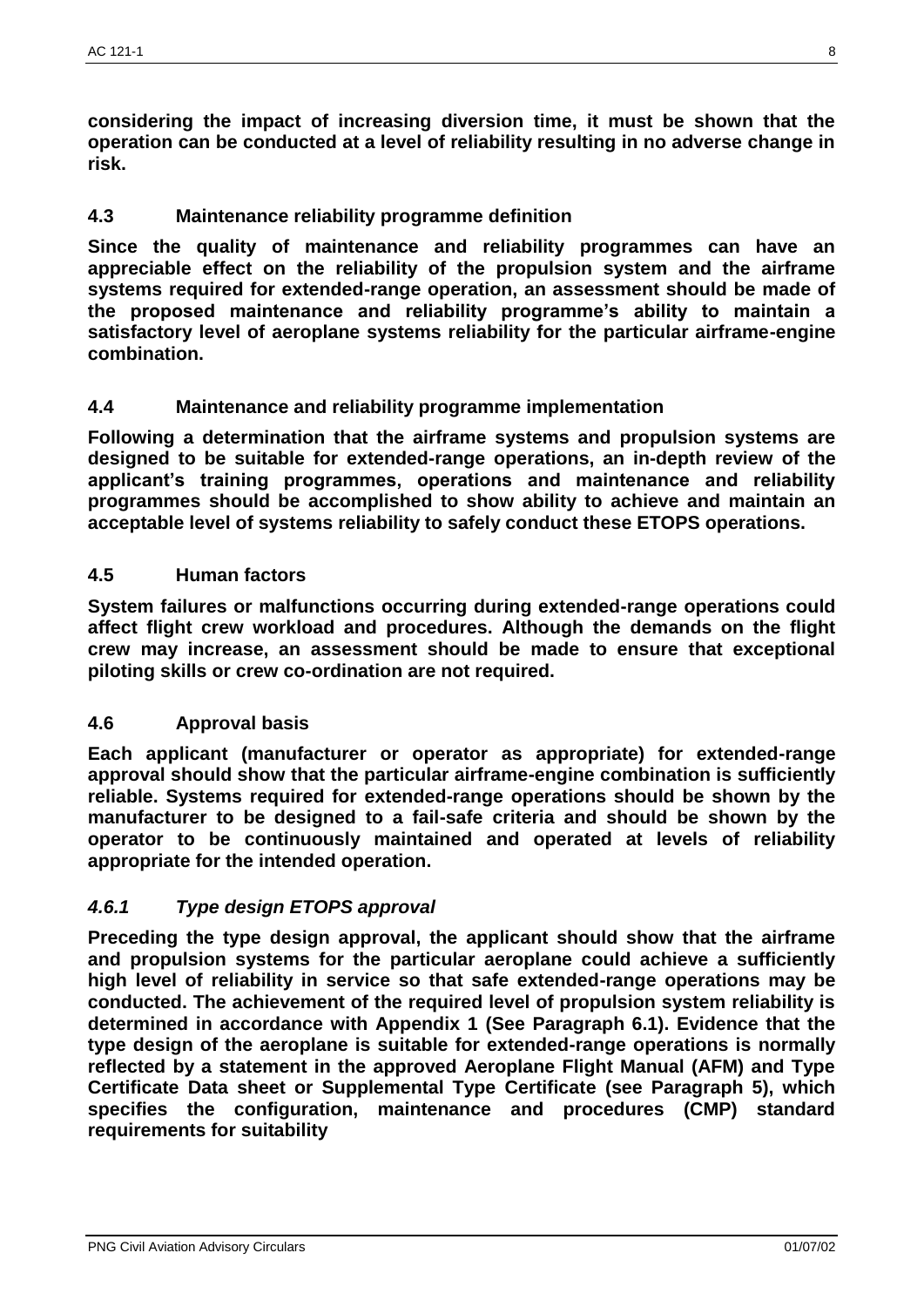### *4.6.2 In-service experience*

**It is also necessary for each operator desiring approval for extended-range operations to show that it has obtained sufficient maintenance and operations experience with that particular airframe-engine combination to safely conduct ETOPS operations. (See Paragraph 6.2)**

### *4.6.3 Approval*

**The type design approval does not reflect a continuing airworthiness or operational approval to conduct extended-range operations. Therefore, before approval, each operator needs to demonstrate the ability to maintain and operate the aeroplane so as to achieve the necessary reliability and to train its personnel to achieve competence in extended-range operations. The operational approval to conduct extended-range operations is made by amendment to the operator's operations specifications (see Section 7), which includes requisite items provided in the AFM.**

## *4.6.4 Continuing airworthiness*

**From time to time, the FAA or other certifying authorities may require that the type design CMP standard be revised to correct subsequent problems that impede the achievement of the required level of reliability. The FAA or other certifying authorities will initiate action as necessary to require a CMP standard revision to achieve and maintain the desired level of reliability and therefore, safety of extended-range operation. CMP standards in effect prior to revision will no longer be considered suitable for continued extended-range operation.**

**5. Type Design Approval Consideration**

### **5.0 Design feature determination**

**When a two-engine type aeroplane is intended to be used in extended-range operations, a determination should be made that the design features are suitable for the intended operation. In some cases modifications to systems may be necessary to achieve the desired reliability. The essential airframe systems and the propulsion system for the particular airframe-engine combination should be shown to be designed to a fail-safe criteria and through service experience it must be determined that it can achieve a level of reliability suitable for the intended operation**

### **5.1 Request for approval**

**An aeroplane manufacturer or other civil airworthiness authorities requesting a determination that a particular airframe-engine combination is a suitable type design for extended-range operation, should apply to the applicable type certificate holding aeroplane certification authority. An operator should apply similarly, except through Civil Aviation Authority of Papua New Guinea (CAA). The CAA will then initiate an assessment of the airframe-engine combination in accordance with Paragraphs 5 and 6 and Appendix 1 of this Advisory Circular.**

### **5.2 Criteria**

**The applicant should conduct an evaluation of failures and failure combinations**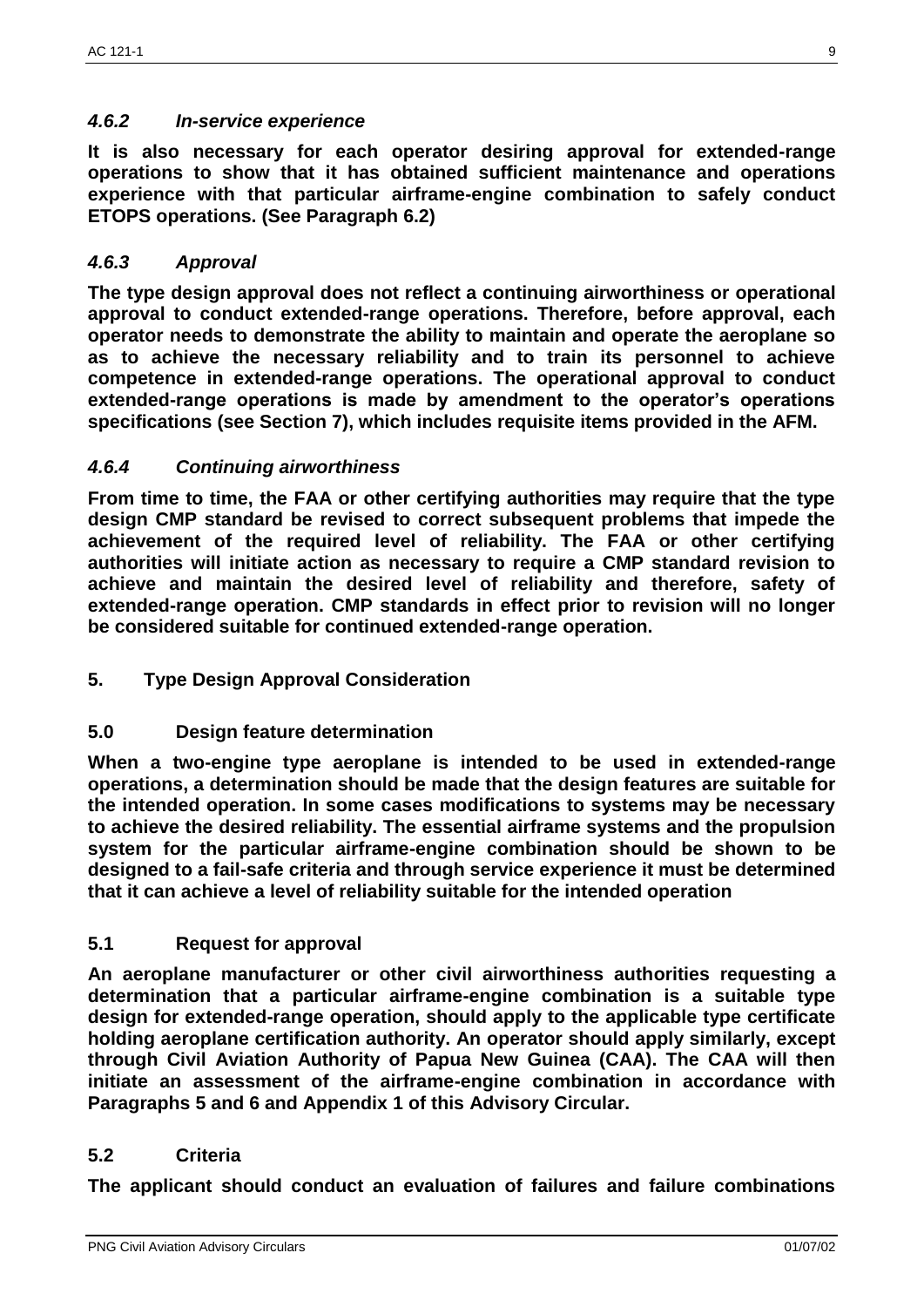**based on engineering and operational consideration as well as acceptable fail-safe methodology. The analysis should consider effects of operations with a single engine, including allowance for additional stress that could result from failure of the first engine. Unless it can be shown that equivalent safety levels are provided or the effects of failure are minor, failure and reliability analysis should be used as guidance in verifying that the proper level of fail-safe design has been provided. The following criteria are applicable to the extended-range operation of aeroplanes with two engines:**

- **(a) Airframe systems should be shown to comply with Section 25.1309, of the Federal Aviation Rules, Amendment 25-41, or equivalent.**
- **(b) The propulsion systems should be shown to comply with Section 25.901, of the Federal Aviation Rules, Amendment 25-40, or equivalent as follows—**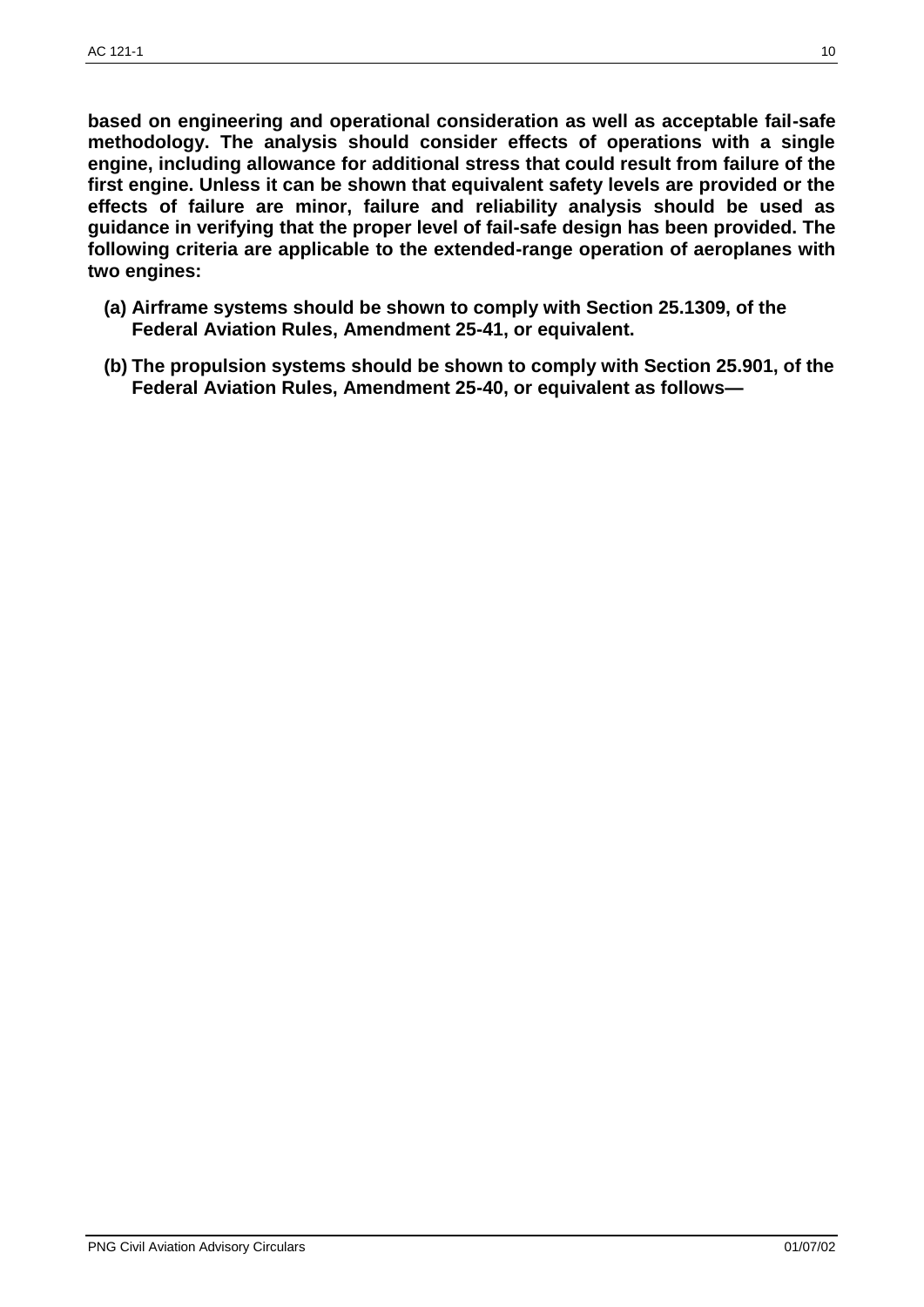- **(1) Engineering and operational judgement applied in accordance with the guidance outlined in Appendix 1 should be used to show that the propulsion system can achieve the desired level of reliability. This determination of the propulsion system reliability is derived from a worldfleet database containing all IFSD events, all significant engine reliability problems and available data on cases of significant loss of thrust, including those where the engine failed or was throttled-back/shut down by the pilot.**
- **(2) This determination should take due account of the approved maximum diversion time and rectification of identified engine design problems, as well as events where in-flight starting capability may be degraded.**
- **(3) Contained engine failure, cascading failures, consequential damage or failure of remaining systems or equipment should be assessed in accordance with Section 25.901 of the FARs (or equivalent).**
- **(4) In addition to the flight crew fuel management discussed in Paragraph 7.5.2.(b).(7) a means should be provided to alert the flight crew of the lowfuel quantity condition. The alert should commence at a total fuel quantity available condition equivalent to no less than one-half hour operation at maximum continuous power.**
- **(5) It should be shown during type design evaluation that adequate engine limit margins exist (i.e. rotor speed, exhaust gas temperatures) for conducting extended duration single-engine operation during the diversion at all approved power levels and in all expected environmental conditions. This assessment should account for the effects of additional engine loading demands (e.g. anti-ice, electrical, etc), which may be necessary during the single-engine flight phase associated with the diversion. (Reference Appendix 4, Paragraph 2.8)).**
- **(c) The safety impact of an uncontained engine failure should be assessed in accordance with Sections 25.903, 33.19 and 33.75 of the FAR.**
- **(d) The APU installation, if required for extended-range operations, should meet the applicable Part 25 provisions (Subpart E – Powerplant Provisions, through Amendment 25-46 (or equivalent)) and any additional requirements necessary to demonstrate its ability to perform the intended function as specified by the Federal Aviation Administration following a review of the applicant's data. If a certain extended-range operation may necessitate in-flight start and run of the APU, it must be substantiated that the APU has adequate reliability for that operation.**
- **(e) Extended duration, single-engine operation should not require exceptional piloting skills and/or crew co-ordination. Considering the degradation of the performance of the aeroplane type with a single-engine inoperative, the increased flight crew workload and the malfunction of remaining systems and equipment, the impact on flight crew procedures should be minimised. Aeroplanes with a Flight Management System should provide all required information on the appropriate CDU page i.e. engine-out descent and cruise. Consideration should also be given to the effect of continued flight with an**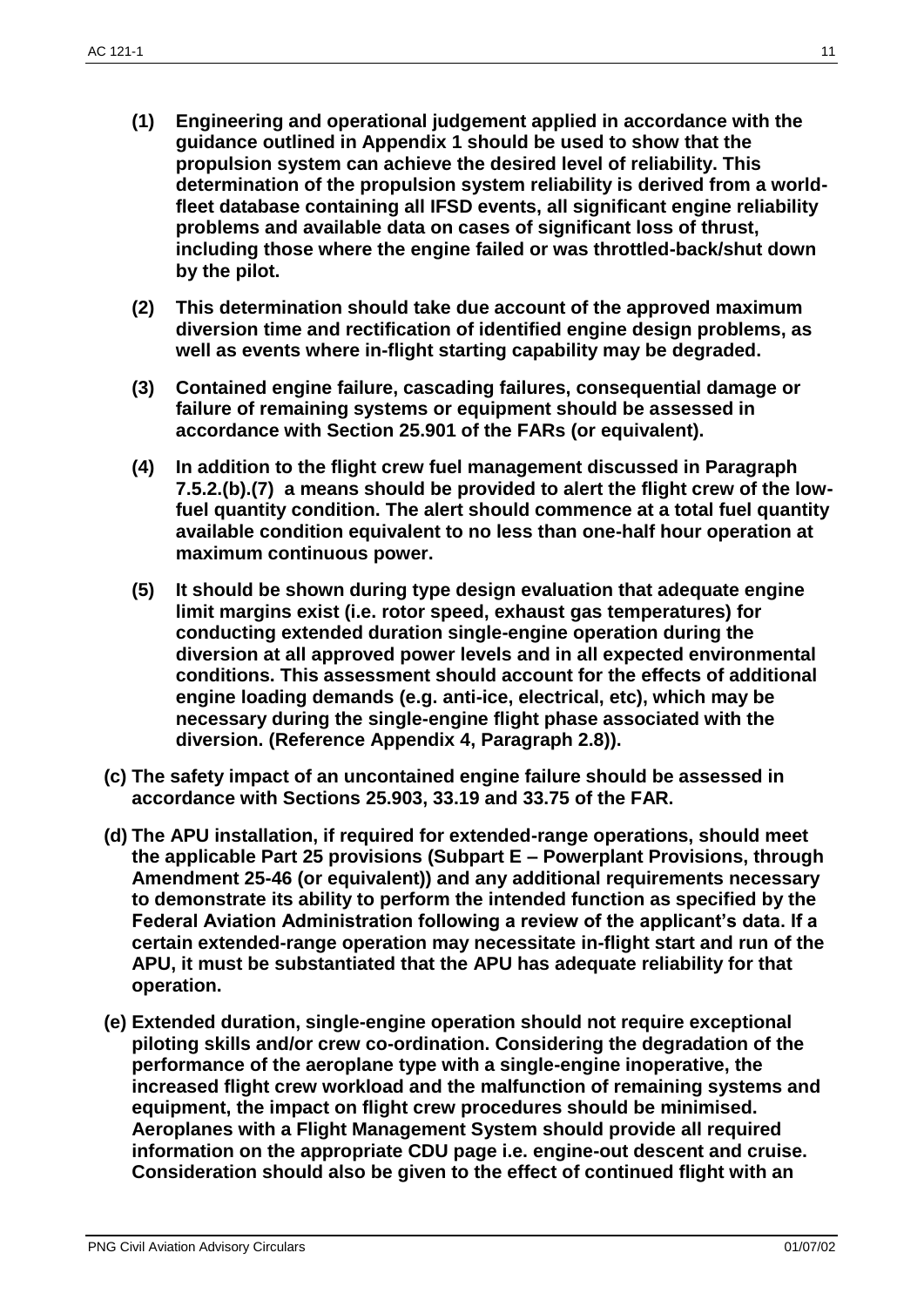**engine and/or airframe system inoperative on the flight crew and passengers' physiological needs (for example, temperature control).**

- **(f) It should be demonstrated for extended duration single-engine operation, that the remaining power (electrical, hydraulic, pneumatic) will continue to be available at levels necessary to permit continued safe flight and landing and to provide those services necessary for the overall safety of the passengers and crew. Unless it can be shown that cabin pressure can be maintained on singleengine operation at the altitude necessary for continued flight to a suitable aerodrome, oxygen must be available to sustain the passengers and crew for the maximum diversion time.**
- **(g) In the event of any single failure, or any combination of failures not shown to be extremely improbable, it should be shown that electrical power is provided for essential flight instruments, warning systems, avionics, communications, navigation, required route or destination guidance equipment, supporting systems and/or hardware and any other equipment deemed necessary for extended-range operations to continue safe flight and a landing at a suitable aerodrome. Information provided to each pilot should be of sufficient accuracy for the intended operation.**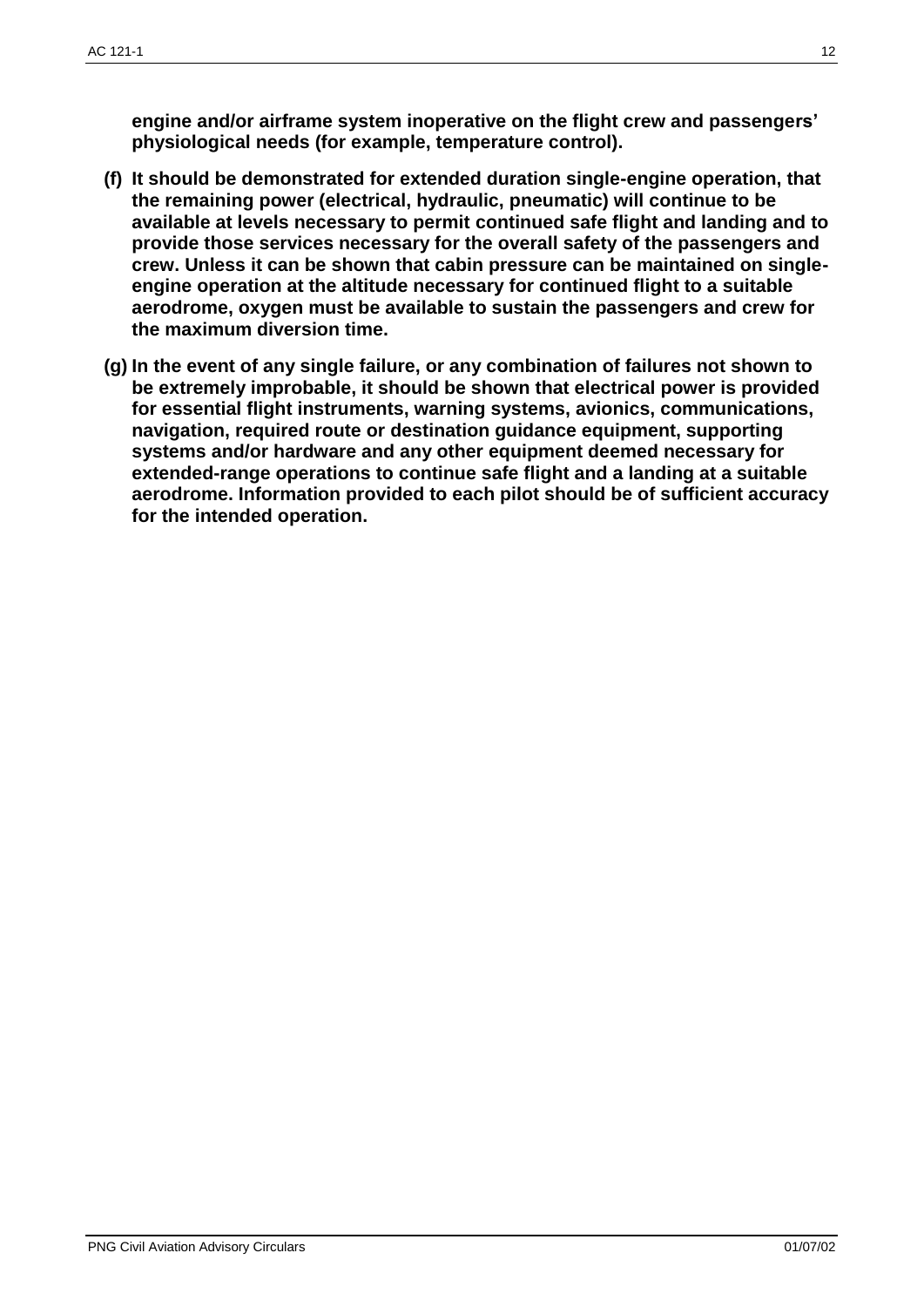- **(h) Three or more reliable, independent alternating current (AC) electrical power sources should be available. As a minimum, each electrical source should be capable of powering the items specified in Paragraphs 5.3.5 and 5.3.7. If one or more of the required electrical power sources are provided by an APU, hydraulic system, or ram air turbine, the following criteria apply as appropriate:**
	- **(1) The APU when installed should meet the criteria in Paragraph 5.2.(d) .**
	- **(2) The hydraulic power source should be reliable. To achieve this reliability, it may be necessary to provide two or more independent energy sources (e.g. bleed air from two or more pneumatic sources).**
	- **(3) Ram air turbine (RAT) deployment should be demonstrated to be sufficiently reliable in deployment and use. The RAT should not require engine dependent power for deployment.**
- **(i) It should be shown that adequate status monitoring information and procedures on all critical systems are available for the flight crew to make preflight, in-flight go/no-go and diversion decisions.**
- **(j) Extended-range operations are not permitted with time-related cargo fire limitations less than the approved maximum diversion time in still air conditions (including an allowance for 15 minutes holding and an approach and landing) determined by considering other relevant failures, such as an engine inoperative and combinations of failures not shown to be extremely improbable.**
- **(k) Airframe and propulsion ice protection should be shown to provide adequate capability (aeroplane controllability, etc) for the extended operation. This should account for prolonged exposure to lower altitudes associated with the engine-out diversion, cruise, holding, approach and landing.**
- **(l) Although a hardware/design solution to a problem is preferred, if scheduled maintenance, replacement and/or inspection are utilised to obtain type design approval for extended-range operation, then the specific maintenance information should be easily retrievable and clearly referenced and identified in an appropriate maintenance document.**
- **5.3 Analysis of failure effects and reliability**

#### *5.3.1 General*

**The analysis and demonstration of airframe and propulsion system failure effects and reliability provided by the applicant should be based on in service experience as required by Section 6 and the expected longest diversion time for extendedrange routes likely to be flown with the aeroplane. If it is necessary in certain failure scenarios to consider less time due to time-limited systems, the next lower time of 75 or 120 minutes will be established as the approved diversion time.**

### *5.3.2. Propulsion systems*

**(a) An assessment of the propulsion systems reliability for particular airframeengine combinations should be made in accordance with Appendix 1.**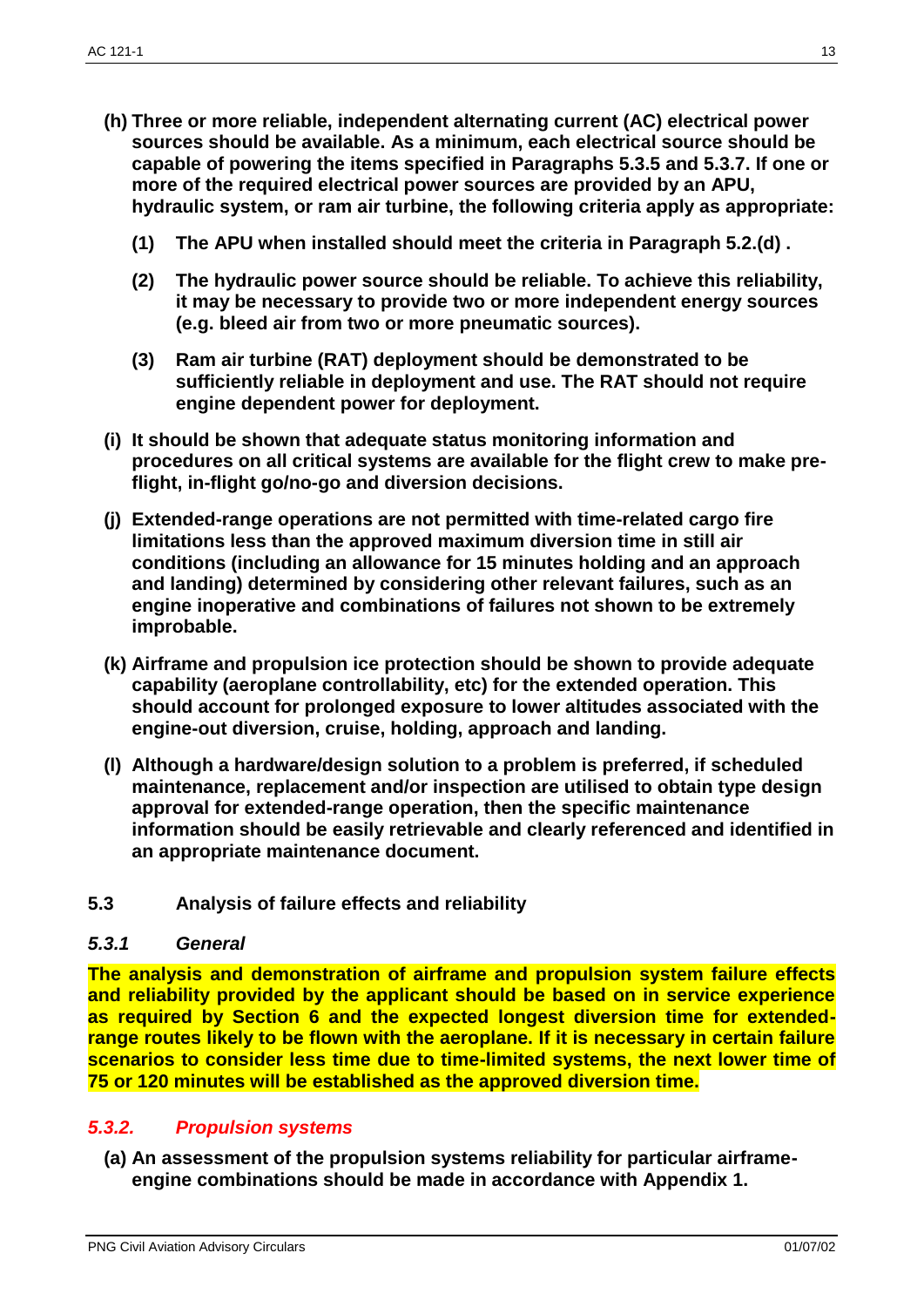- **(b) The analysis should consider:**
	- **(1) Effects of operation with a single-propulsion system (i.e. high-power demands, bleed air requirements, etc) and include probable damage that could result from failure of the first engine.**
	- **(2) Effects of the availability and management of fuel for propulsion system operation (i.e. cross-feed valve failures, fuel mismanagement, ability to distinguish and isolate leaks, etc)**
	- **(3) Effects of other failures, external conditions, maintenance and crew errors that could jeopardise the operation of the remaining propulsion system should be examined.**
	- **(4) Effect of inadvertent thrust-reverser deployment, if not shown to be extremely improbable (includes design and maintenance).**

### *5.3.3 Hydraulic power and flight control*

**Consideration of these systems may be combined, since many commercial aeroplanes have full hydraulically powered controls. For aeroplanes with all fight controls being hydraulically powered, evaluation of hydraulic system redundancy should show that single failures or failure combinations not shown to be extremely improbable do not preclude continued safe flight and landing at a suitable aerodrome. As part of this evaluation, the loss of any two hydraulic systems and any engine should be assumed to occur unless it is established during failure evaluation that there are no sources of damage or the location of the damage source are such that this failure condition will not occur.**

### *5.3.4 Electrical power*

**Electric power is provided to a small group of instruments and devices required for continued safe flight and landing, and to a much larger group of instruments and devices needed to allow the flight crew to cope effectively with adverse operating condition. Multiple source (engine driven generators, APU's etc.) should be provided to meet both the "continued safe flight and landing requirements" and the "adverse conditions requirements" as amplified in FAA AC 25.1309-1A. A review should be conducted of fail-safe and redundancy features supported by a statistical analysis considering exposure times established in Paragraph 5.3.1**

### *5.3.5 Equipment cooling*

**The data should establish that the necessary electronic equipment for extendedrange operation has the ability to operate acceptably considering failure modes in the cooling system not shown to be extremely improbable. Adequate indication of the proper functioning of the cooling system should be demonstrated to ensure system operation prior to dispatch and during flight. (Equipment cooling is very important because if on very long journey if something goes hot and cannot be cooled then a fire can start)**

### *5.3.6 Cargo compartment(what*

**The cargo compartment design and fire protection system capability (if necessary)**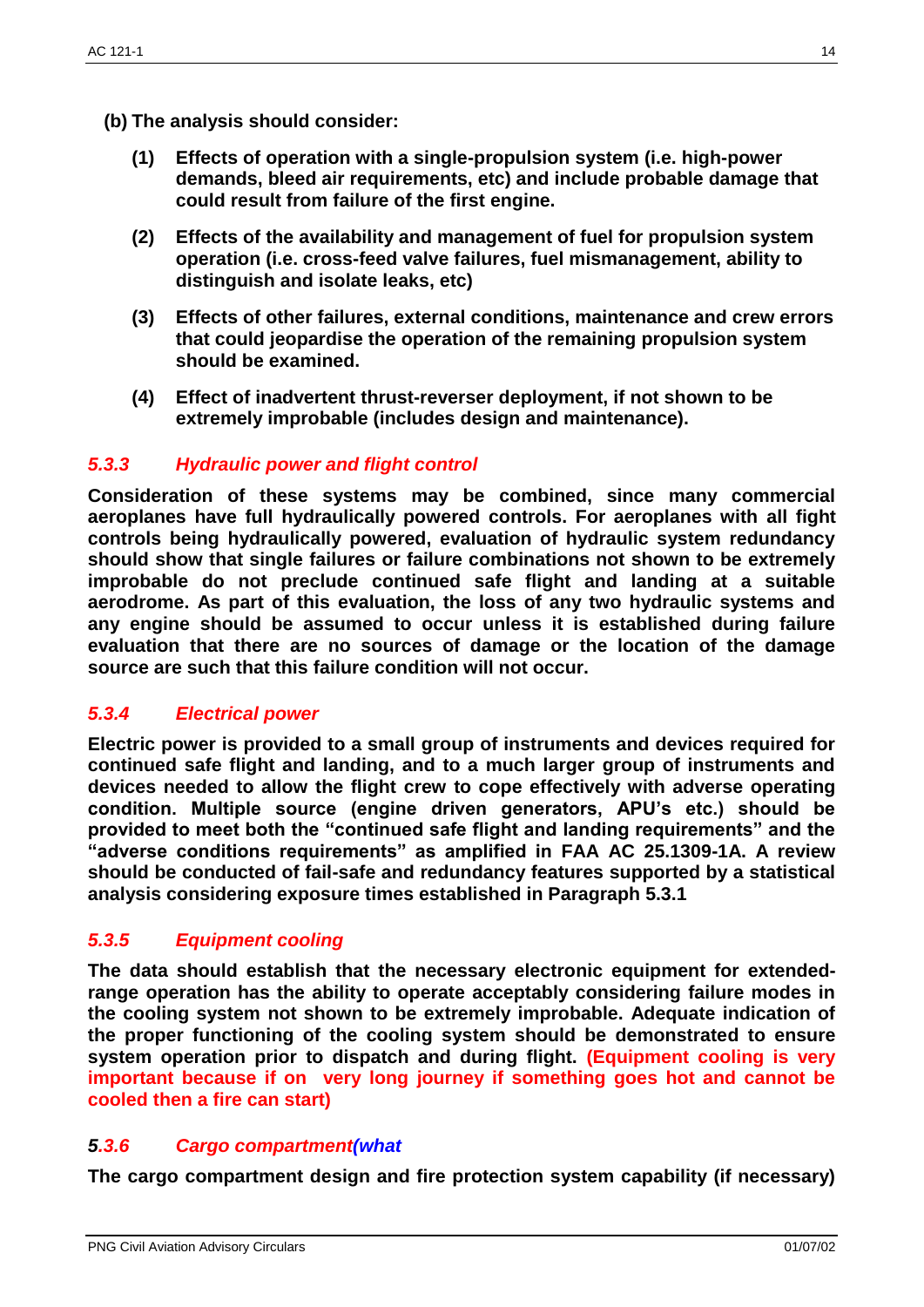**should be consistent with the following:**

- **(a) Design: The cargo compartment fire protection system integrity and reliability should be suitable for the intended operation considering fire detection sensors, liner materials, etc.**
- **(b) Fire protection: An analysis or tests should be conducted to show, considering approved maximum diversion in still air (including an allowance for 15-minute holding and/or approach and landing), that the ability of the system to suppress or extinguish fires is adequate to ensure safe flight and landing at a suitable aerodrome.**

### *5.3.7 Communications, Navigation, and basic flight instruments (Altitude, airspeed, attitude and heading)*

**It should be shown that, under all combinations of propulsion and/or airframe system failures which are not extremely improbable, reliable communication, sufficiently accurate navigation, basic flight instruments, and any route and destination guidance needed to comply with contingency procedures for intended operation will be available to each pilot.**

## *5.3.8 Cabin pressurisation*

**A review of fail-safe and redundancy features should show that the loss of cabin pressure is improbable under single-engine operating conditions. Approved aeroplane performance data should be available to verify the ability to continue safe flight and landing after loss of pressure and subsequent operation at a lower altitude.**

### *5.3.9 Cockpit and cabin environment*

**It should be shown that an adequate cockpit and cabin environment is preserved following all combinations of propulsion and electrical system failures, which are not shown to be extremely improbable.**

### **5.4 Assessment of failure conditions**

**In assessing the fail-safe features and effects of failure conditions, account should be taken of:**

- **(a) The variations in the performance of the system, the probability of the failure(s), the complexity of the crew action, and the type and frequency of the relevant crew training.**
- **(b) Factors alleviating or aggravating the direct effects of the initial failure condition, including consequential or related conditions existing within the aeroplane which may affect the ability of the crew to deal with direct effects, such as the presence of smoke, aeroplane accelerations, interruption of airto-ground communication, cabin pressurisation problems, etc.**
- **(c) A flight test should be conducted by the manufacturer and witnessed by the type certification authority to validate expected aeroplane flying qualities and performance considering engine failure, electrical power losses, etc. The**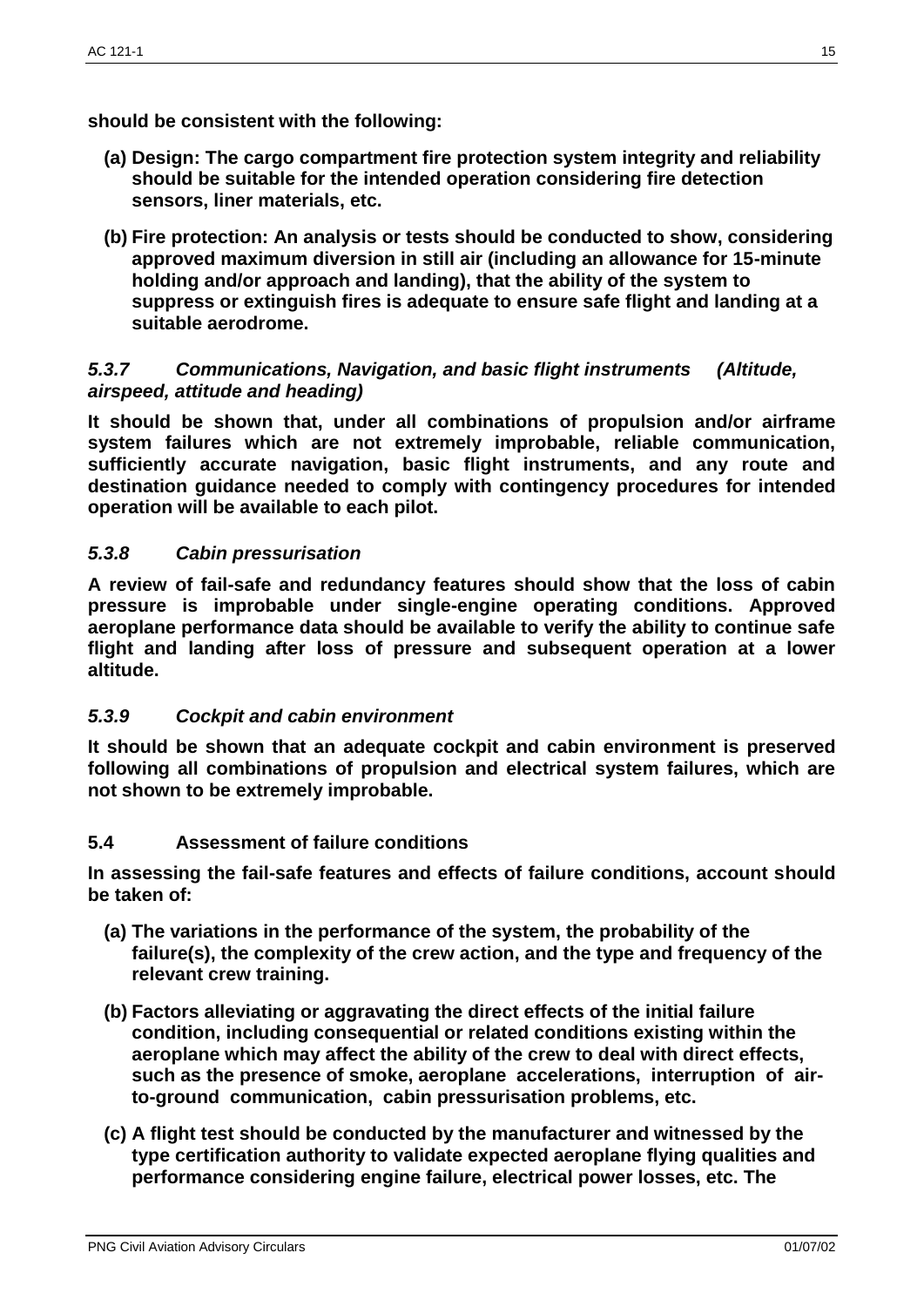**adequacy of remaining aeroplane systems and performance and flight crew ability to deal with the emergency considering remaining flight deck information will be assessed in all phases of flight and anticipated operating conditions. Depending on the scope, content, and review, by the responsible Aeroplane Certification Authority, of the manufacturer's data base, this flight test could be used as a means for approving the basic aerodynamic and engine performance data used to establish the aeroplane performance identified in Paragraph 7.4.4.(e).**

#### **5.5 Certification authority aeroplane assessment report**

**The assessment of the reliability of propulsion and airframe systems for a particular airframe-engine combination will be contained in a Certification Authority Aeroplane Assessment Report. Following approval of the report, the propulsion and airframe system recommendations will be included in Certification Authority approved documents that establishes the CMP standard requirements for the candidate aeroplane and the Aeroplane Flight Manual.**

#### **5.6 ETOPS type design approval**

**Upon satisfactory completion of the aeroplane evaluation through an engineering inspection and test programme consistent with the type certification procedures of FAR Part 21, or their equivalent, and sufficient in-service experience data:**

**The type design approval will be reflected in the Certification Authority approval AFM or supplement, the Type Certification Data Sheet or Supplemental Type Certificate, which contains directly or by reference the following pertinent information, as applicable: (a) Special limitations (if necessary), including any limitations associated with a maximum diversion time established in accordance with Paragraph 5.3**

- **(a) Markings or placards (if required);**
- **(b) The airborne equipment, installation, and flight crew procedures required for extended-range operations;**
- **(c) Description or reference to a document containing the approved aeroplane configuration CMP standard;**
- **(d) A statement to the effect that:**

**"The type design reliability and performance of this airframe-engine combination has been evaluated in accordance with Advisory Circular and found suitable for (state maximum diversion time) extended-range operations with the incorporation of the approved aeroplane configuration CMP standard. This finding does not constitute approval to conduct extended-range operations".**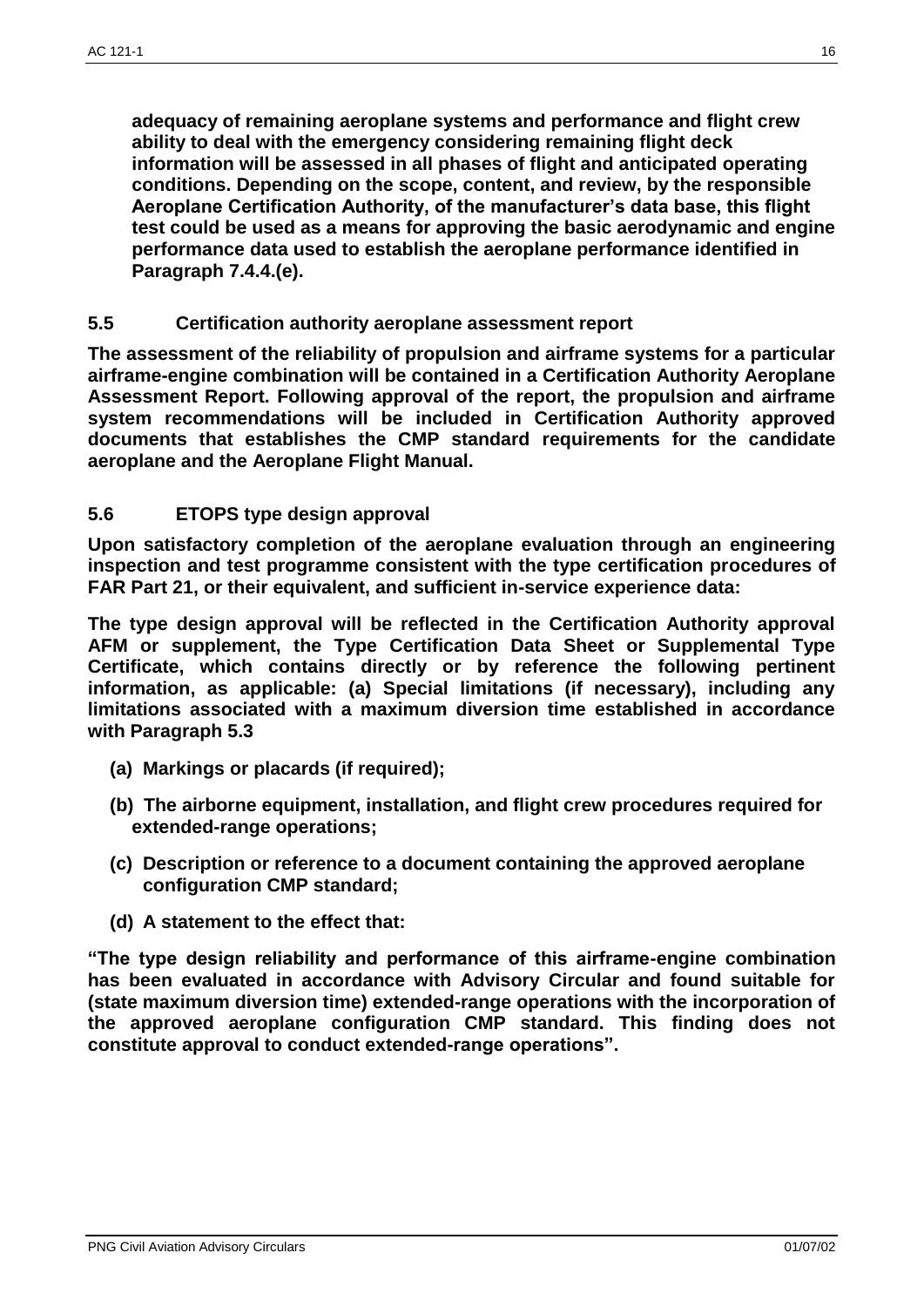# **5.7 Type design change process**

**The Certification Authority responsible for the certification of the type design will include the consideration of extended-range operation in its normal monitoring and design change approval functions. Any significant problems, which adversely effect extended-range operation, will be corrected. Modifications or maintenance actions to achieve or maintain the reliability objective of extended-range operations will be incorporated into the type design CMP standard document. The Certification Authority will normally co-ordinate this section with the affected industry. The Airworthiness Directive process will be utilised as necessary to effect a CMP standard change. The current CMP standard will be reflected in each ETOPS operator's operations specifications.**

# **5.8 Continued airworthiness**

**The type design CMP standard that establishes the suitability of an aeroplane for extended-range operations defines the minimum standards for the operation. Incorporation of additional modifications or maintenance actions generated by an operator or manufacturer to enhance or maintain the continued airworthiness of the aeroplane may be made through the normal approval process. The operator or manufacturer (as appropriate) should thoroughly evaluate such changes to ensure that they do not adversely affect reliability or conflict with requirements for extended-range approval.**

**6. In-Service Experience**

# **6.0 Propulsion system reliability**

**In establishing the suitability of a type design in accordance with Section 5 of this Advisory Circular and as a prerequisite to obtaining any operational approval, in accordance with the criteria of Section 7 of this Advisory Circular, it should be shown that an acceptable level of propulsion system reliability has been achieved in service by the world fleet for that particular airframe-engine combination. The candidate operator needs also to obtain sufficient maintenance and operation familiarity with the particular airframe-engine combination in question.**

### **6.1 IFSD rate & airframe system reliability**

**Prior to the type design approval, Section 5, it should be shown that the world fleet of the particular airframe-engine, combination for which approval is sought can or has achieved, as determined by the Certification Authority (see Appendix 1), an acceptable and reasonably stable level of single propulsion system in-flight shutdown (IFSD) rate and airframe system reliability. Engineering and operational judgment applied in accordance with the guidance outline in Appendix 1 will then be used to determine that the IFSD rate objective for all independent causes can be achieved. This assessment is an integral part of the determination in Paragraph 5.2.(b) for type design approval from a world fleet database containing all in-flight shutdown events and significant engine reliability problems, in accordance with requirements of Appendix 1. This determination will take due account of the approved maximum diversion time, rectification of identified system problems, as**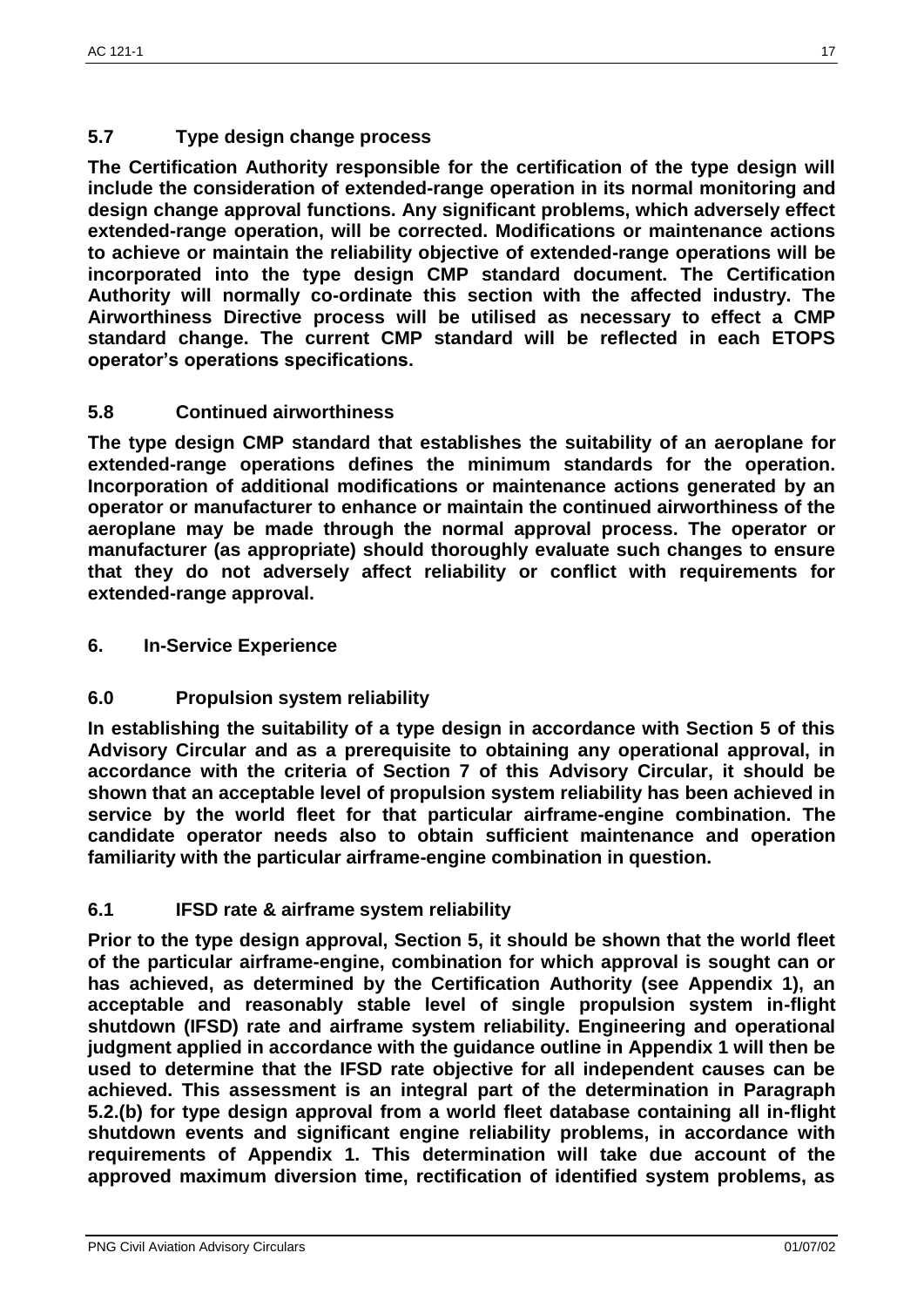**well as events where in-flight starting capability may be degraded.**

## **6.2 Operational in-service experience**

**Each operator requesting approval to conduct extended-range operations should have operational in-service experience appropriate to the operation proposed. Subparagraphs 6.2.1, 6.2.2, 6.2.3 contain guidelines for requisite in service experience. These guidelines may be reduced or increased following review and concurrence on a case-by-case basis by the Director. Any reduction or increase in service experience guidelines will be based on an evaluation of the operator's ability and competence to achieve the necessary reliability for the particular airframe-engine combination in extended-range operations. For example, a reduction in service experience may be considered for an operator who can show extensive in service experience with a related engine on another aeroplane, which has achieved acceptable reliability. In contrast, an increase in service experience may be considered for those cases where heavy maintenance has yet to occur and/or abnormally low number of take-offs have occurred.**

## *6.2.1 75-minute Operation:*

**Consideration may be given to the approval of 75-minute extended-range operations for operators with minimal or no in service experience with the airframe-engine combination. This determination considers such factors as the proposed area of operations, the operator's demonstrated ability to successfully introduce aeroplanes into operations, and the quality of the proposed maintenance and operations programmes.**

### *6.2.2. 120-Minute Operation:*

**Each operator requesting approval to conduct extended-range operations with a maximum diversion time of 120 minutes (in still air) should have 12 consecutive months of operational in-service experience with the specified airframe-engine combination. In-service experience guidelines may be increased or decreased by the Director, as noted in Paragraph 6.2.**

### *6.2.3 180-Minute Operation*

**Each operator requesting approval to conduct extended-range operations with a maximum diversion time of 180 minutes (in still air) should have previously gained 12 consecutive months of operational in service experience with the specified airframe-engine combination in conducting 120-minute extended-range operations. In service experience guidelines may be reduced or increased by the Director, as noted in Paragraph 6.2. Likewise, the substitution of in-service experience that is equivalent to the actual conduct of 120-minute ETOPS operations will also be established by the Director, on a case-by-case basis.**

# **7. Operational Approval Considerations**

### **7.0 General**

**Paragraphs 7.1 through 7.8 detail the criteria for operational approval of extended-**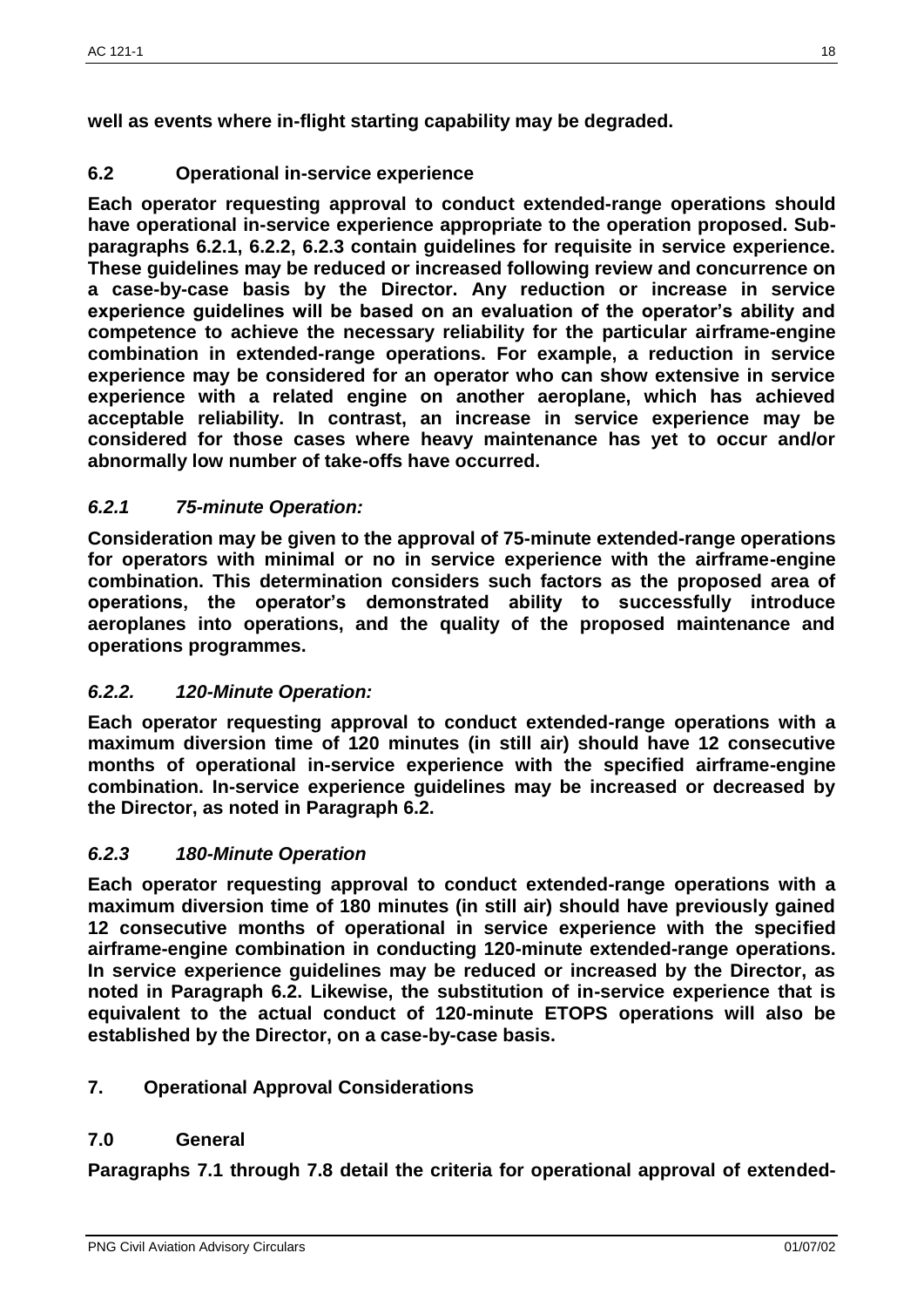**range operations with a maximum diversion time of 120 minutes to an en route alternative (at single-engine inoperative cruise speed in still air). Appendices 4 and 5 serve two functions; first, they provide expanded explanation of the elements contained in this Advisory Circular and second, they serve to differentiate the criteria for approval of operations less than 120 minutes (75 minutes) and beyond 120 minutes (180 minutes). For approval of 75-minute operation, only certain requirements of this Advisory Circular apply. (See Appendix 5.)**

## **7.1 Requesting approval**

**Any operator requesting approval for extended-range operations with two-engine aeroplane (after providing an acceptable evaluation of the considerations in Sections 8 and 9) should submit the requests, with the required supporting data, to the Director of Civil Aviation at least 90 days prior to the proposed start of extended-range operation with the specific airframe-engine combination. In considering an application from an operator to conduct extended-range operations, an assessment should be made of the operator's overall safety record, past performance, flight crew training and maintenance programmes. The data provided with the request should substantiate the operator's ability and competence to safely conduct and support these operations and should include the means used to satisfy the considerations outlined in this paragraph. (Any reliability assessment obtained, either through analysis or service experience, should be used as guidance in support of operational judgments regarding the suitability of the intended operation.)**

# **7.2 Assessment of the operator's propulsion system reliability**

**Following the accumulation of adequate operating experience by the world fleet of the specified airframe-engine combination and the establishment of an IFSD rate objective in accordance with Appendix 1 for use in ensuring the propulsion system reliability necessary for extended-range operations, an assessment should be made of the applicant's ability to achieve and maintain this level of propulsion system reliability. This assessment should include trend comparisons of the operator's data with other operators as well as the world fleet average values and the application of a qualitative judgment that considers all of the relevant factors. The operator's past record of propulsion system reliability with related types of power units should also be reviewed, as well as its record of achieved systems reliability with the airframeengine combination for which authorisation is sought to conduct extended-range operations.**

# **7.3 Engineering modifications and maintenance programme**

**Although these considerations are normally part of the operator's continuing airworthiness programme, the maintenance and reliability programme may need to be supplemented in consideration of the special requirements of extended-range operations (Appendix 4). The following items, as part of the operator's programme, will be reviewed to ensure that they are adequate for extended-range operations:**

### *7.3.1 Engineering modifications*

**The operator should provide to the Director all the titles and numbers of all**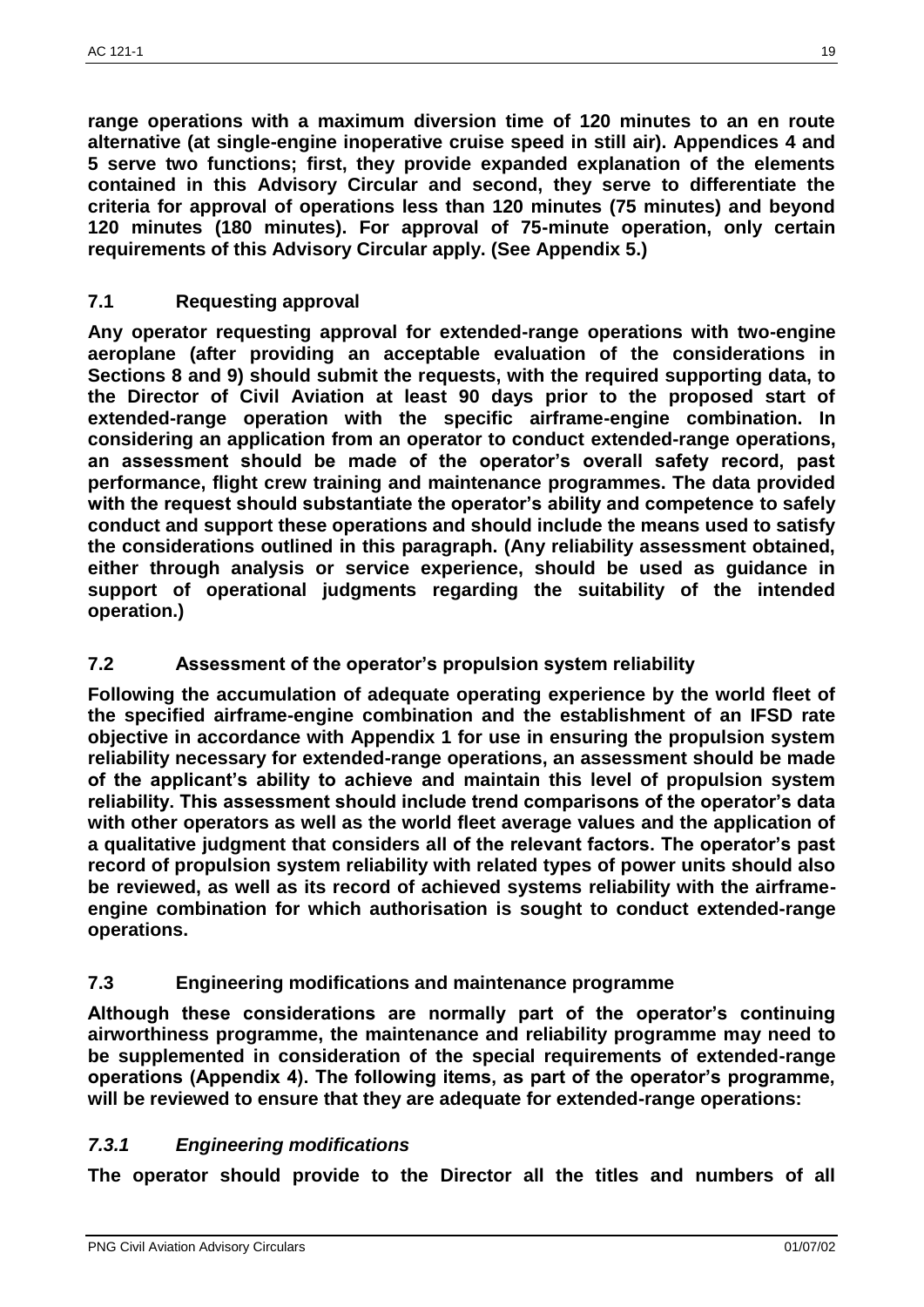**modifications, additions and changes which were made in order to substantiate the incorporation of the CMP standard in the aeroplanes used in extended-range operation.**

## *7.3.2 Maintenance procedures*

**Following approval of the changes in the maintenance and training procedures, substantial changes to maintenance and training procedures, practices or limitations established to qualify for extended-range operations should be submitted to the Director 90 days before such changes may be adopted.**

## *7.3.3 Reliability reporting*

**The reliability-reporting programme as supplemented and approved, should be implemented prior to and continued after approval of extended-range operation. Data from this process should result in a suitable summary of problem events, reliability trends and corrective actions and be provided regularly to the Director. Appendix 4 contains additional information concerning propulsion and airframe system reliability monitoring and reporting.**

## *7.3.4 Approved modifications and inspections*

**Approved modifications and inspections that maintain the reliability objectives for the propulsion and airframe systems as a consequence of Airworthiness Directive (AD) actions and revised CMP standards should be promptly implemented. Other recommendations made by the engine and airframe manufacturers should also be considered for prompt implementation. This would apply to both installed and spare parts.**

### *7.3.5 Procedures and centralised control processes*

**Procedures and centralised control process should be established which would preclude an aeroplane being dispatched for extended-range operation after propulsion system shutdown or primary airframe system failure on a previous flight, or significant adverse trends in the system performance, without appropriate corrective action having been taken. Confirmation of such action as being appropriate, in some cases, may require the successful completion of one or more non revenue or non ETOPS revenue flights (as appropriate) prior to dispatch on an extended-range operation.**

# *7.3.6 Programme continuity*

**The programme used is to ensure that the airborne equipment will continue to be maintained at the level of performance and reliability necessary for extended-range operation.**

### *7.3.7 Engine condition monitoring programme.*

**An engine condition monitoring programme as specified in Appendix 4 paragraph 2.8 should be implemented prior to application for ETOPS and include the engine oil consumption monitoring programme specified on Appendix 4, paragraph 2.7.**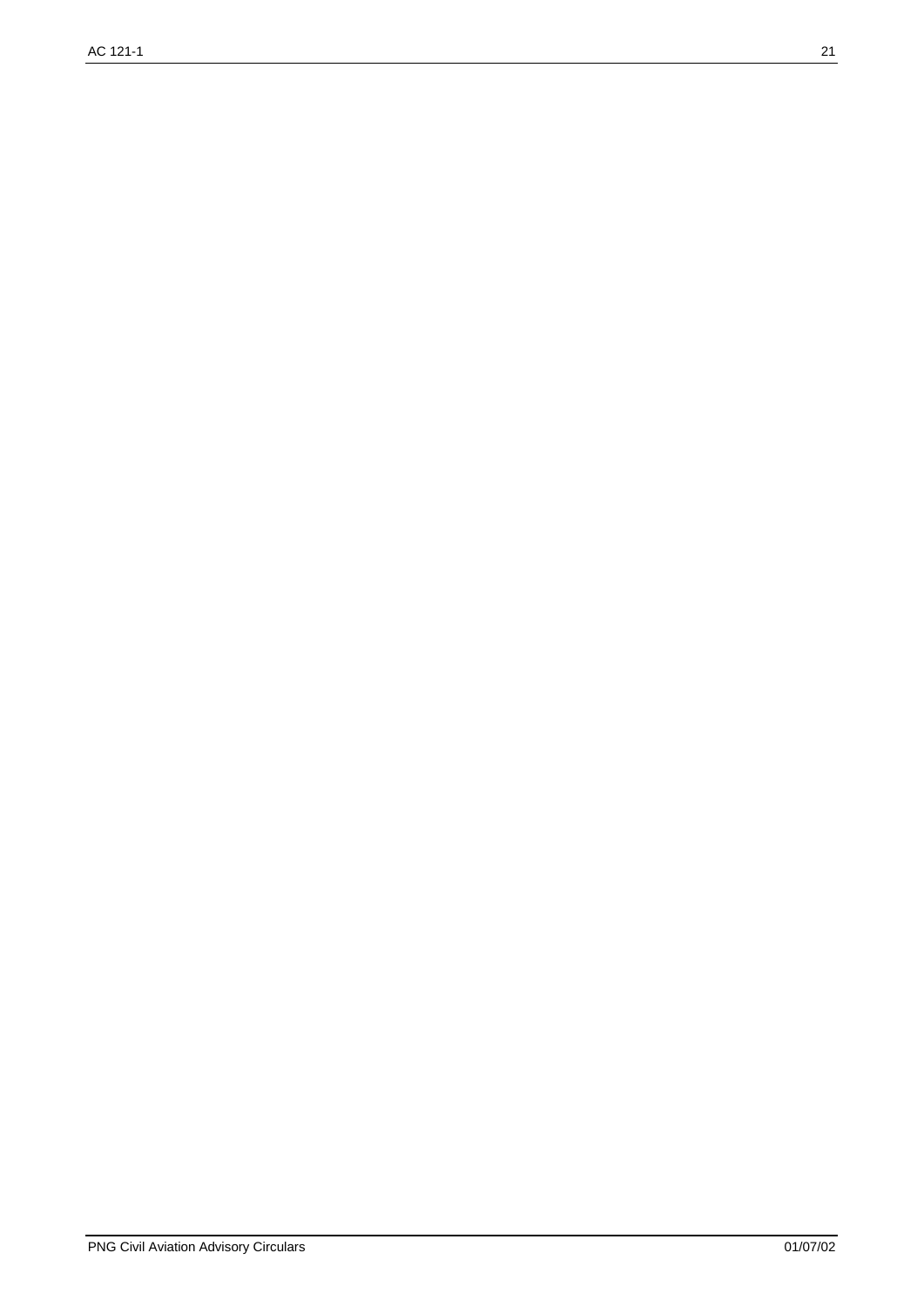# **7.4 Flight dispatch considerations**

# *7.4.1 General*

**The flight dispatch considerations specified in this section are in addition to, or amplify the requirements contained in the Civil Aviation Rules and specifically apply to extended-range operations. Although many of the considerations in this Advisory Circular are currently incorporated into approved programmes for other aeroplanes or route structures, the unique nature of extended-range operations with two-engine aeroplanes necessitates a re-examination of these operations to ensure that the approved programmes are adequate for this purpose.**

# *7.4.2 Master minimum equipment list (MMEL)*

**System redundancy levels appropriate to extended-range operations should be reflected in the MMEL. An operator's MMEL may be more restrictive than the MMEL considering the kind of ETOPS operation proposed and equipment and service problems unique to the operator. Systems considered to have a fundamental influence on flight safety may include, but are not limited to the following:**

- **(a) Electrical, including battery;**
- **(b) Hydraulic;**
- **(c) Pneumatic;**
- **(d) Flight instrumentation;**
- **(e) Fuel;**
- **(f) Flight control;**
- **(g) Ice protection;**
- **(h) Engine start and ignition;**
- **(i) Propulsion system instruments;**
- **(j) Navigation and communications;**
- **(k) Auxiliary power-units;**
- **(l) Air conditioning and pressurisation;**
- **(m) Cargo fire suppression;**
- **(n) Emergency equipment; and**
- **(o) Any other equipment necessary for extended-range operations.**

# *7.4.3 Communication and navigation facilities*

**An aeroplane should not be dispatched on an extended-range operation unless:**

**(a) Communications Facilities are available to provide under normal conditions of**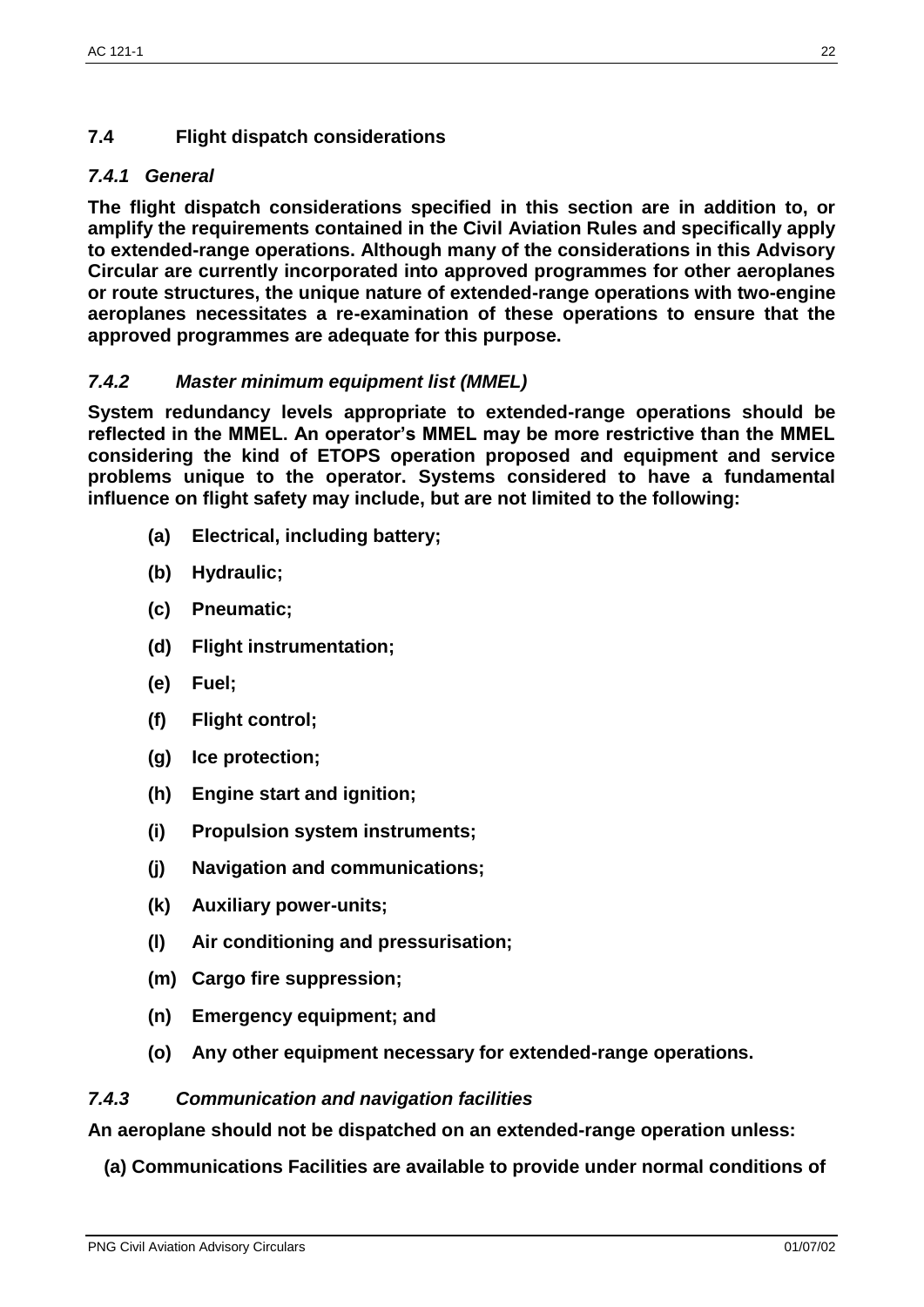**propagation at the normal one-engine inoperative cruise altitudes, reliable twoway voice communications between the aeroplane and the appropriate air traffic control unit over the planned route of flight and the routes to any suitable alternate to be used in the event of diversion;**

- **(b) Non-visual ground navigation aids are available and located so as to provide, taking account of the navigation equipment installed in the aeroplane, the navigation accuracy necessary for the planned route and altitude of flight and the routes to any alternate and altitudes to be used in the event of an engine shutdown; and**
- **(c) Visual and non-visual aids are available at the specified alternates for the authorised types of approaches and operation minima.**

## *7.4.4 Fuel and oil supply*

- **(a) General — An aeroplane should not be dispatched on an extended-range operation unless it carries sufficient fuel and oil to meet the requirements of the Civil Aviation Rules, plus any additional fuel that may be determined in accordance with subparagraph 7.4.4.(b). In computing fuel requirements, advantage may be taken of drift down and at least the following should be considered as applicable:**
	- **(1) Current forecast winds and meteorological conditions along the expected flight path at the one-engine inoperative cruising altitude and throughout the approach and landing;**
	- **(2) Any necessary operation of ice protection systems and performance loss due to ice accretion on the unprotected surfaces of the aeroplane;**
	- **(3) Any necessary operation of auxiliary power units;**
	- **(4) Loss of aeroplane pressurisation and air conditioning; consideration should be given to flying at an altitude meeting oxygen requirements Part 91 in the event of loss of pressurisation;**
	- **(5) An approach followed by a missed approach and a subsequent approach and landing;**
	- **(6) Navigation accuracy necessary; and**
	- **(7) Any known Air Traffic Control (ATC) constraints.**
- **(b) Critical fuel reserves — In establishing the critical fuel reserves, the applicant is to determine the fuel necessary to fly to the most critical point and execute a diversion to a suitable alternate under the conditions outlined in subparagraph 7.4.4.(c) – the Critical Fuel Scenario. These critical fuel reserves should be compared to the normal Civil Aviation Rule requirements for the flight. If it is determined by this comparison that the fuel to complete the critical fuel scenario exceeds the fuel that would be on board at the most critical point, additional fuel should be included to the extent necessary to safely complete the Critical Fuel Scenario. In consideration of the items listed in subparagraph 7.4.4(a), the Critical Fuel Scenario should allow for: a contingency figure of 5**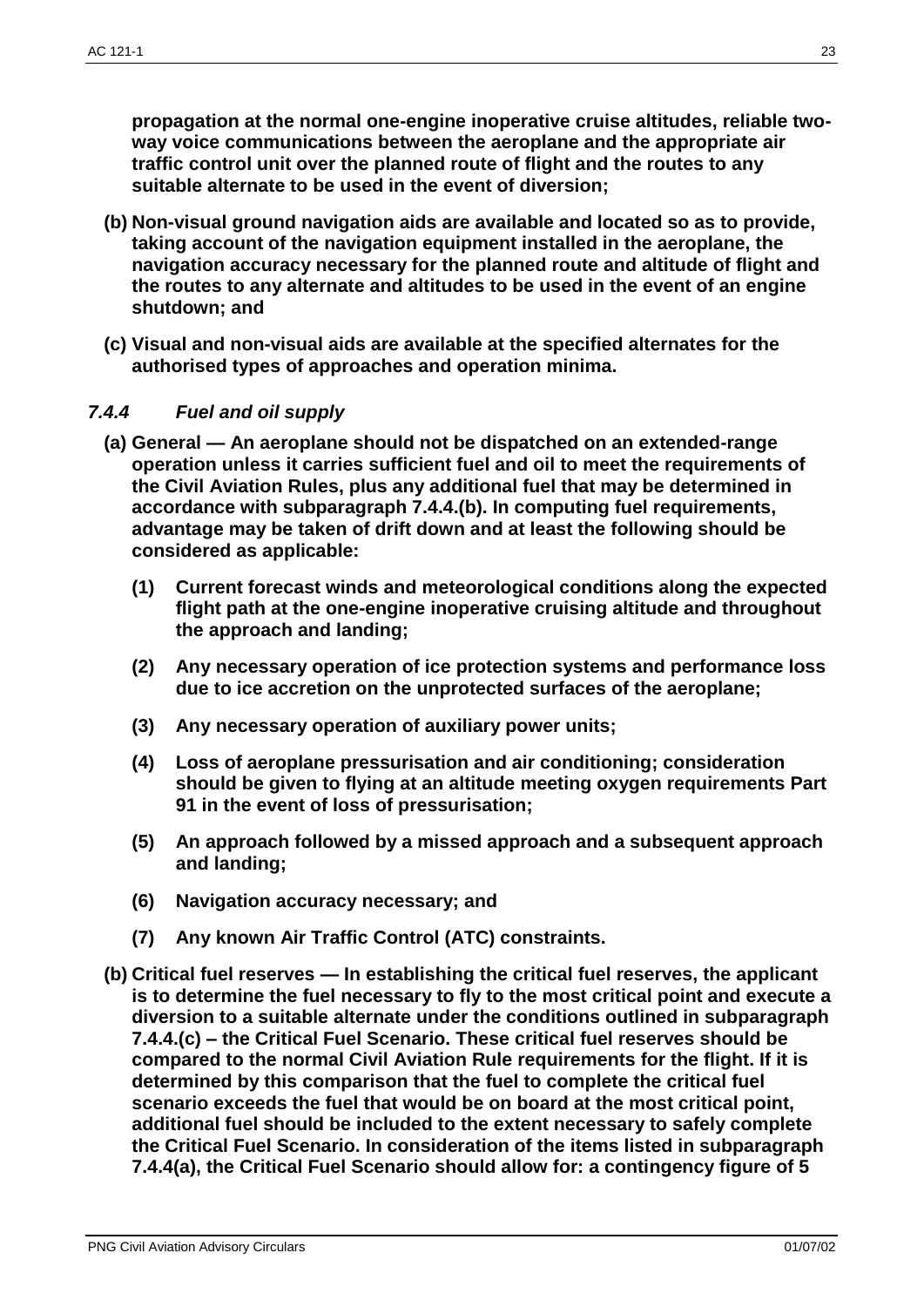**percent added to the calculated fuel burn from the critical point to allow for errors in wind forecasts, a 5 percent penalty in fuel mileage<sup>1</sup> , any Configuration Deviation List items, both airframe and engine anti-icing; and account for ice accumulation on unprotected surfaces if icing conditions are likely to be encountered during the diversion. If the APU is a required power source, then its fuel consumption should be accounted for during the appropriate each phase of flight.** *Note <sup>1</sup>In lieu of an applicant's established value for in service deterioration in cruise fuel mileage.*

- **(c) Critical fuel scenario — The following describes a scenario for a diversion at the most critical point. The applicant should confirm the scenario to be used in determining the critical fuel necessary is operationally the most critical considering both the time and aeroplane configuration (e.g. 2 engine versus 1 engine at 10,000 feet, non standard aeroplane configuration not shown to be extremely improbable, paragraph 5.3.2.(b).(4).**
	- **(1) At the critical point, consider simultaneous failure of an engine and the pressurisation system (critical point based on time to a suitable alternate at the approved one-engine inoperative cruise speed).**
	- **(2) Immediate descent to and continued cruise at 10,000 feet at the approved one-engine inoperative cruise speed or continued cruise above 10,000 feet if the aeroplane is equipped with sufficient supplemental oxygen in accordance with Part 91.**
	- **(3) Upon approaching destination, descent to 1,500 feet above destination, hold for 15 minutes, initiation of an approach followed by a missed approach and then execution of a normal approach and landing.**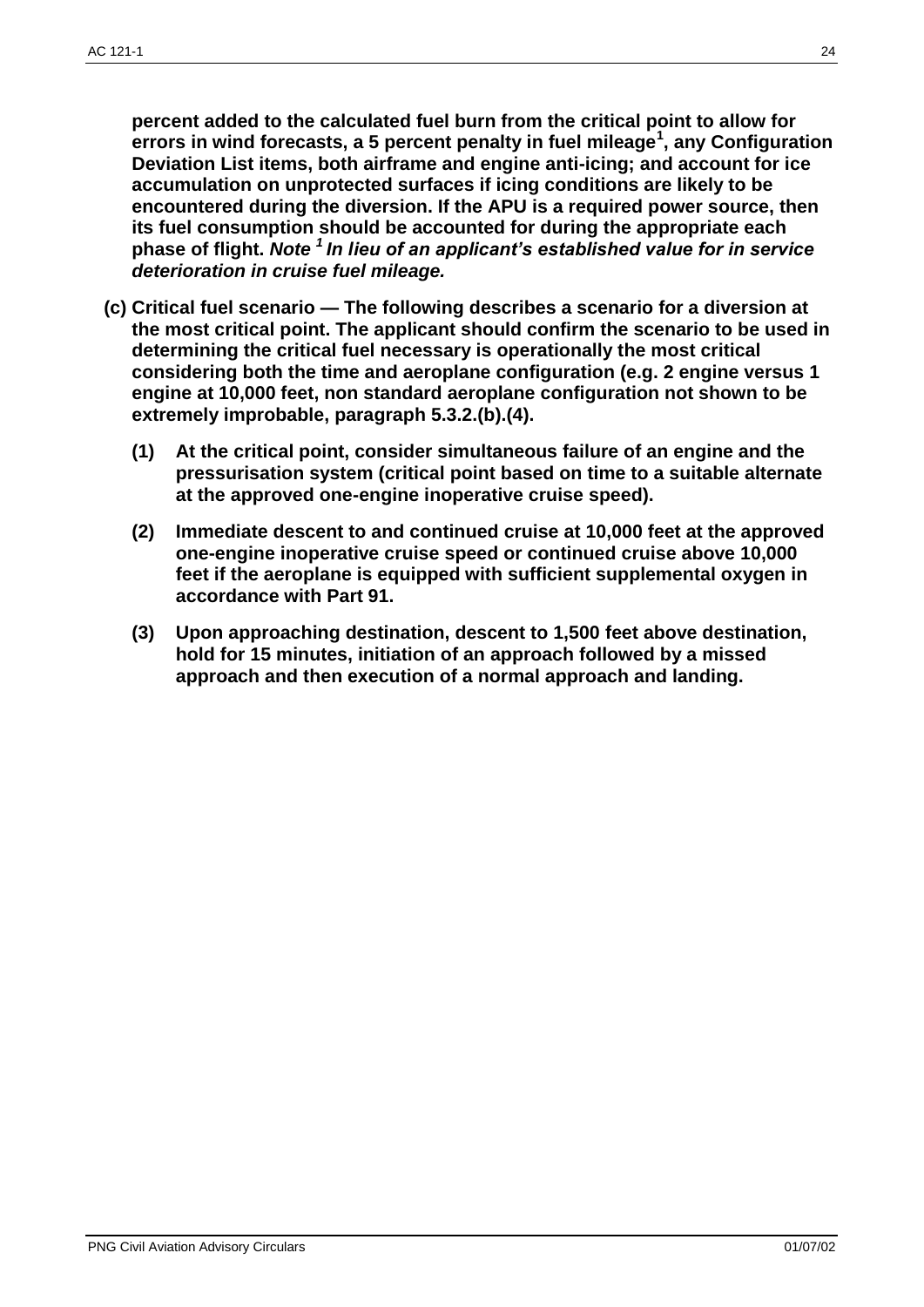- **(d) Alternate aerodromes — An aeroplane should not be dispatched on an extended-range operation unless the required take-off, destination and alternate aerodrome, including suitable en route alternate aerodromes to be used in the event of engine shutdown or aeroplane system failure(s) which require a diversion, are listed in the cockpit documentation (e.g. computerised flight plan). Suitable en route alternates should also be identified and listed in the dispatch release for all cases where the planned flight route flight contains a point more than one hour flying time at the one-engine inoperative speed from an adequate aerodrome. Since these suitable en route alternates serve a different purpose than the destination alternate aerodrome and would normally be used only in the event of an engine failure or the loss of primary aeroplane systems, an aerodrome should not be listed as a suitable en route alternate unless:**
	- **(1) The landing distances required as specified in the AFM for the altitude of the aerodrome, for the runway expected to be used, taking into account wind conditions, runway surface conditions and aeroplane handling characteristics, permit the aeroplane to be stopped within the landing distance available as declared by the aerodrome authorities and computed in accordance with Part 121**
	- **(2) The aerodrome services and facilities are adequate for the applicant operator's approved approach procedure(s) and operating minima for the runway expected to be used; and**
	- **(3) The latest available forecast weather conditions for a period commencing one hour before the established earliest time of landing and ending one hour after the established latest time of landing at the aerodrome, equals or exceeds the authorised weather minima for en route alternate aerodromes in Appendix 3. In addition, for the period commencing one hour before the established earliest time of landing and ending one hour after the established latest time of landing at the aerodrome, the forecast cross-wind component, including gusts, for the landing runway expected to be used should be less than the maximum permitted cross-wind for landing.**
	- **(4) During the course of the flight, the flight crew should be informed of any significant changes in conditions at designated en route alternates. Prior to a 120-minute extended-range flight proceeding beyond the extendedrange entry point, the forecast weather for the time periods established in subparagraph 7.4.4 (d)(3). Landing distances and aerodrome services and facilities at designated en route alternates should be evaluated. If any conditions are identified (such as weather forecast below landing minima) which would preclude safe approach and landing, then the pilot should be notified and an acceptable alternate(s) selected where safe approach and landing can be made.**
- **(e) Aeroplane performance data — No aeroplane should be dispatched on an extended-range flight unless the operator's Operations Manual contains sufficient data to support the critical fuel reserve and area of operations calculation. The following data should be based on Civil Aviation Rule requirements (see Paragraph 5.4.(c)) information provided or referenced in the**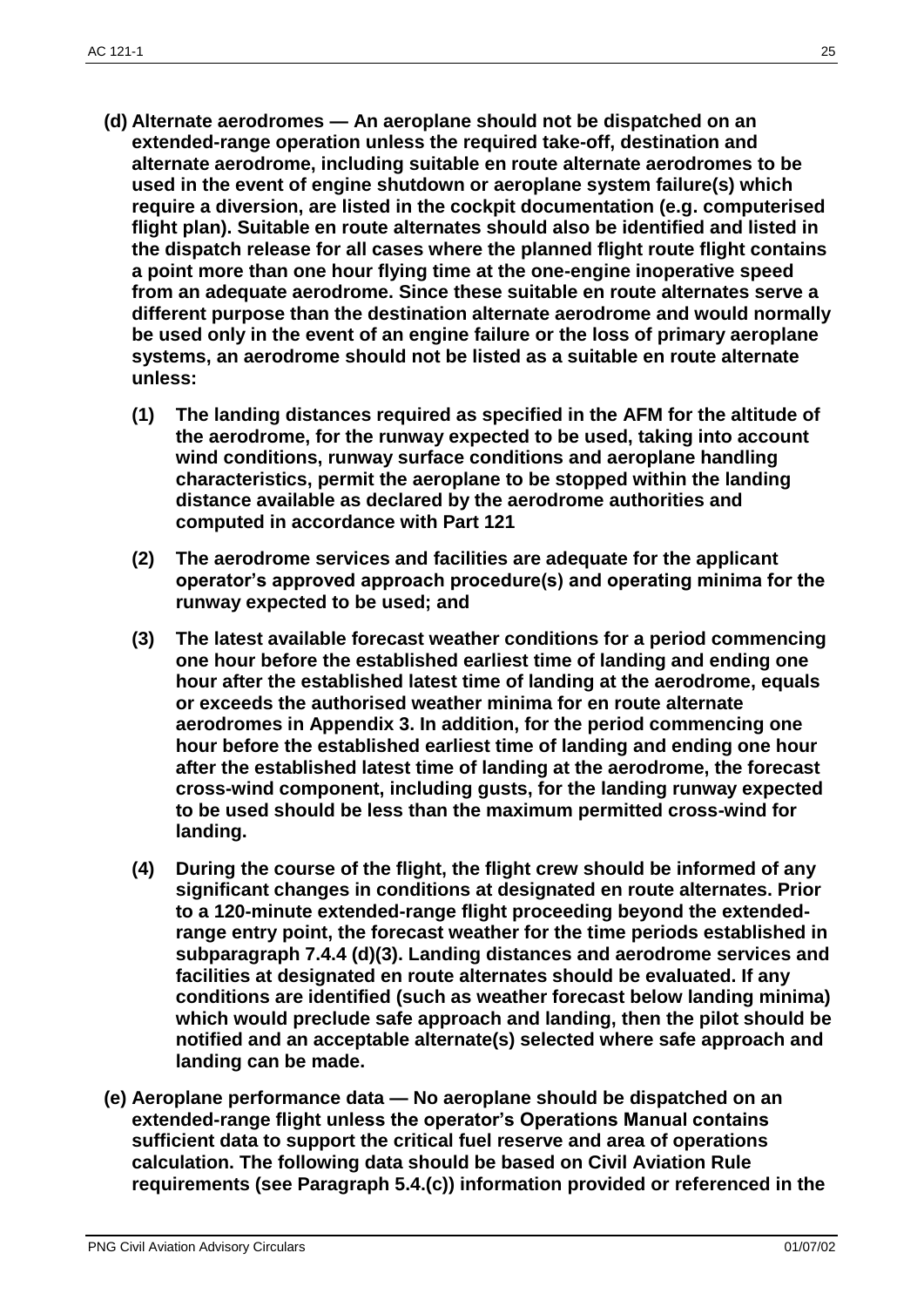**Aeroplane Flight Manual:**

- **(1) Detailed one-engine inoperative performance data including fuel flow for standard and non-standard atmospheric conditions and as a function of airspeed and power setting, where appropriate, covering:**
	- **(i) Drift down (includes net performance);**
	- **(ii) Cruise altitude coverage including 10,000 feet;**
	- **(iii) Holding;**
	- **(iv) Altitude capability (includes net performance); and**
	- **(v) Missed approach.**
- **(2) Detailed all-engine-operating performance data, including nominal fuel flow data, for standard and non-standard atmospheric conditions and as a function of airspeed and power setting, where appropriate, covering:**
	- **(i) Cruise (altitude coverage including 10,000 feet); and**
	- **(ii) Holding**
- **(3) Details of any other conditions relevant to extended-range operations which can cause significant deterioration of performance, such as ice accumulation on the unprotected surfaces of the aeroplane, RAM Air Turbine (RAT) deployment, thrust reverser deployment, etc.**
- **(4) The altitudes, airspeeds, thrust settings and fuel flow used in establishing the ETOPS area of operations for each airframe-engine combination must be used in showing the corresponding terrain and obstruction clearances in accordance with Civil Aviation Rules**
- **7.5 Flight crew training, evaluation and operating manuals**

# *7.5.1 Adequacy of flight crew training and operating manuals*

**The CAA will review in-service experience of critical and essential aeroplane systems. The review will include system reliability levels and individual event circumstances, including crew actions taken in response to equipment failure or unavailability. The purpose of the review will be to verify the adequacy of information provided in training programmes and operating manuals. The aviation industry should provide information for and participate in these reviews. The CAA will use the information resulting from these reviews to modify or update flight crew training programmes, operating manuals and checklists, as necessary.**

### *7.5.2 Flight crew training and evaluation programme*

**The operator's training programme in respect to extended-range operations should provide training for flight crew members followed by subsequent evaluations and proficiency checks in the following areas:**

# **(a) Performance**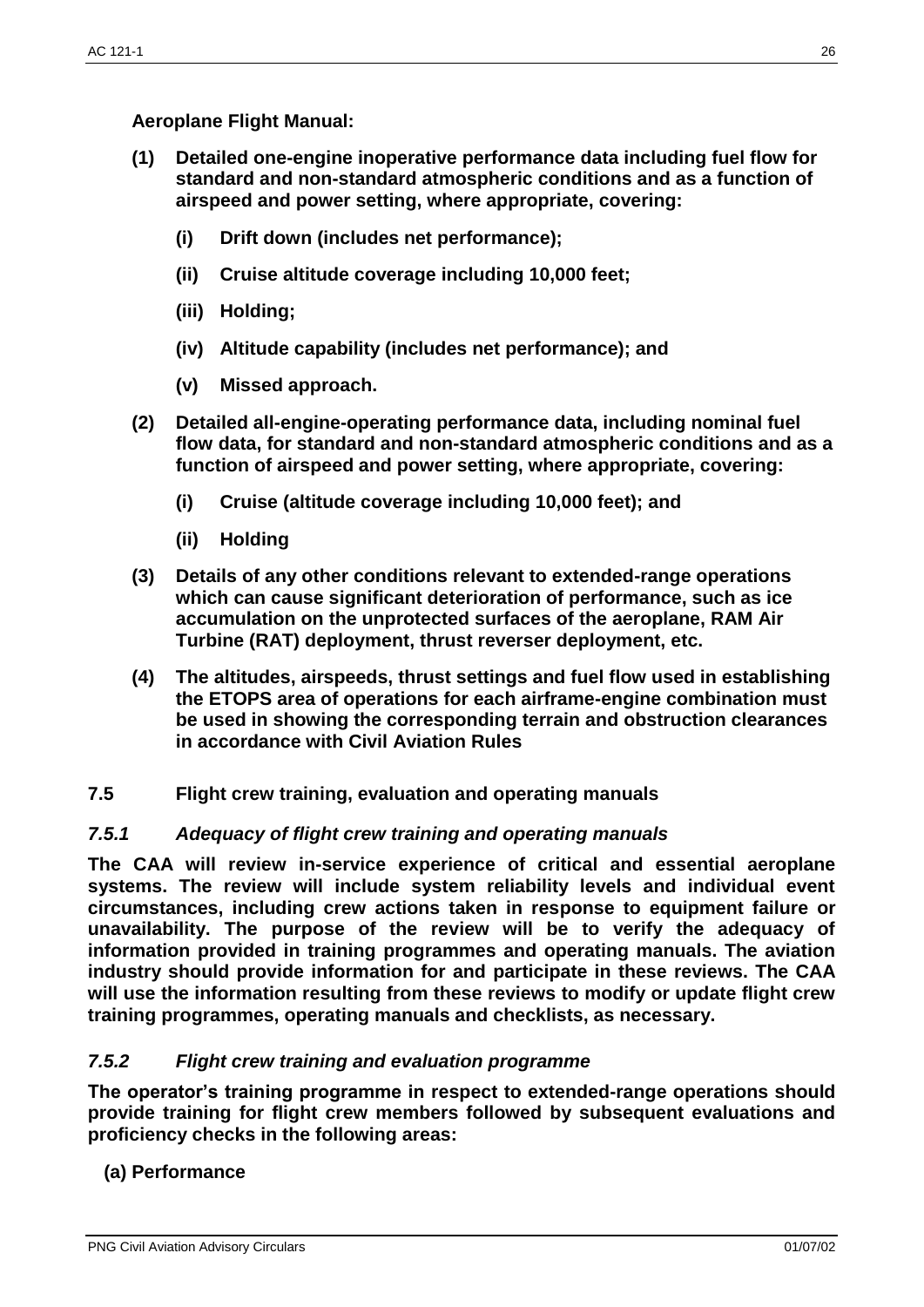- **(1) Flight planning, including all contingencies.**
- **(2) Flight performance progress monitoring.**

### **(b) Procedures**

- **(1) Diversion procedures.**
- **(2) Use of appropriate navigation and communication systems.**
- **(3) Abnormal and emergency procedures to be followed in the event of foreseeable failures, including:**
	- **(i) Procedures for single and multiple failures in flight that would precipitate go/no-go and diversion decisions.**
	- **(ii) Operational restrictions associated with these failures including any applicable MEL considerations.**
	- **(iii) Procedures for air start of the propulsion systems, including the APU, if required.**
	- **(iv) Crew incapacitation.**
- **(4) Use of emergency equipment including protective breathing and ditching equipment.**
- **(5) Procedures to be followed in the event that there is a change in conditions at designated en route alternates that would preclude safe approach and landing.**
- **(6) Understanding and effective use of approved additional or modified equipment required for extended-range operations.**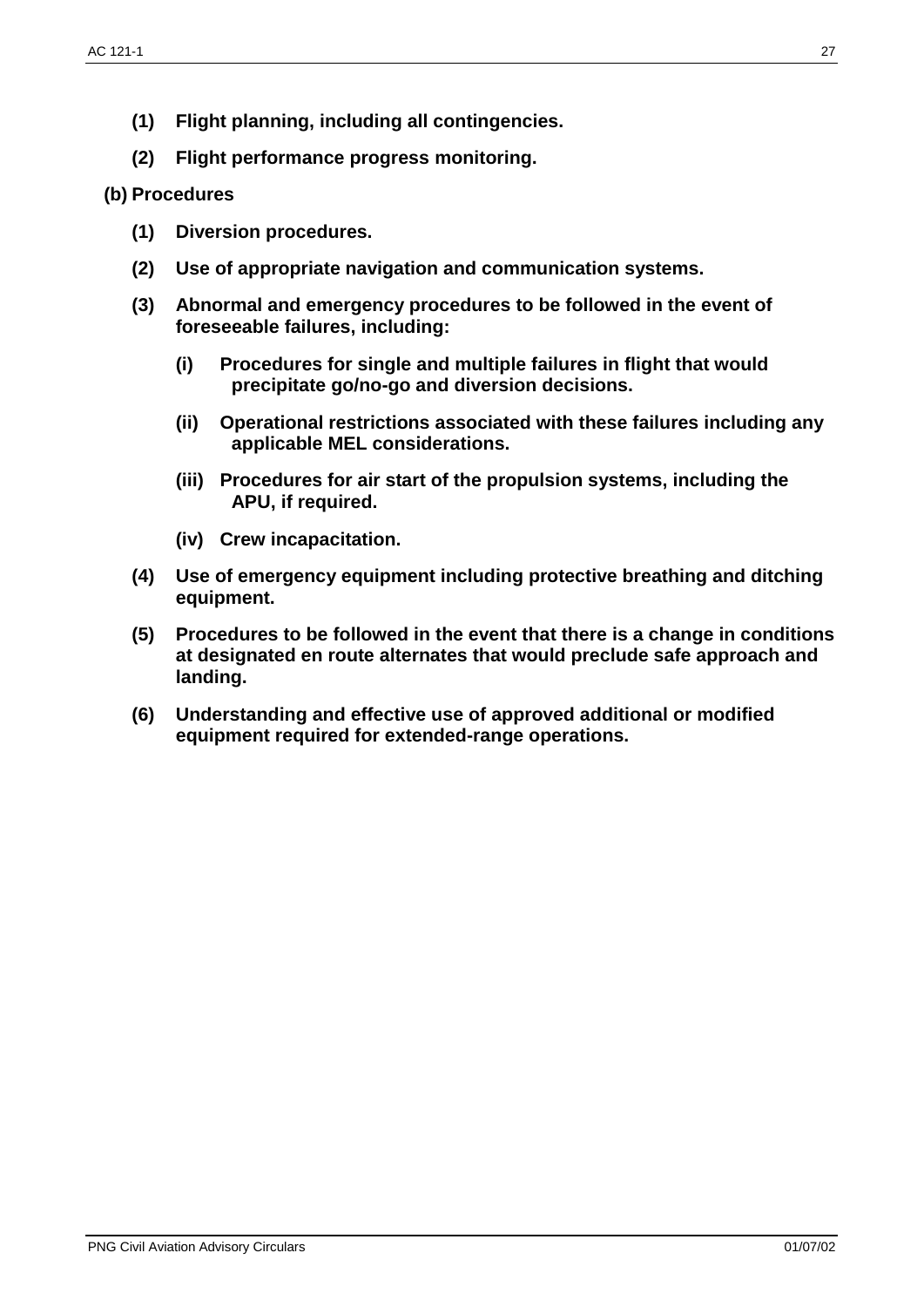**(7) Fuel Management — Flight crew should be trained on the fuel management procedures to be followed during the en route portion of the flight. These procedures should provide for an independent cross-check of fuel quantity indicators. For example, fuel flows could be used to calculate fuel burned and compared to indicated fuel remaining.**

### *7.5.3 ETOPS check captain*

**The operator should designate specific ETOPS training and checking Captains. The objective of the ETOPS training and checking programme should be to ensure standardised flight crew practices and procedures and also to emphasise the special nature of ETOPS operations. Only Captains with a demonstrated understanding of the unique requirements of ETOPS should be designated as a training or check-Captain.**

## **7.6 Operational limitations**

#### *7.6.1 Area of operation*

- **(a) An operator may be authorised to conduct extended-range operations within an area where the diversion time at any point along the proposed route of flight to an adequate aerodrome is 75, 120 or 180 minutes at the approved oneengine cruise speed (under standard conditions in still air). Appendices 1, 4 and 5 provide criteria for operation at the different diversion times.**
- **(b) The area which meets the considerations in Paragraph 7.6.1.(a) may be approved for extended-range operations with two-engine aeroplanes and should be specified in the operations specifications as the authorised area of operations.**

### *7.6. Flight dispatch limitation*

**The flight dispatch limitation should specify the maximum diversion time from a suitable aerodrome an operator can conduct a particular extended-range operation. The maximum diversion time at the approved one-engine inoperative cruise speed (under standard conditions in still air) should not be any greater than the value established by subparagraph 7.6.1(a).**

- **(a) Use of maximum diversion time — The flight dispatch considerations should ensure that extended-range operation is limited to flight plan routes where the approved maximum diversion time to suitable aerodromes can be met. Operators should provide for:**
	- **(1) Compliance with Civil Aviation Rules where, upon occurrence of an inflight shutdown of an engine, the pilot should promptly initiate diversion to fly to and land at the nearest aerodrome, in point of time, determined to be suitable by the flight crew.**
	- **(2) A practice to be established such that in the event of a single or multiple primary system failure, the pilot will initiate the diversion procedure to fly and land at the nearest suitable aerodrome, unless it has been demonstrated that no substantial degradation of safety results from**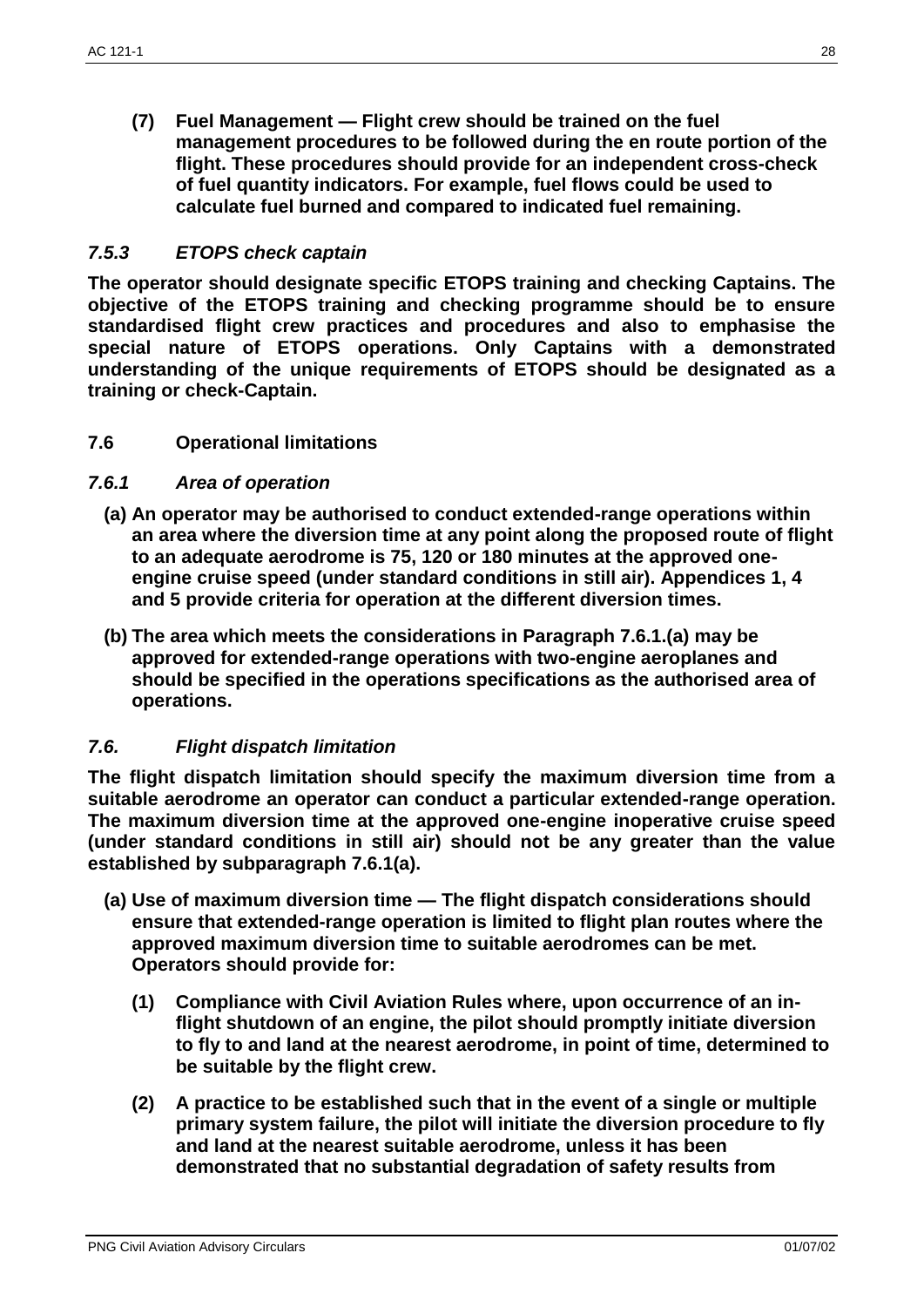**continuation of the planned flight**

**(b) The criteria for different maximum diversion times are detailed in Appendices 1, 4 and 5.**

### *7.6.3 Contingency procedures*

**Contingency procedures should not be interpreted in anyway which prejudices the final authority and responsibility of the pilot in command for the safe operation of the aeroplane.**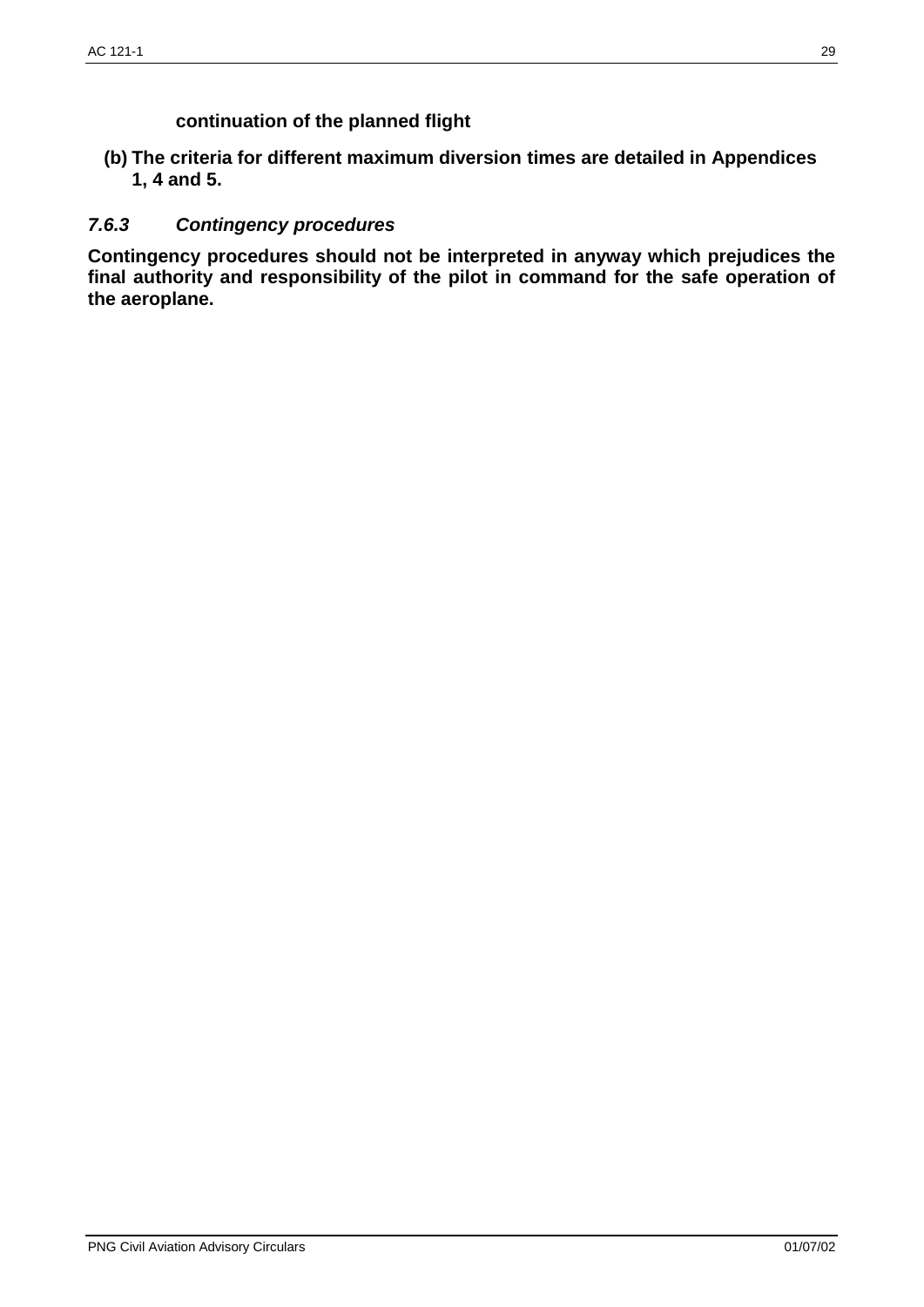# *7.7.1 Approvals*

**An operator's two-engine aeroplane should not be operated on an extended-range flight unless authorised by operations specifications approval (both maintenance and operations).**

# *7.7.2. Operations specifications for ETOPS*

**Operations specifications for ETOPS extended-range operations should specifically include provisions covering at least the following:**

- **(a) Define the particular airframe-engine combinations, including the current approved CMP standard required for extended-range operation as normally identified in the AFM (paragraph 5.6.).**
- **(b) Authorised area of operation.**
- **(c) Minimum altitudes to be flown along the planned and diversionary routes.**
- **(d) The maximum diversion time, at the approved one-engine inoperative cruise speed (under standard conditions in still air), that any point on the route the aeroplane may be from a suitable aerodrome for landing.**
- **(e) Aerodromes authorised for use, including alternates and associated instrument approaches and operating minima.**
- **(f) The approved maintenance and reliability programme (ref. Appendix 4) for extended-range operations including those items specified in the type design approved CMP standard.**
- **(g) Identification of those aeroplanes designated for extended-range operation by make and model as well as serial and registration.**
- **(h) Aeroplane Performance Reference.**
- **7.8 Operational validation flight**

# *7.8.1 Conditions for validation flight*

**The operator should demonstrate, by means of a CAA witnessed validation flight using the specified airframe-engine combination, that it has the competence and capability to safely conduct and adequately support the intended operation. This is in addition to the flight test required for type design approval in Paragraph 5.4.(C) The Director, will determine the conditions for each operator's validation flight following a review on a case-by-case basis of the operator's experience and the proposed operation.**

# *7.8.2 Emergency conditions*

**The following emergency conditions should be demonstrated during the validation flight unless the CAA has witnessed successful demonstration of these conditions,**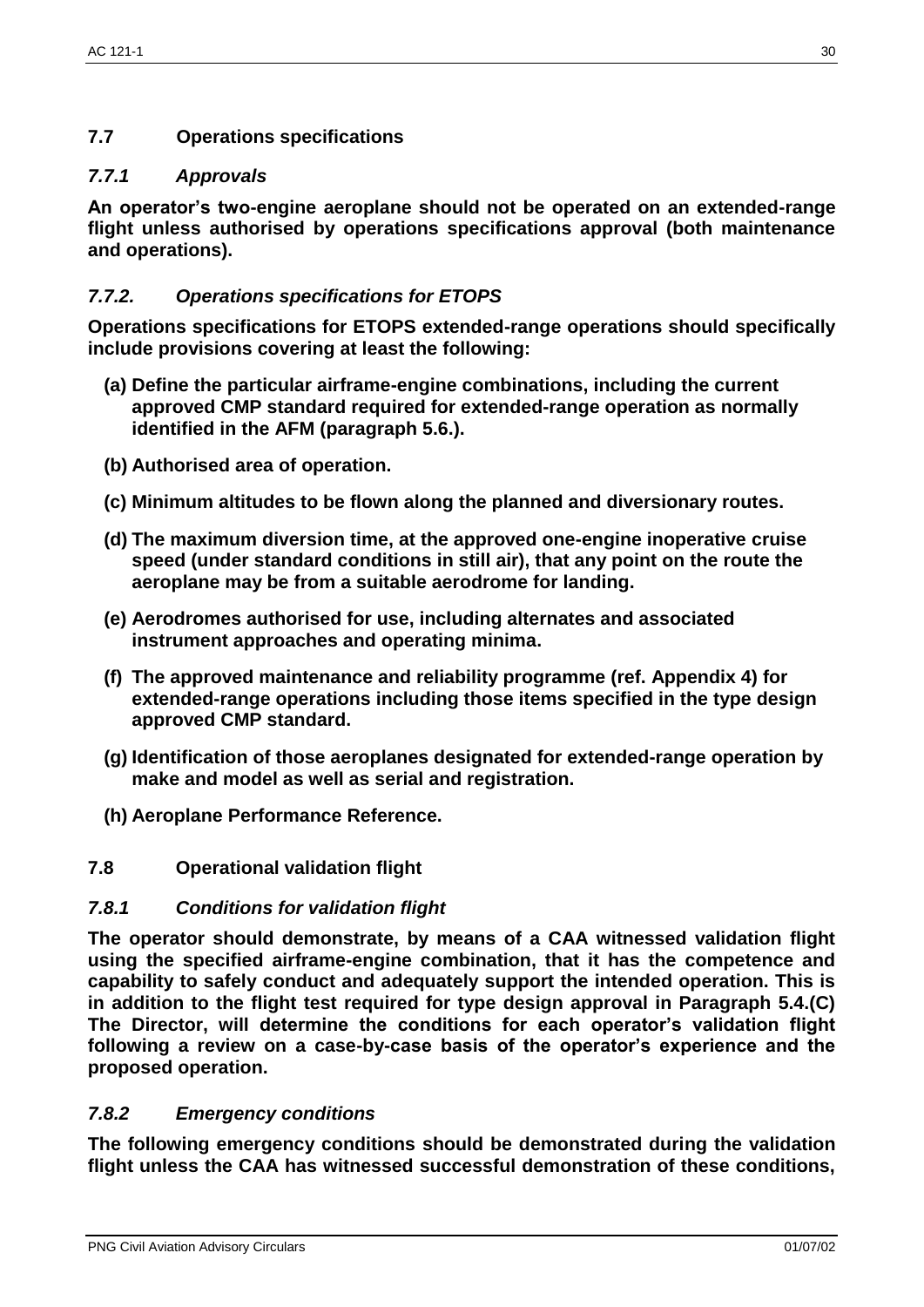- **(a) Total loss of thrust of one-engine; and total loss of engine-generated electrical power; or**
- **(b) Any other condition considered to be more critical in terms of airworthiness, crew workload or performance risk.**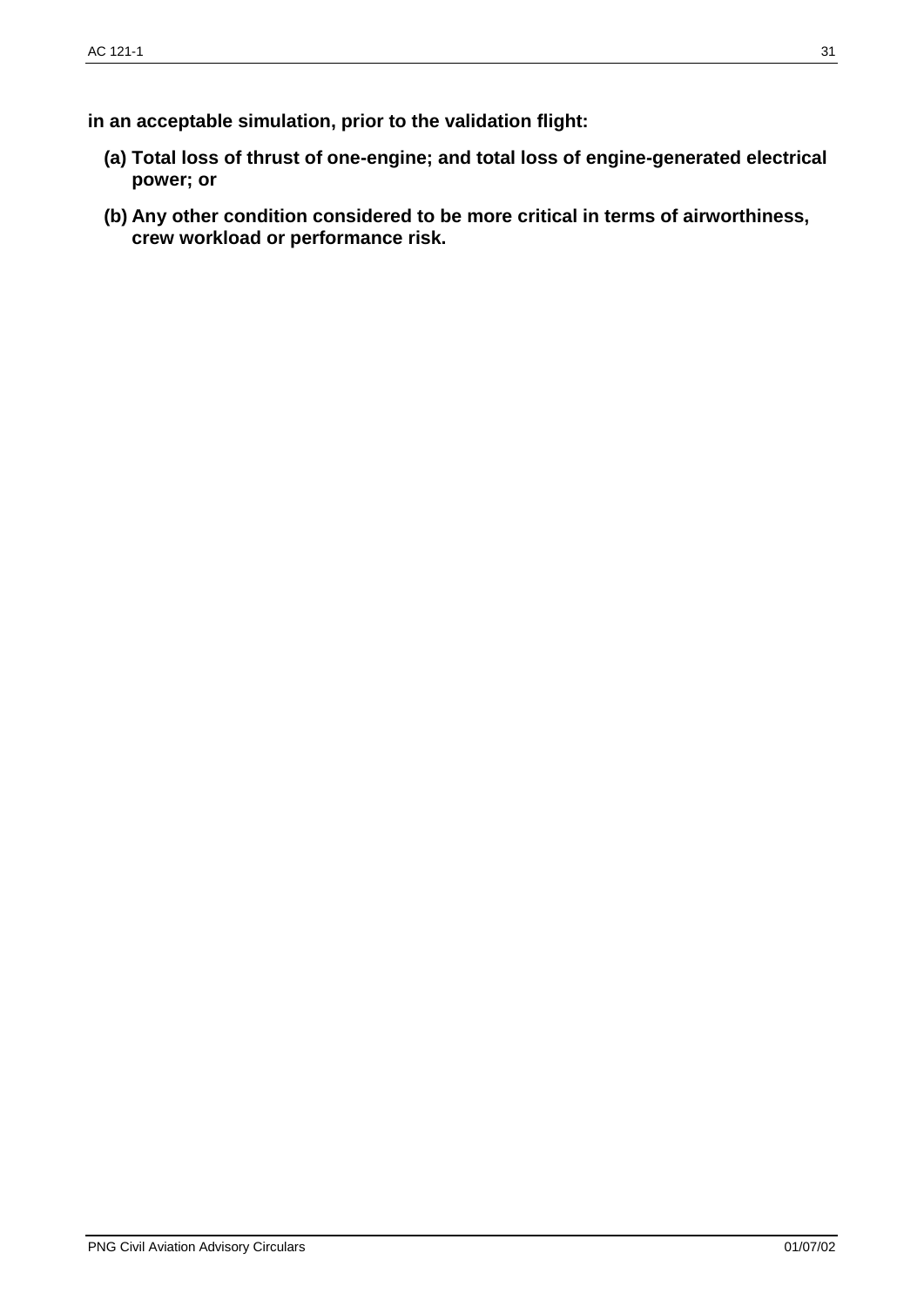## **7.9 Extended-range operations approval**

**Following a type design approval for extended-range operations in accordance with Section 5 and satisfactory application of the criteria in Sections 6 and 7 and prior to the issuance of operations specifications, the operator's application should be forwarded to the Director, for review and concurrence. Following the review and concurrence by the Director, the operational validation flight should be conducted in accordance with any additional guidance specified in the review and concurrence. When the operational validation flight has been evaluated and found acceptable, an applicant may be authorised to conduct extended-range operations with the specified airframe-engine combination. Approval to conduct ETOPS is made by the issuance of operations specifications amendment containing appropriate limitations.**

### **8. Continuing Surveillance**

### *8.1 General*

**The fleet average IFSD rate for the specified airframe-engine combination will continue to be monitored in accordance with Appendices 1 and 4. As with all other operations, Civil Aviation will also monitor all aspects of the extended-range operations it has authorised to ensure that the levels of reliability achieved in extended-range operation remain at the necessary levels as provided in Appendix 1, and that the operation continues to be conducted safely. In the event that an acceptable level of reliability is not maintained, significant adverse trends exist, or if significant deficiencies are detected in the type design or the conduct of the ETOPS operation, Civil Aviation will initiate a special evaluation, impose operational restriction, if necessary and stipulate corrective action for the operator to adopt to resolve the problem in a timely manner.**

**Appendix 1 — Propulsion System Reliability Assessment**

### **1 Assessment Process**

**In order to establish if a particular airframe-engine combination has satisfied the current propulsion system reliability requirements for extended-range operations, thorough assessment will be conducted by a group of the Basic Certification Authority Specialists, (BCAS) and in the USA the Propulsion System Reliability Assessment Board (PSRAB) utilising all the pertinent propulsion system data and information available (includes the APU, if required). Engineering and operational judgment supported by the relevant statistics will be used to determine current propulsion system reliability. The findings of the specialist group will be included in the Certification Authority's Aeroplane Assessment Report.**

### **1.1 Service experience**

**To provide a reasonable indication of aeroplane propulsion system reliability trends and to reveal problem areas, a certain amount of service experience will be**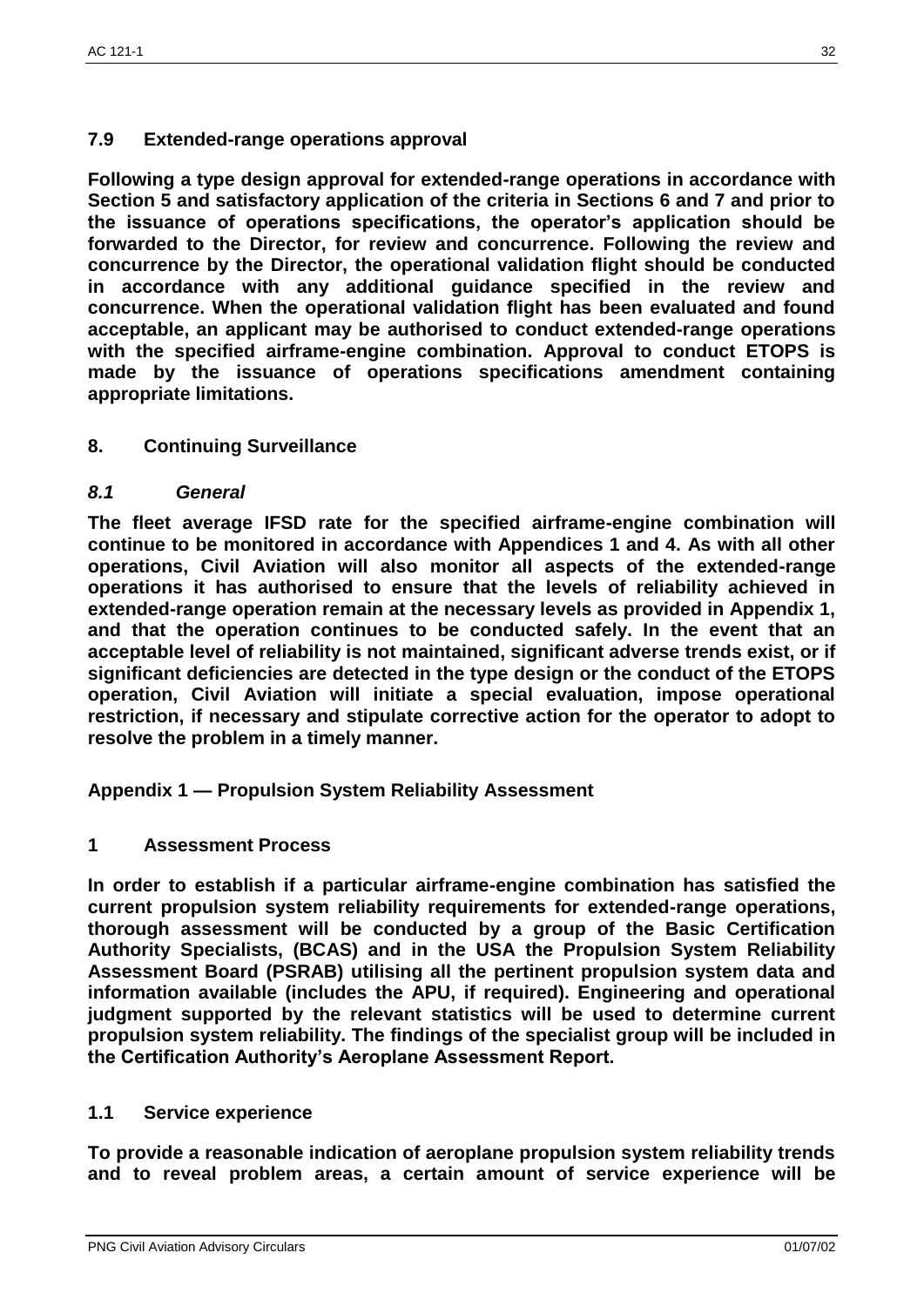**required. In general, extended-range airframe-engine combination reliability assessment concern two major categories; those supporting up to 120 minutes maximum diversion time operations and those support operations beyond 120 minutes maximum diversion times. A special case-by-case operational approval may be granted for 75-minute diversion routes and require limited evaluation of service experience at the time of the application.**

### *Operations up to 120 minutes:*

**Normally, accumulation of at least 250,000 engine hours in the world fleet will be necessary before the assessment process can produce meaningful results. This number of hours may be reduced if adequate compensating factors are identified which give a reasonable equivalent database as established by the PSRAB or the BCAS. Where experience on another aeroplane is applicable to a candidate aeroplane, a significant portion of the 250,000-hour experience should normally be obtained by the candidate aeroplane. In the event that a particular engine is derived from an existing engine, the required operational experience is subject to establishing the degree of hardware commonalty and operating similarities.**

#### *Operations beyond 120 minutes (180 minutes):*

**Suitability to operate the aeroplane beyond 120 minutes will not be considered until operational experience in 120 minutes extended-range service clearly indicates further credit is appropriate. This would generally include at least one year of service experience with an ETOPS configured fleet at 120-minute operation with a corresponding high level of demonstrated propulsion system reliability.**

#### *75-minute operation authorisation:*

**In this category service experience of the airframe-engine combination may be less than the 250,000 hours as provided in subparagraph 1.1.(a) It must be shown that sufficient favourable experience has been accumulated, demonstrating a level of reliability appropriate for 75-minutes extended-range operation. As detailed earlier in the Advisory Circular, a particular operator may receive a special 75-minute authorisation following review on a case-by-case basis by the Director.**

#### **1.2 Reliability data base**

**To adequately assess propulsion system reliability, consideration of the proposed maximum diversion time, for extended-range type design approval, certain worldfleet data and information are required. The PSRAB intends to maximise the use of existing sources and kinds of data generally available; however, additional data may be required in certain cases. In support of applications for extended-range type design approval, data should be provided from various sources to ensure completeness; i.e. engine manufacturer, operator and aeroplane manufacturer. Data so provided should include all event descriptions, qualifications and any pertinent details necessary to help determine the impact on propulsion system reliability. This data should include:**

**(a) A list of all engine shutdown events both ground and in flight for all causes (excluding normal training events) including a flame-out. The list should**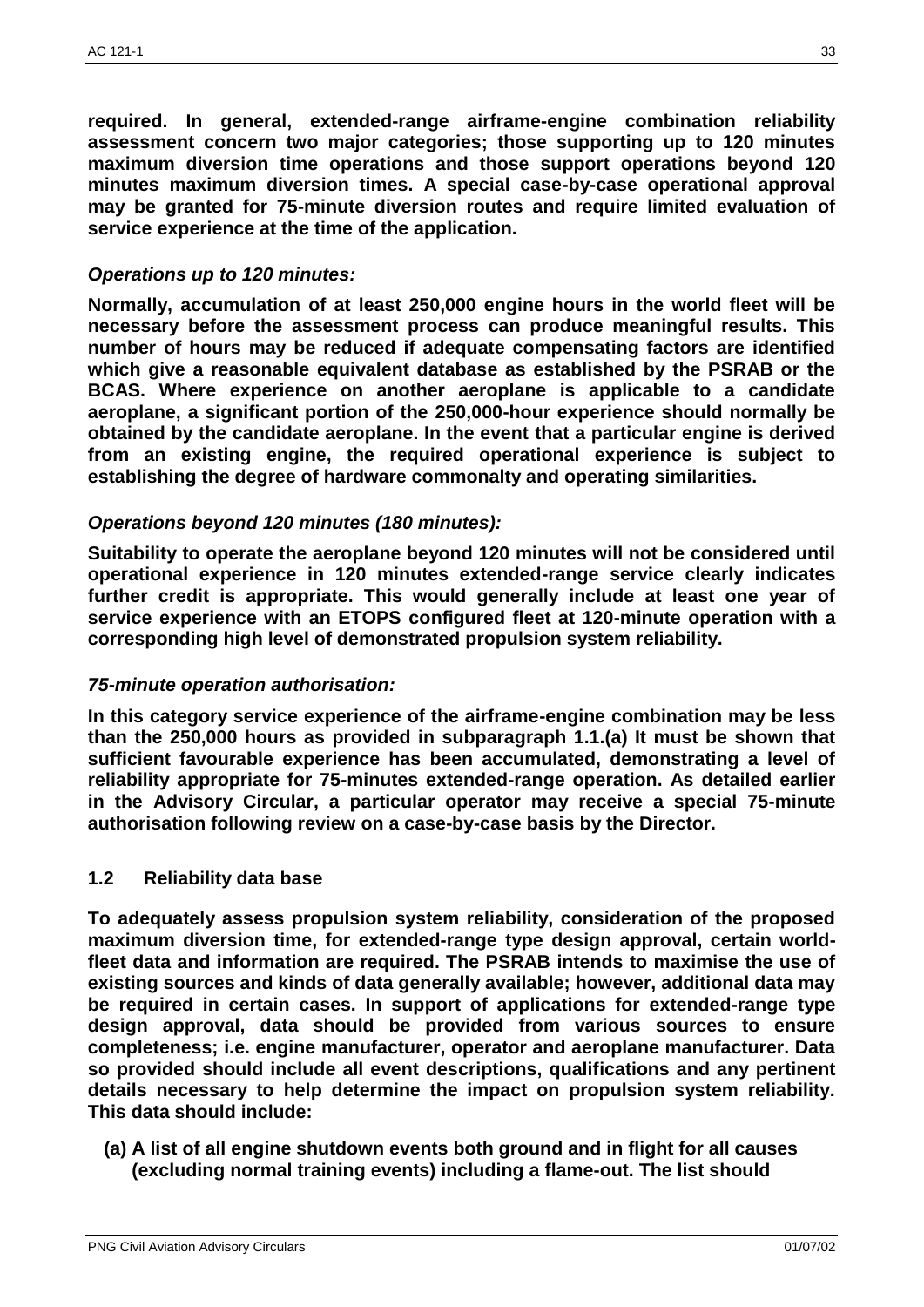**provide identification (engine and aeroplane model and serial number and registration), engine configuration and modification history, engine position, circumstances leading up to the event, phase of flight or ground operation weather/environmental conditions and reason for shutdown. In addition information should be provided for all occurrences where control or desired thrust level was not attained.**

- **(b) Unscheduled engine removal rate (accumulated 6 and 12 months), removal summary, time history of removal rate and primary causes for unscheduled engine removal.**
- **(c) Dispatch delays, cancellations, aborted take-offs (including those induced by maintenance or crew error) and en route diversions chargeable to the propulsion system**
- **(d) Total engine hours and cycles and engine hour population (age distribution).**
- **(e) Mean time between failure of propulsion system components that affect reliability.**
- **(f) IFSD rate based on a 6- and 12-month rolling average**
- **(g) Additional data as specified by the PSRAB or the BCAS.**
- **1.3 Risk management and the risk model**
	- **(a) In order to assure that the risk of increased diversion times are acceptable, a risk model has been constructed. The risk model is based upon the known service records of an established large fleet of two-engine civil transport turbofan powered aeroplane. The service experience of this " base fleet" has been very satisfactory and reflects a high level of safety in its propulsion systems. It has achieved an average in-flight shutdown rate of approximately .02/1000 hours for a 10-year period while flying predominantly on routes conforming to the requirements of the Basic Certification Authority (i.e. flight paths within 60 minutes flying time from a adequate aerodrome).**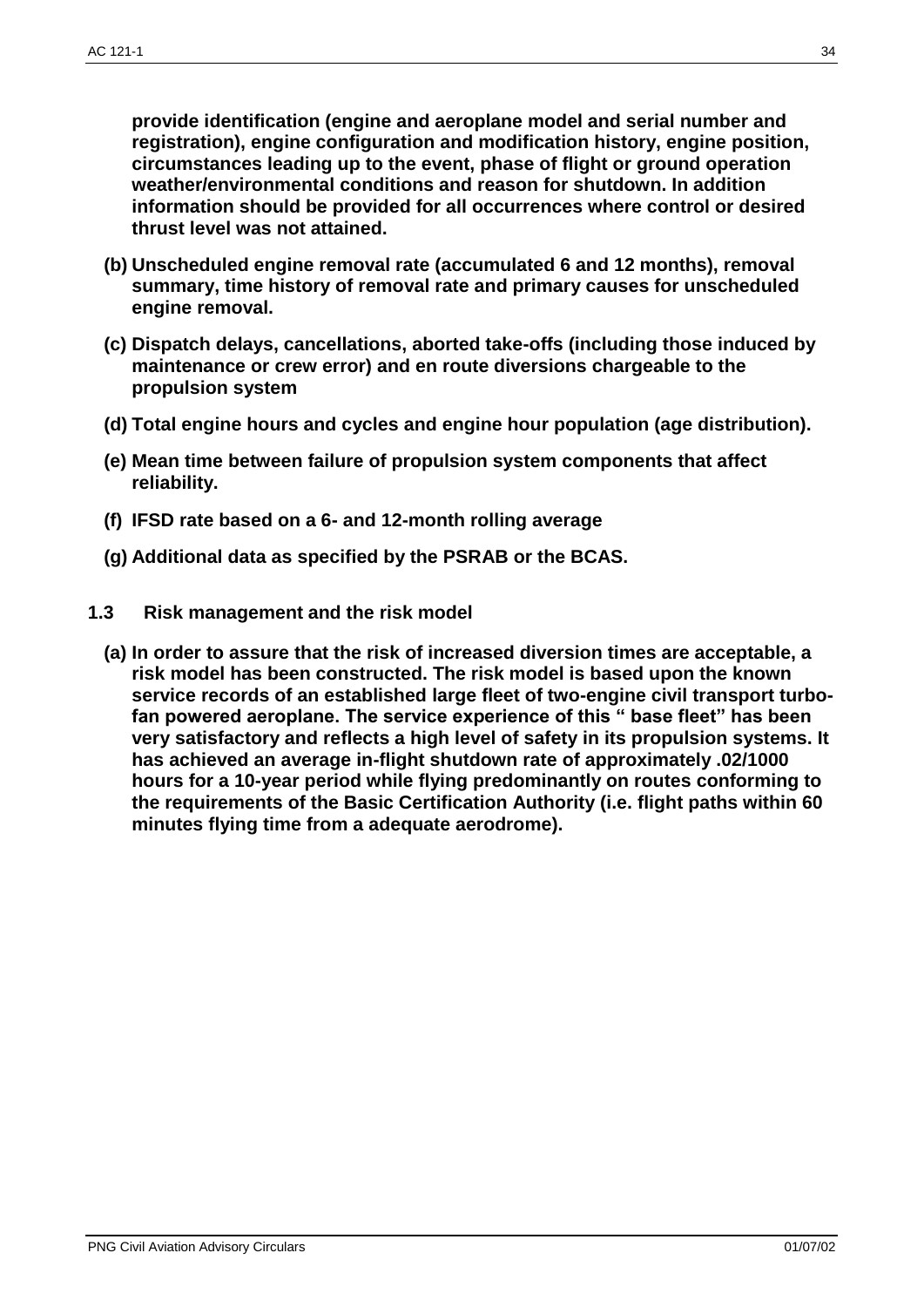**(b) The risk of engine failure during a single-engine diversion event is directly related to the diversion flight time and the propulsion system reliability or IFSD rate. This assumes the failure of the first engine, which causes the diversion, is unrelated to the probability of failure of the second engine during the diversion. Common cause or related failure modes will be discussed in paragraph 2.4. The product of IFSD rate and diversion time can be designated as a risk factor for the diversion and identified as (lT). For the base fleet of .2/1000 IFSD rate and 60 minutes maximum diversion, (lT) would be (.02/1000)(60). Identifying this base fleet risk factor as (lT)(\*), other combinations of IFSD rates and diversion times can be ratioed to this base risk factor to determine ETOPS relative risk, (lT)/(lT)(\*). For ETOPS diversion times of 60 minutes and IFSD rates of .02/1000, the relative risk factor equals 1.0. This relationship is shown in Figure 1.**



**(c) Extending this model to a family of IFSD rates and diversion times. Figure 2 depicts the relationship between diversion time, IFSD rate and risk relative to the base fleet during the diversion: Figure 1**



#### **2 Reliability Levels**

**As discussed in Paragraph 1, in order to ensure that risks associated with increased diversion times are acceptable, reliabilities of ETROPS propulsion systems must be shown to approach or equal those of the highly reliable base fleet of .02/1000 and the appropriate operational and maintenance requirements implemented (see Figure 3).**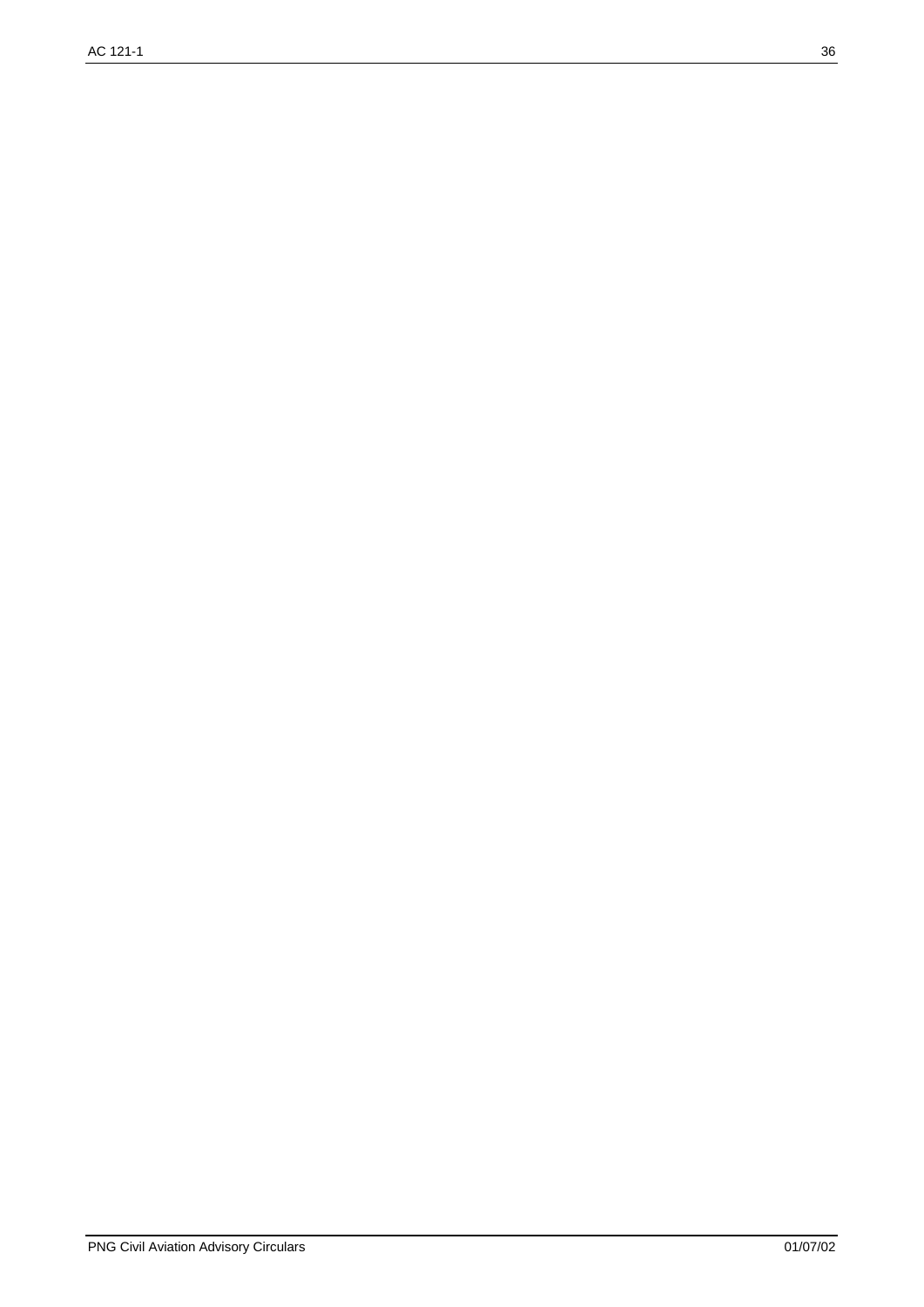# **2.1 Operations up to 120 minutes**

**The overall fleet reliability should approach or achieve that of the highly reliable base fleet following incorporation of the appropriate configuration maintenance and operational requirements. Propulsion system maturity rates have suggested that incorporation of propulsion system improvements following review of 250,000 hours service experience have yielded an approximate .03/1000 improvement in IFSD reliability. Given the IFSD objective of approximately .02/1000 hours and the potential improvement rate of .03/1000 hours, the extended-range operation start threshold can be established at approximately .05/1000 hours (see Figure 3). It should be noted that this threshold and specific circumstances in fleet reliability data such as confidence in problem resolution, types of failures, etc., could be relevant in establishing a start threshold other than .05/1000.**

# **2.2 Operations beyond 120 minutes**

**The overall fleet reliability should achieve that of the highly reliable base fleet prior to approval. Only those airframe-engine combinations exhibiting the highest level of overall reliability will be found satisfactory for this type of operation (see Figure 3). In addition, it will normally be a necessary prerequisite for these aeroplanes to have at least one year of satisfactory ETOPS service involving 120 minutes or less operation under conditions of this Advisory Circular.**

# **2.3 Reliability targets-summary**

**Utilising the risk model, it can be shown that when progressing from the entry level required reliability to the target level reliability (achieved for 180 minutes), the overall risk is not adversely impacted considering respective increase in diversion time. (See Figure 3.)**



# **2.4 Risk model corroboration with analysis**

**As a check of the conservatism for reliability levels identified by the risk model, an analysis can be performed which, given certain assumptions, can corroborate the** 

#### PNG Civil Aviation Advisory Circulars **District Aviation Advisory Circulars 01/07/02**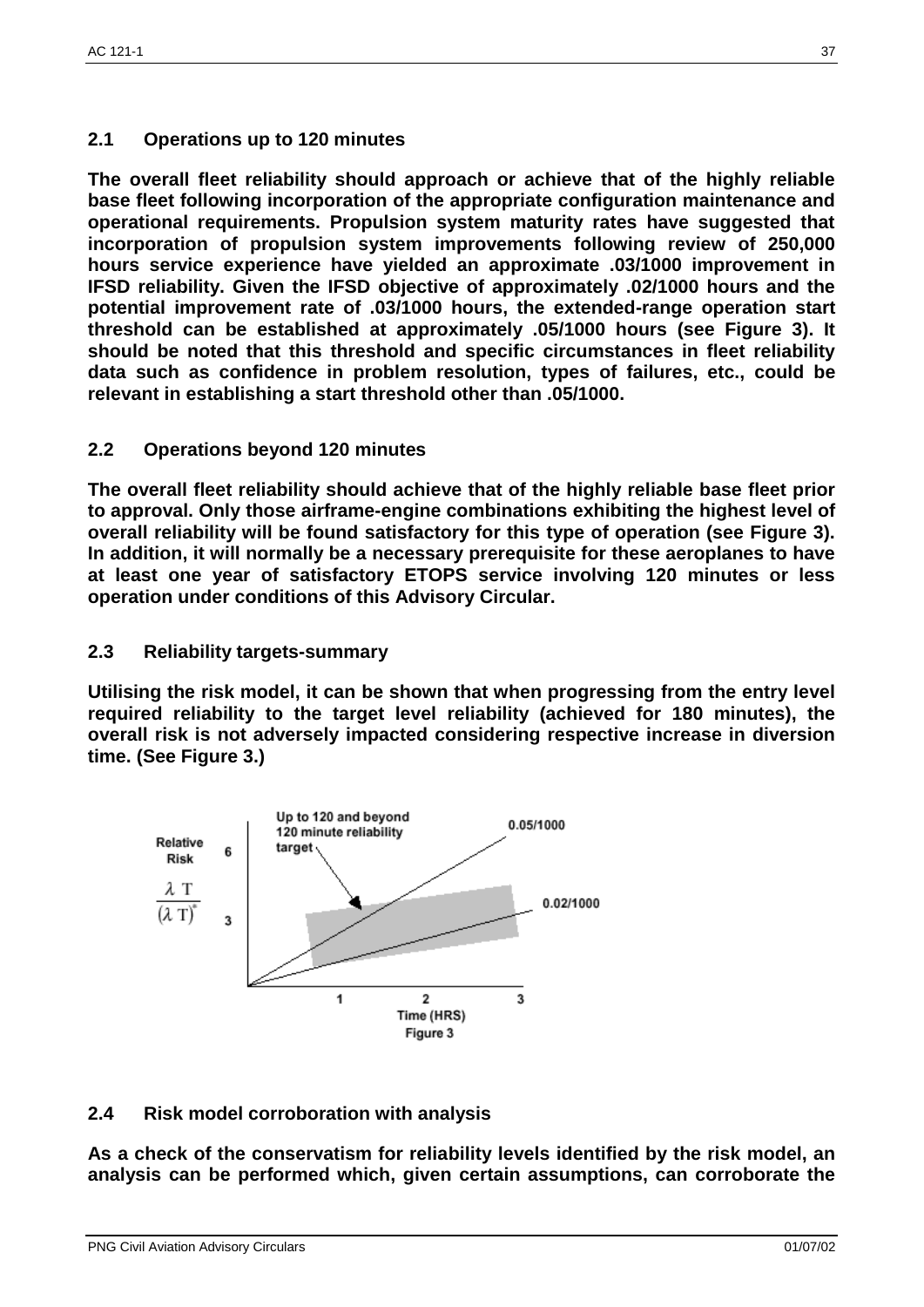**model targets and identify areas of importance where on-going design, operation and maintenance vigilance must be continued. In the construction of such an analysis, it is assumed that the probability of total thrust loss on any given twin engine aeroplane flight is made up of those engine failure mechanisms which are independent events (e.g. left engine failure independent from right engine failure) and these engine failure events which are related to a common source (e.g. left and right engine fail as a result of a common or related event). This may be shown as:**

- **Ptt = Pti + Ptc**
- **Ptt = Total probability of complete thrust loss on any given flight.**
- **Pti = Probability of complete thrust loss on flight due to independent causes.**
- **Ptc = Probability of complete thrust loss on flight due to common causes.**

**In determination of the probability of total thrust loss due to independent causes (Pti), International Civil Aviation Organisation Report No. AN-WP/5593 titled "Extended-range Operation of Twin-Engine Commercial Air Transport Aeroplanes." dated February 15, 1984, contains an analytical assessment of in-flight shutdown rate, flight time and diversion time as equated to an observed assessment of commercial transport aeroplane accidents world-wide for a recent several year period.**

**This relationship, as derived in this study, is shown as:** 

$$
IFSD rate = \sqrt{\frac{10^{-8} (0.6 + 0.4T)}{T Y}}
$$
 (2)

**Where: T = intended duration of flight and Y = diversion time**

**As an example, for a flight of seven hours and a diversion time of two hours, equation (2) identifies an IFSD of .05/1000 as necessary, while for a diversion time of three hours, .04/1000 is necessary to provide a level of probability supporting the reference world accident rate. As can be seen, the risk model identified in paragraph 1.3. of this Appendix requires an achieved IFSD rate of one half that calculated using the ICAO assessment. It is believed essential that the ETOPS IFSD rate provided by paragraph 1.c. of this Appendix be required considering the influence of common cause failure mechanisms Ptc as well as the uncertainties associated with assumption identified in the ICAO study.**

**Although there has been no suitable analytical models developed for assessment of the probability of complete thrust loss in flight due to common cause events Ptc, it is considered that by establishment of highly reliable propulsion systems through achievement of low in-flight shutdown rates, continual engine and aeroplane design monitoring for those potential common mode service difficulties and vigilant maintenance and operational practices as identified in Appendices 4 and 5, risks associated with total thrust loss can be maintained at acceptable low levels (Figure 4).**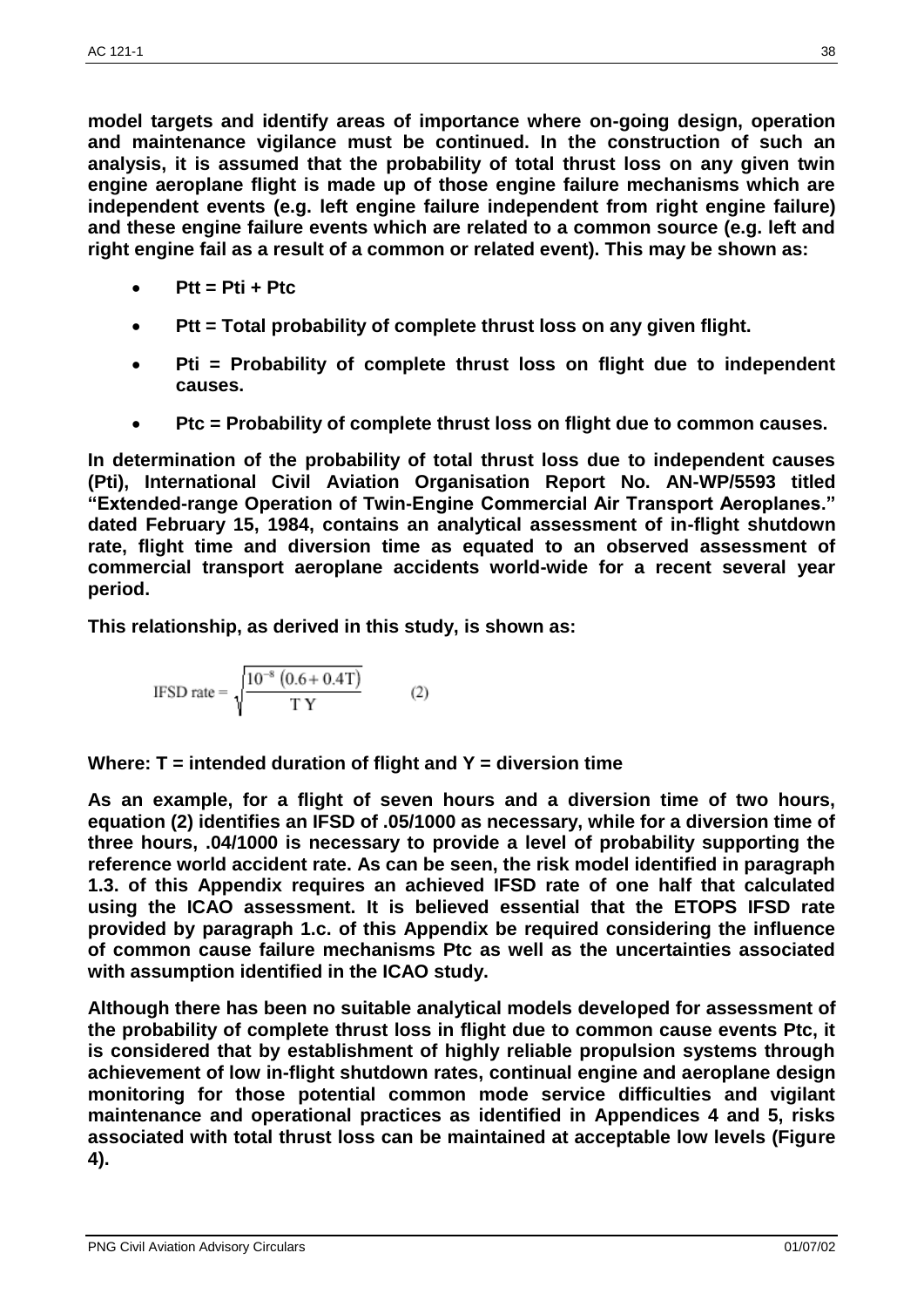

# **2.5 Propulsion system approval considerations**

**The determination that a propulsion system is suitable per the assessment considerations of either of the two major categories is provided by the PSRAB or the BCAS. Table 1 identifies the constituent elements of the two major categories of approval considerations.**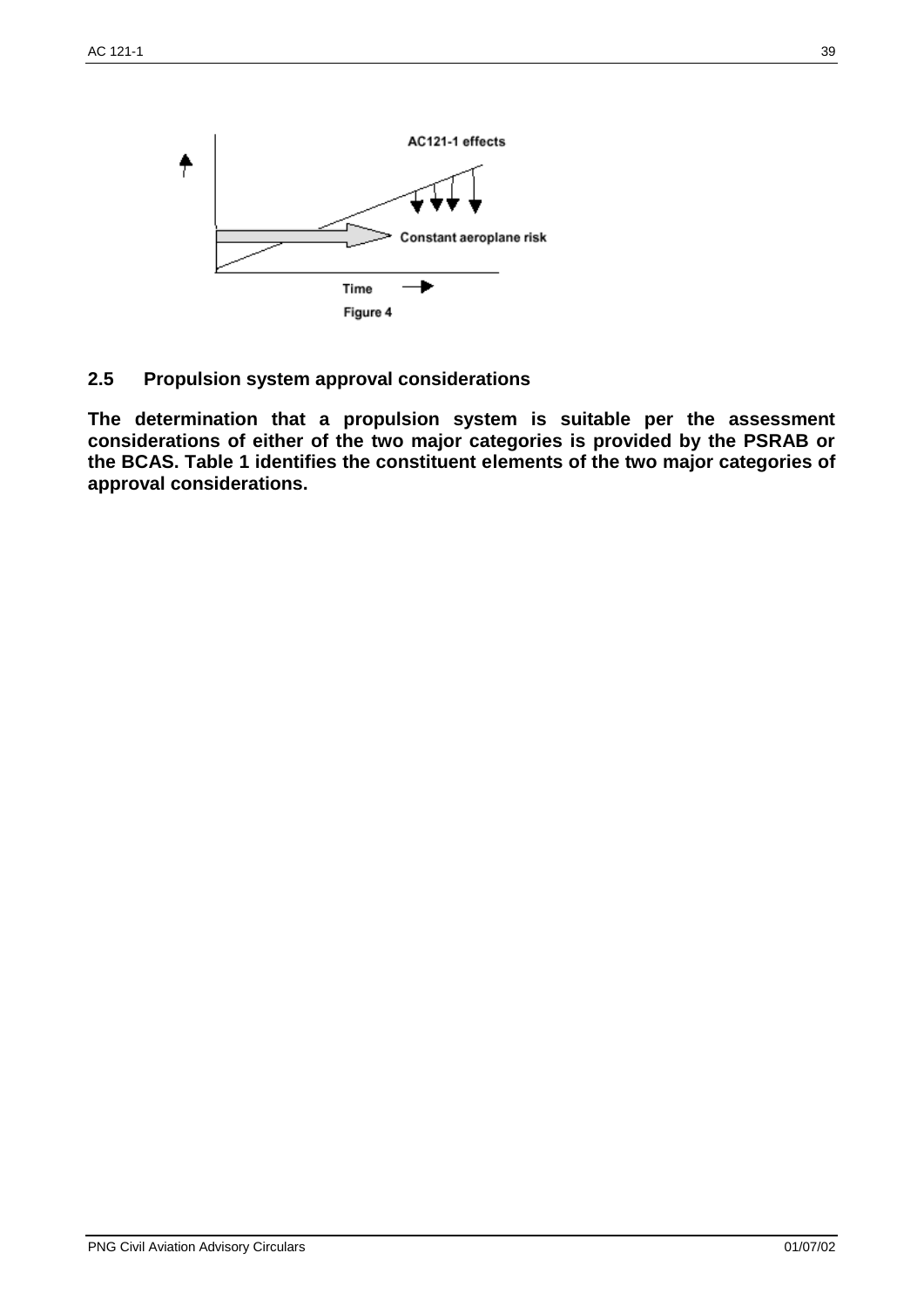| Up to 120 Minute<br><b>Operation</b>                                                                                                      | <b>Greater Than 120 Minute Operation</b>                                                    |
|-------------------------------------------------------------------------------------------------------------------------------------------|---------------------------------------------------------------------------------------------|
| 250,000 engine<br>$\bullet$<br>hours (significant<br>portion with<br>experience<br>candidate<br>aeroplane).                               | same plus at least additional one year with the<br>approved extended-range configured fleet |
| achieve an IFSD of<br>approximately<br>.05/1000 the<br>objective is<br>continuing<br>improvement<br>towards a rate of<br>.02/1000 hours). | achieve and maintain an IFSD of approximately<br>.02/1000 hours.                            |
| Periodic review of<br>propulsion system<br>data and service<br>experience, and<br>revise the CMP<br>standard as<br>appropriate.           | same – schedule for incorporation of CMP<br>standards requirements, may be shorter.         |

| Table 1.<br><b>Propulsion System Approval Considerations</b> |  |
|--------------------------------------------------------------|--|
|--------------------------------------------------------------|--|

# **3 Engineering Assessment**

# **3.1 Propulsion system reliability methodology**

**The methodology to be used by the Certification Authority in determining adequate propulsion system reliability will be a problem-oriented approach using fail-safe concepts, an assessment of the maturity of the propulsion system, the achieved level of IFSD rate, engineering and operational judgement and reliability analysis and will consist of:**

# **3.2 Analysis of failures, defects and malfunctions**

**An analysis on a case-by-case basis, of all significant failures, defects and malfunctions experienced in service (or during testing) for the airframe-engine combination being addressed. Significant failures are principally those causing or resulting in in-flight shutdown or flame-out of the engine(s), but may also include unusual ground failures, un-commanded thrust reductions and/or unscheduled removal of engines from the aeroplane. In making the assessment, consideration will be given to the following:**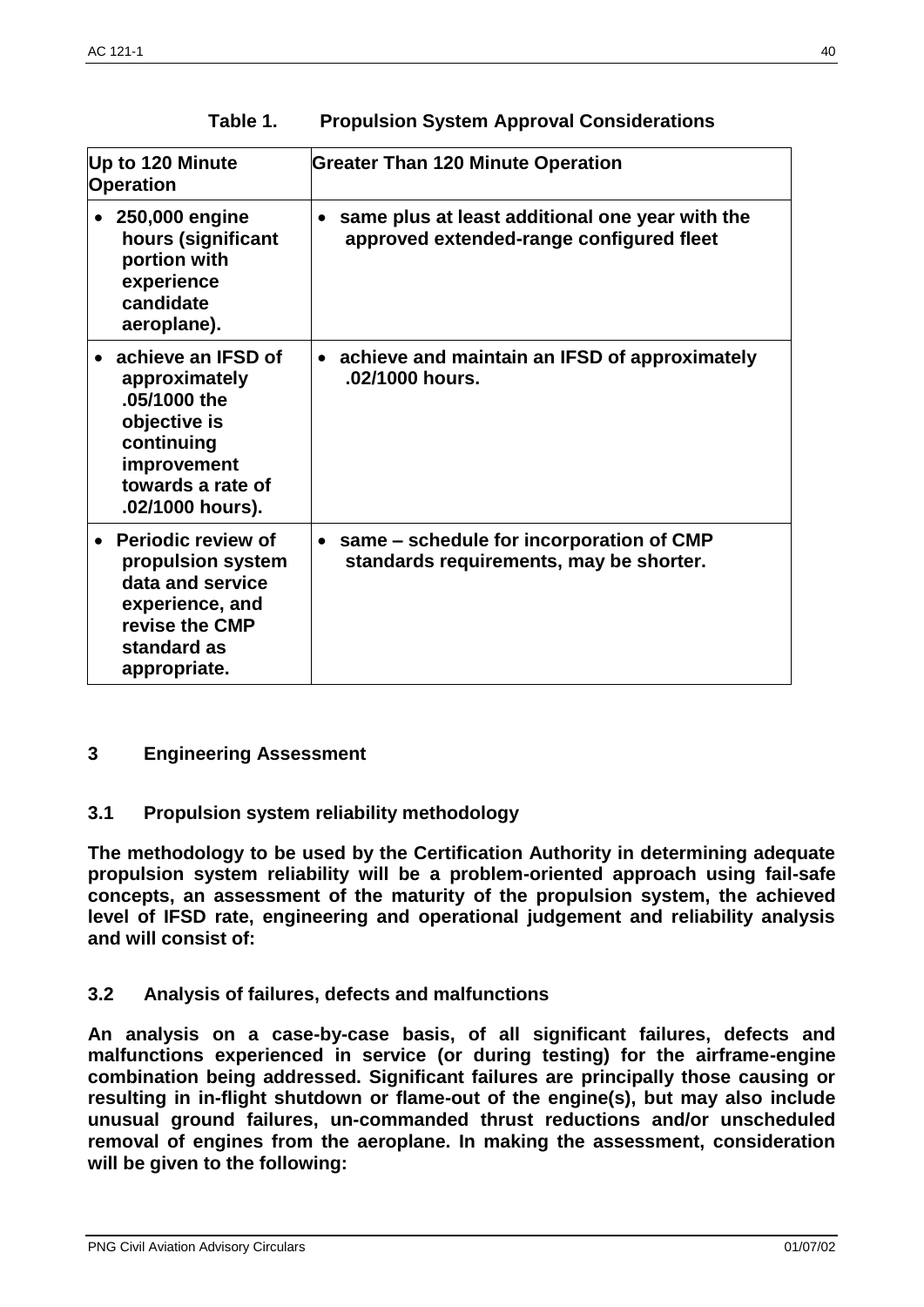- **(1) The type of engine, previous experience, similarity in hardware and operating characteristics with other engines and the engine operating rating limit to be used with one-engine shutdown.**
- **(2) The trends in cumulative and 6 and 12-month rolling average, updated quarterly, of in-flight shutdown rates versus propulsion system flight hours and cycles.**
- **(3) The effect of corrective modifications, maintenance, etc., on the possible future reliability of the propulsion system**
- **(4) Maintenance actions recommended and performed and their effect on engine and APU failure rates.**
- **(5) The accumulation of operational experience which covers the range of environmental limitations likely to be encountered.**
- **(6) Intended maximum flight duration and approved maximum diversion time.**
- **3.3 Assessment of corrective actions**

**An assessment of the corrective actions taken for each problem identified with the objective of verifying that the action is sufficient to correct the deficiency.**

# **3.4 PSRAB or the BCAS determination**

**When each identified significant deficiency has a corresponding Basic Certification Authority-approved corrective action and when all corrective actions are satisfactorily incorporated and verified, the PSRAB or the BCAS determines that an acceptable level of reliability can be achieved. Statistical corroboration will also be utilised. When foreign manufacturer's and/or operator's data are being evaluated, the respective civil airworthiness authorities will be offered the opportunity to participate. They will be briefed by the PSRAB or the BCAS during the proceedings and provided a copy of the final report for their review.**

# **4 PSRAB/BCAS findings**

**Once an assessment has been completed and the PSRAB or the BCAS have documented their findings, the Basic Certification Authority will declare whether or not the particular airframe-engine combination satisfies the relevant considerations of this Advisory Circular**

**Items recommended to qualify the propulsion system, maintenance requirements and limitations will be included in the Aeroplane Assessment Report. (Paragraph 5.5).**

# **5 On-going fleet monitoring**

**In order to ensure that the desired level of reliability is maintained, the PSRAB or the BCAS will continuously monitor reliability data and periodically review its**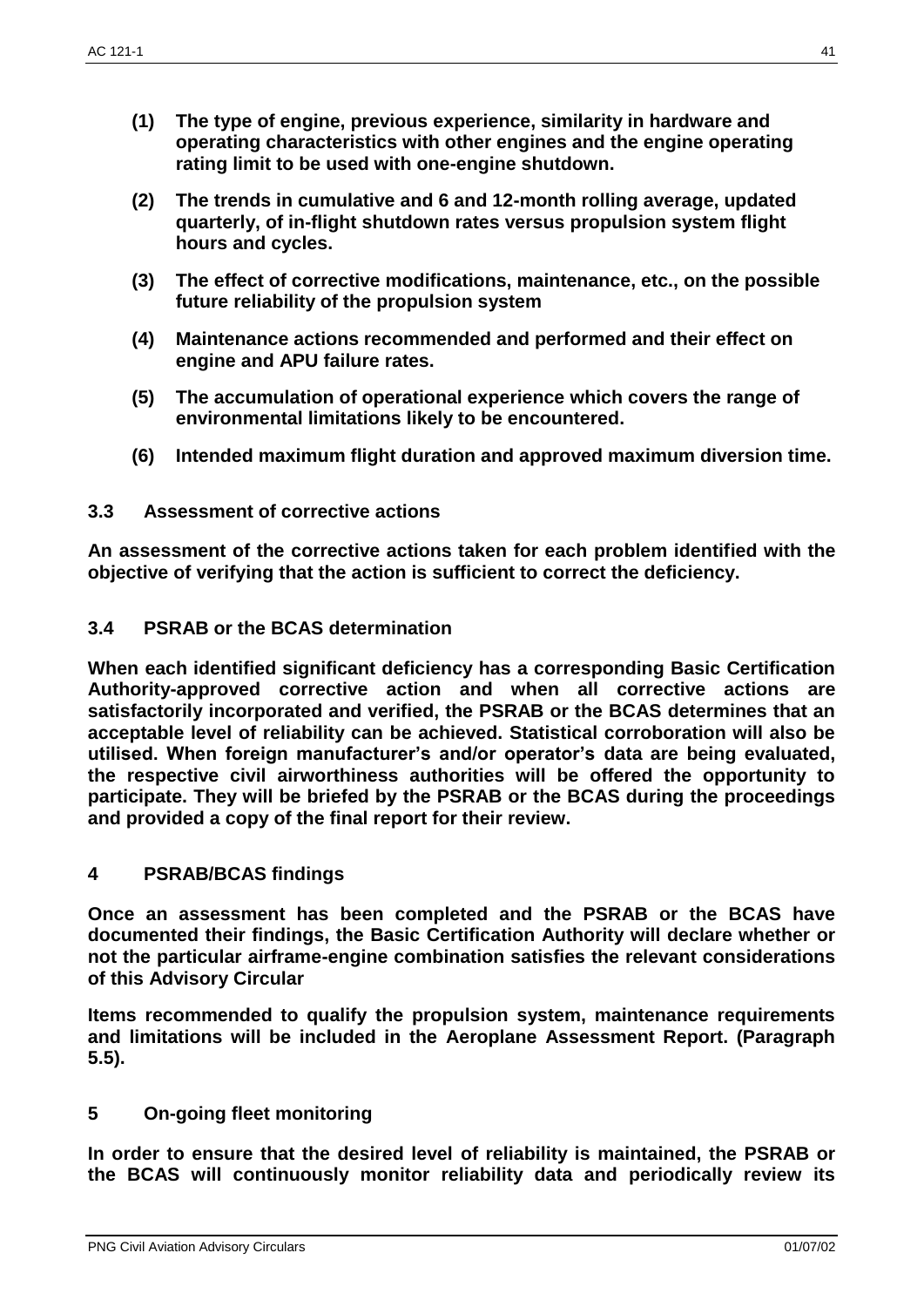**original findings. In addition the Basic Certification Authority's document containing the CMP standard will be revised as necessary.**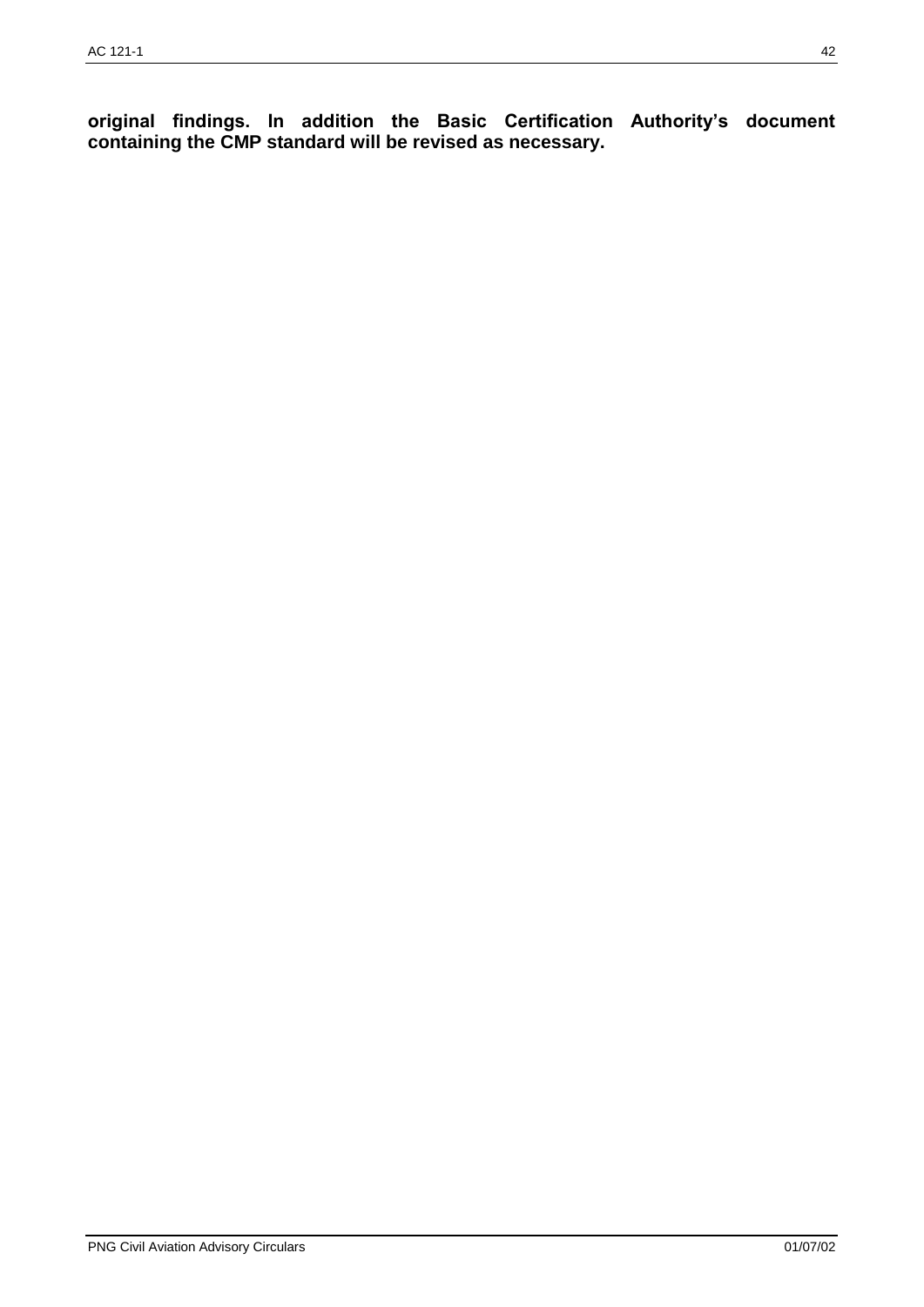# **Appendix 2 — The Fail-Safe Design Concept**

# **1 The Basic Certification Authority Design Concept**

**The FAR Part 25 airworthiness standards are based on, and incorporate, the objectives and principles or techniques, of the fail-safe design concept, which considers the effect of failures and combinations of failures in defining a safe design. The following basic objectives pertaining to failure apply:**

- **(a) In any system or sub-system, the failure of any single element, component, or connection during any one flight (brake release through ground deceleration to stop) should be assumed regardless of its probability. Such single failures should not prevent continued safe flight and landing, or significantly reduce the capability of the aeroplane or the ability of the flight crew to cope with the resulting failure conditions.**
- **(b) Subsequent failures during the same flight, whether detected or latent, and combinations thereof, should also be assumed unless their joint probability with the first failure is shown to be extremely improbable.**
- **2 Fail-Safe Principles and/or Techniques**

**The use of only one fail-safe principle or technique is seldom adequate. A combination of two or more is usually needed to provide a fail-safe design; i.e. to ensure that major failure conditions are improbable and that catastrophic failure conditions are extremely improbable. In order to ensure a safe design, the fail-safe design concept uses design principles or techniques as follows:**

- **(a) Designed integrity and quality including Life Limits, to ensure intended function and prevent failures. i.e. to ensure that major failure conditions are improbable and that catastrophic failure conditions are extremely improbable.**
- **(b) Redundancy or backup systems to enable continued function after any single (or other number of) failure(s); e.g. two or more hydraulic systems, flight control systems, etc.**
- **(c) Isolation of systems, components, and elements so that the failure of one does not cause the failure of another. Isolation is also termed independence.**
- **(d) Proven reliability so that multiple, independent failures are unlikely to occur during the same flight.**
- **(e) Failure warning or indication to provide detection.**
- **(f) Flight crew procedures for use after failure detection, to enable continued safe flight and landing by specifying crew correction action.**
- **(g) Check procedures – the capability to check a component's condition.**
- **(h) Designed failure effect limits including the capability to sustain damage, to limit the safety impact or effects of a failure.**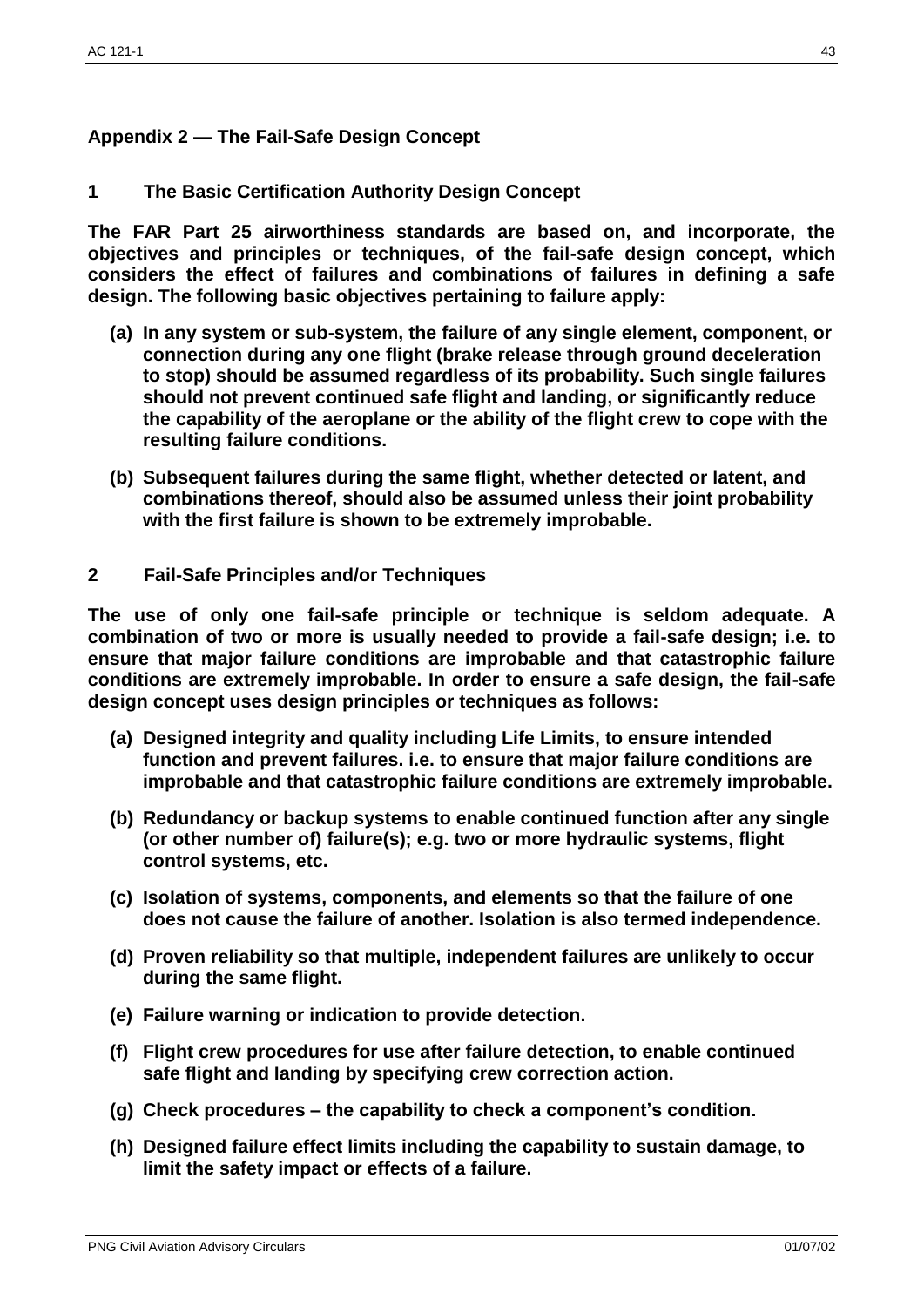- **(i) Designed failure path to control and direct the effects of a failure in a way that limits its safety impact.**
- **(j) Margins or factors of safety to allow for any undefined or unforeseeable adverse conditions.**
- **(k) Error-tolerance that considers adverse effects of foreseeable errors during the aeroplane's design, test, manufacture, operation, and maintenance.**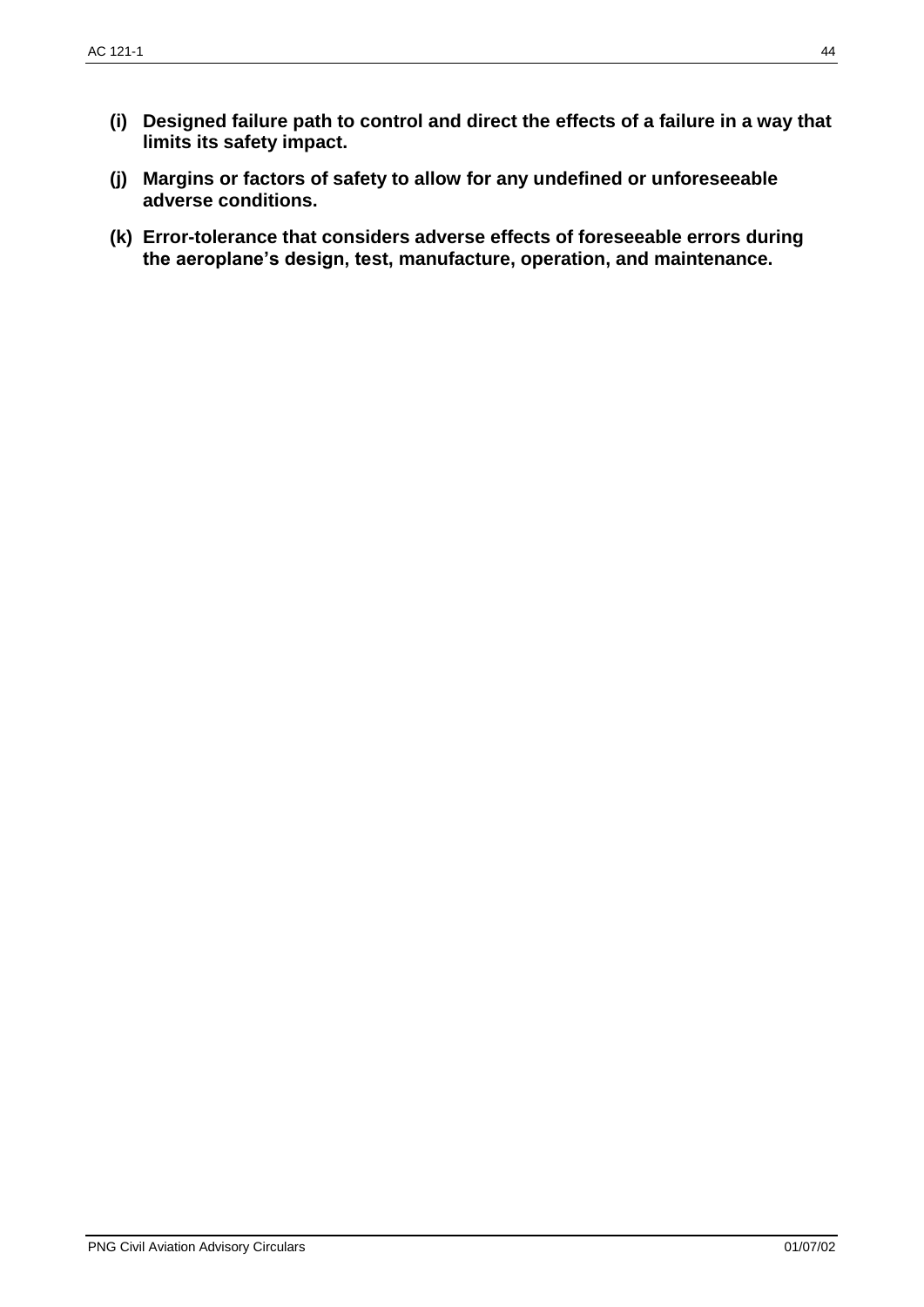# **APPENDIX 3 — Suitable En Route Alternate Aerodromes**

# **1 General**

**One of the distinguishing features of two-engine extended-range operations is the concept of a suitable en route alternate aerodrome being available to which an aeroplane can divert after a single failure or failure combinations that require a diversion. Whereas most two-engine aeroplanes operate in an environment where there is usually a choice of diversion aerodromes available, the extended-range aeroplane may have only one alternate within a range dictated by the endurance of a particular airframe system (e.g. cargo fire suppressant), or by the approved maximum diversion time for that route.**

**It is, therefore, important that any aerodrome designated as an en route alternate has the capabilities, services, and facilities to safely support that particular aeroplane, and that the weather conditions at the time of arrival provide a high assurance that adequate visual references are available upon arrival at decision height (DH) or minimum descent altitude (MDA), and that the surface wind conditions and corresponding runway surface condition are within acceptable limits to permit the approach and landing to be safely completed with an engine and/or systems inoperative.**

# **2 Adequate Aerodrome**

**As with all other operations, an operator desiring any route approval should show that it is able to satisfactorily conduct scheduled operations between each required aerodrome other than that route or route segment. Operators should show that the facilities and services specified are adequate for the proposed operation by the aeroplane type concerned.**

#### **3 Suitable Aerodrome**

**For an aerodrome to be suitable for the purpose of this Civil Aviation Advisory Circular, it should have the capabilities, services and facilities necessary to designate it as an adequate aerodrome and have weather and field conditions at the time of the particular operation which provide a high assurance that an approach and landing can be safely completed with an engine and/or systems inoperative in the event that a diversion to the en route alternate becomes necessary. Due to the natural variability of weather conditions with time as well as the need to determine the suitability of a particular en route aerodrome prior to departure, the en route alternate minima for dispatch purposes are generally higher than the weather minima necessary to initiate an instrument approach. This is necessary to assure that the instrument approach can be conducted safely if the flight has to divert to the alternate aerodrome. Additionally, since the visual reference necessary to safely complete an approach and landing is determined, among other things, by the accuracy with which the aeroplane can be controlled along the approach path by reference to instruments and the accuracy of the ground-based instrument aids, as well as the tasks the pilot is required to accomplish to manoeuvre the aeroplane so**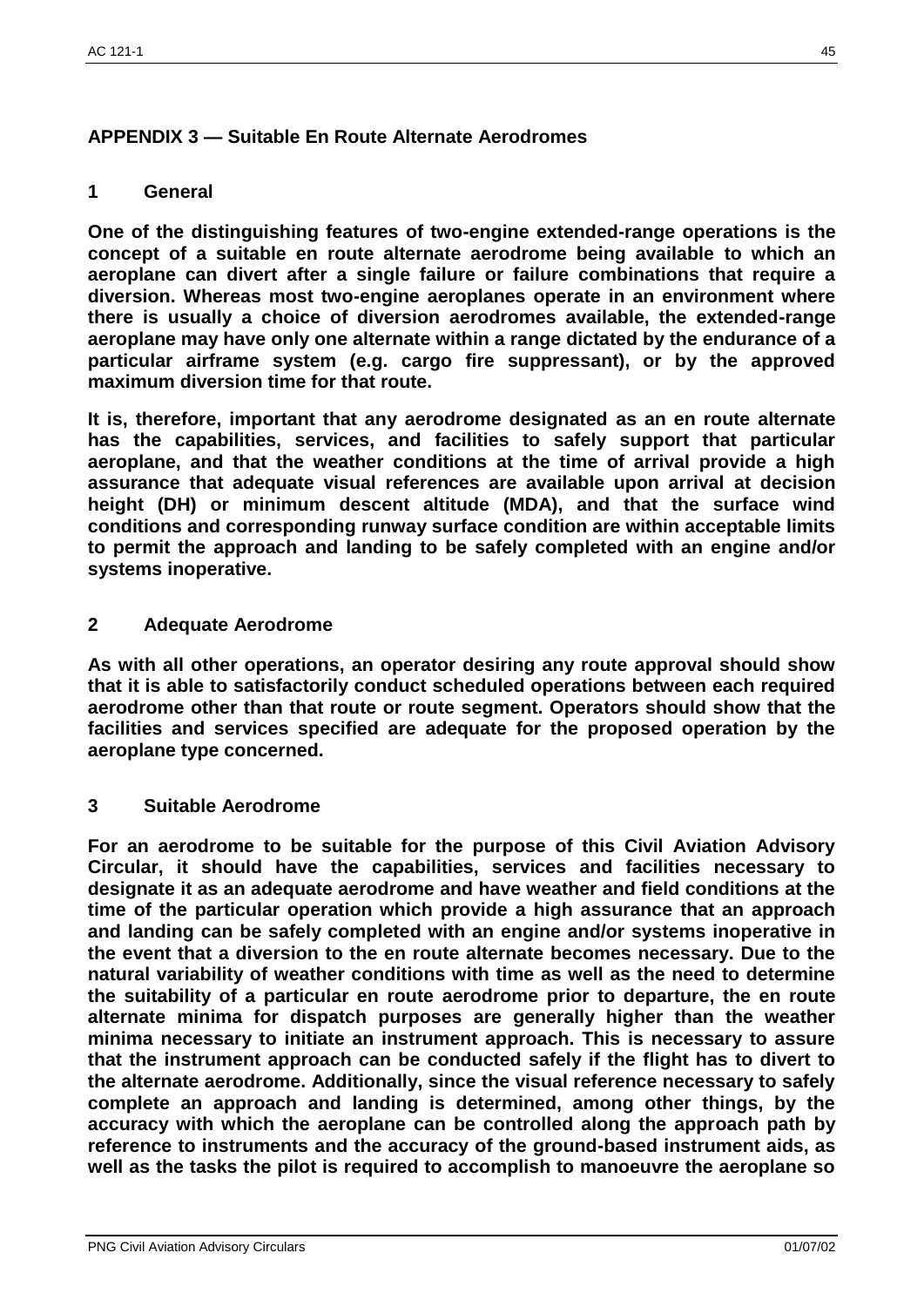**as to complete the landing, the weather minima for non-precision approaches are generally higher than for precision approaches.**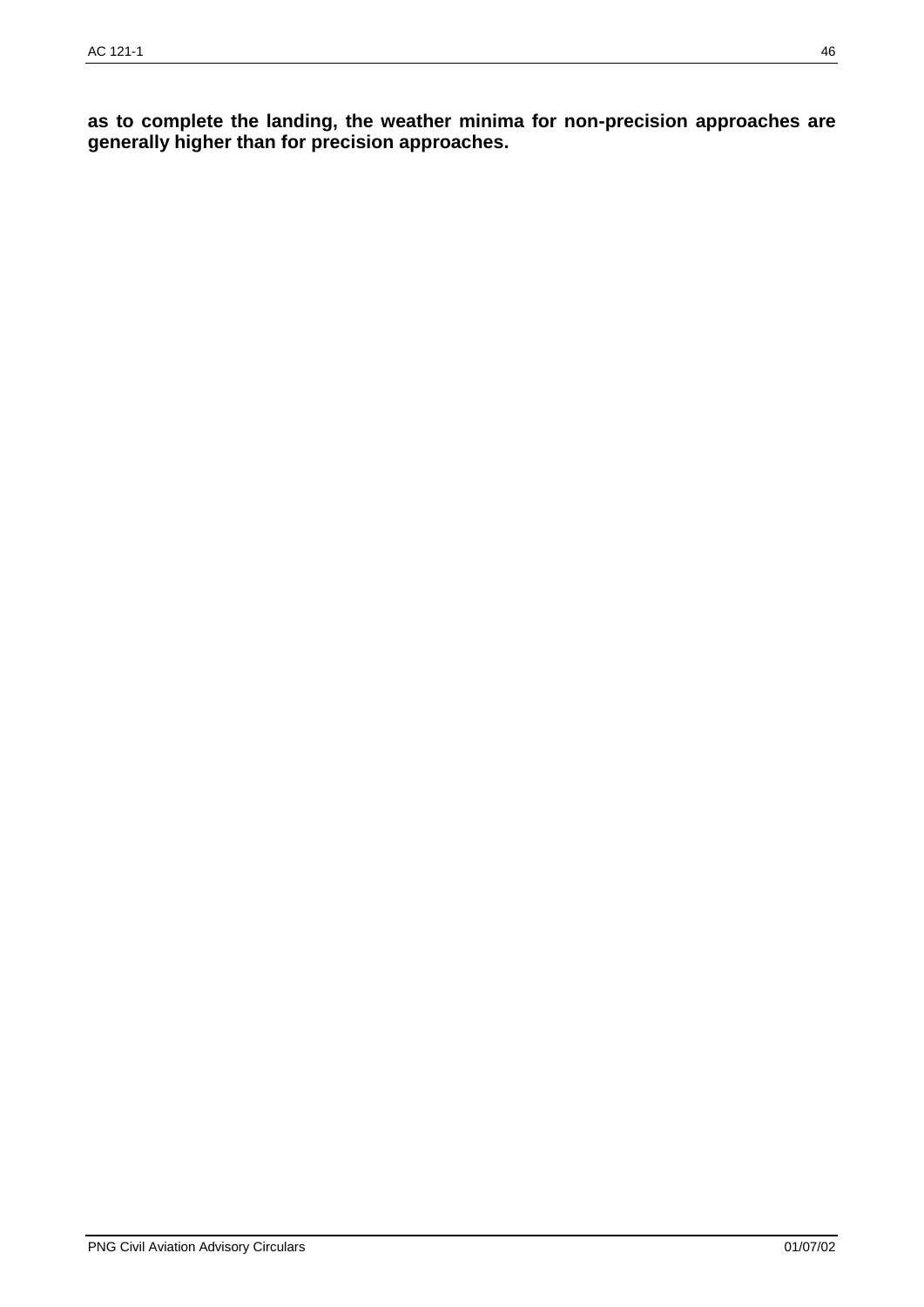# **4 En Route Alternate Aerodrome Weather Minima**

# **4.1 Standard En route Alternate Aerodrome Weather Minima**

**The following are established for flight planning and dispatch purposes with twoengine aeroplanes in extended-range operations. These weather minima recognise the benefits of precision approaches, as well as the increased assurance of safely completing an instrument approach at aerodromes which are equipped with precision approaches to at least two separate runways, (two separate landing surfaces). A particular aerodrome may be considered to be a suitable aerodrome for flight planning and dispatch purposes for extended-range operations if it meets the criteria of Paragraph 3 of this Appendix and has one of the following combinations of instrument approach capabilities and en route alternate aerodrome weather minima:**

- **(a) A Single Precision Approach: Cloud-base of 600 feet and a visibility of 3000 metres or a cloud-base of 400 feet and a visibility of 1500 metres above the lowest authorised landing minima; whichever is higher; or**
- **(b) Two or More Separate Precision Approach Equipped Runways: Cloudbase of 400 feet and a visibility of 1500 metres or a cloud-base of 200 feet and a visibility of 800 metres above the lowest authorised landing minima; whichever is higher; or**
- **(c) Non-precision approach(es): Cloud-base of 800 feet and a visibility of 4000 metres or a cloud-base of 400 feet and a visibility of 1500 metres above the lowest authorised landing minima; whichever is higher.**

# **4.2 Lower Than Standard En route Alternate Aerodrome Weather Minima**

**Lower than standard en route alternate aerodrome weather minima may be considered for approval for certain operators on a case-by-case basis by the Director, at suitably equipped aerodromes for certain aeroplanes which have the certificated capability to safely conduct Category II and/or Category III approach and landing operations after encountering any failure condition in the airframe and/or propulsion systems which would result in a diversion to an en route alternate aerodrome. Subsequent failures during the diversion, which would result in the loss of the capability to safely conduct and complete Category II and/or Category III approach and landing operations, should be shown to be improbable. The certificated capability of the aeroplane should be evaluated considering the approved maximum diversion time. Lower than standard en route alternate weather minima may be considered at suitably equipped aerodromes, if appropriate, for those aeroplanes which have these approved capabilities considering the established maximum diversion time.**

# **5 En route Alternate Suitability In-Flight**

**The suitability of an en route alternate aerodrome for an aeroplane which encounters a situation in-flight which necessitates a diversion, while en route on an**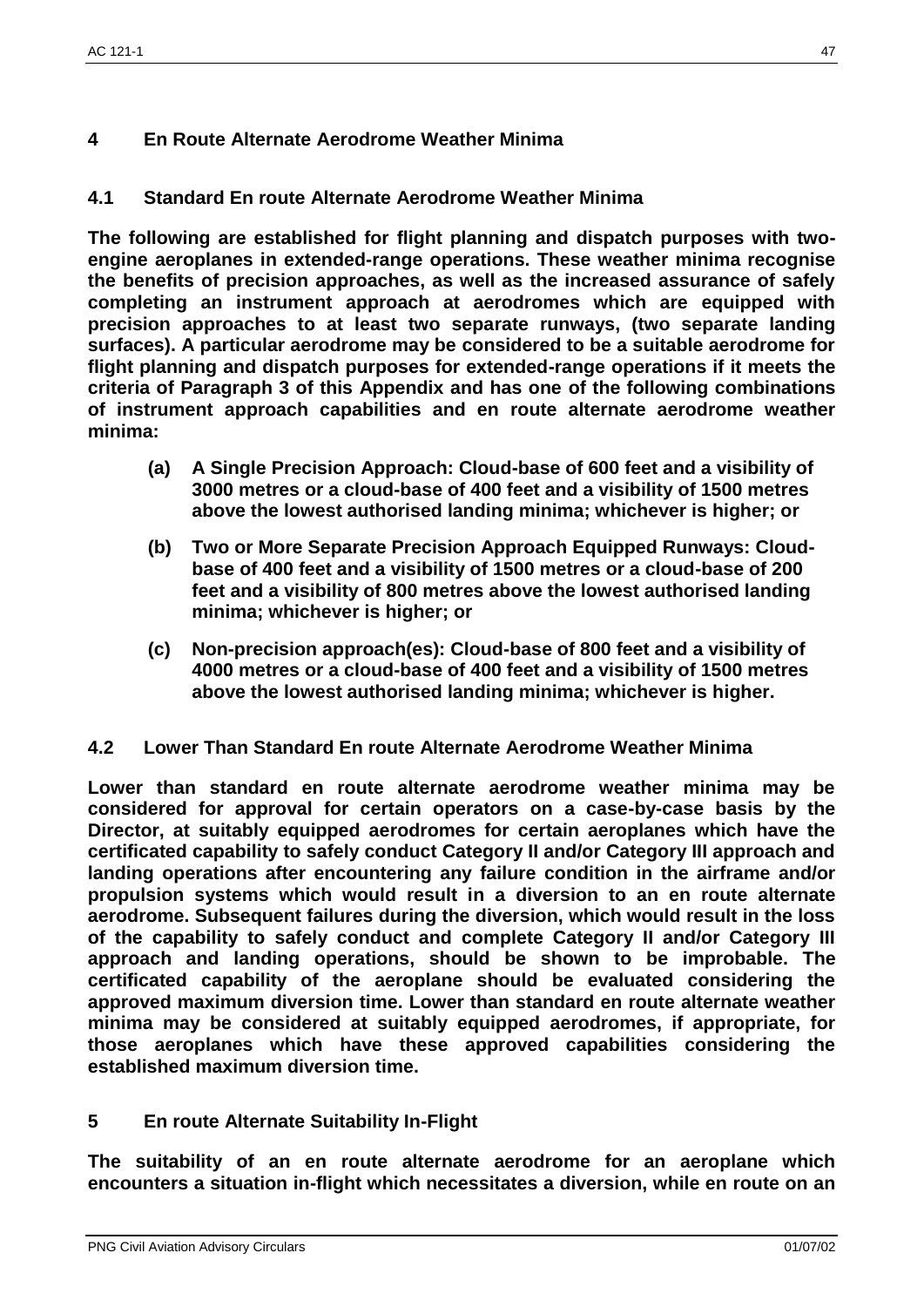**extended-range operation is based on a determination that the aerodrome is still suitable for the circumstances and the weather and field conditions at that aerodrome will permit an instrument approach to be initiated and a landing completed.**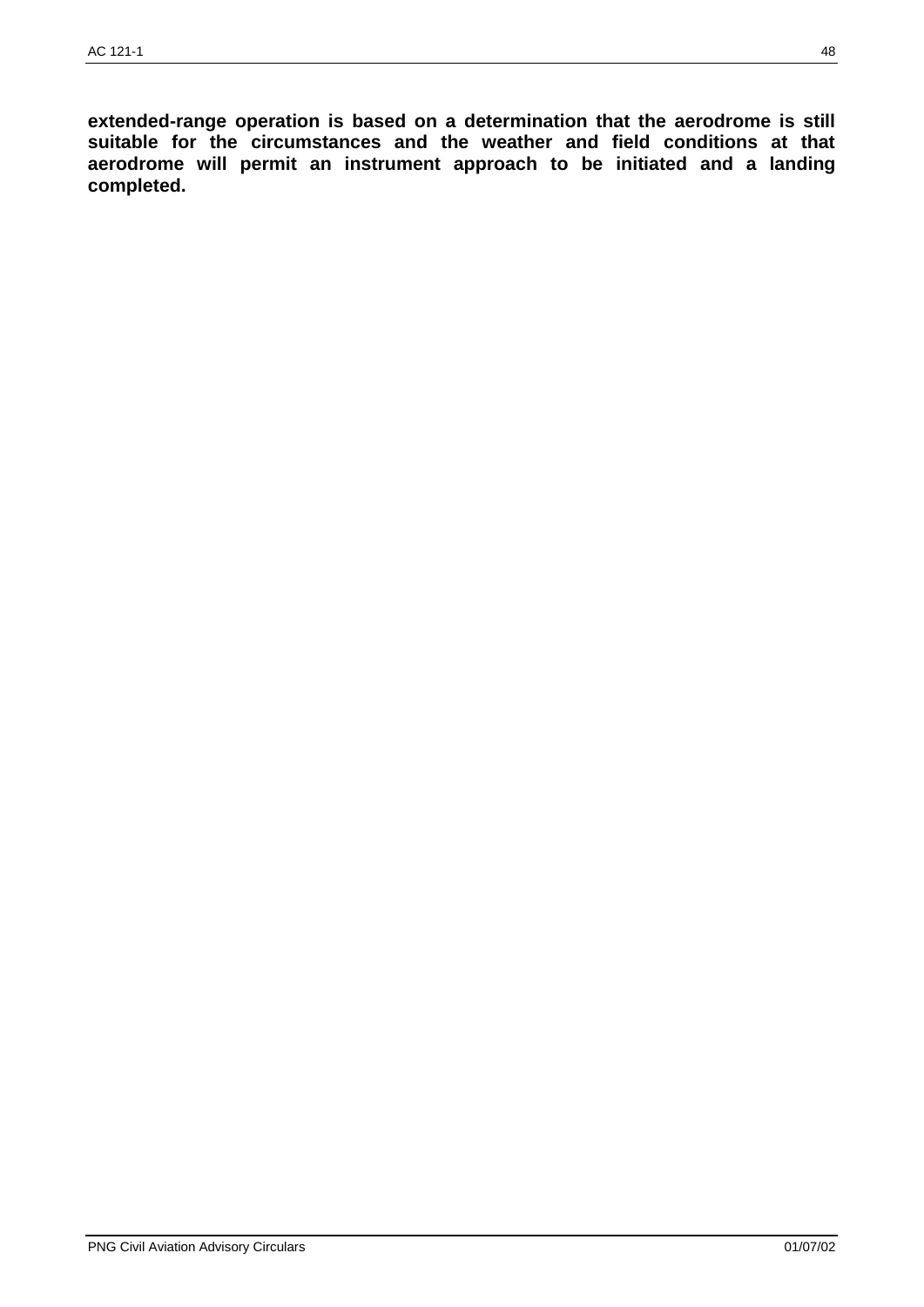# **APPENDIX 4 — ETOPS Maintenance Requirements**

# **1 General**

**The maintenance programme for aeroplanes used in 75, 120 and 180 minute ETOPS should contain the standards, guidance and direction necessary to support the intended operations. Maintenance personnel developing and using this programme should be made aware of the special nature of ETOPS and have the knowledge, skills and ability to accomplish the requirements of the programme.**

# **2 ETOPS maintenance programme**

### **2.1 Aeroplane suitability**

**The airframe-engine combination being submitted for ETOPS consideration will be reviewed by the Basic Certification Authority and, if it is an US manufactured airframe-engine combination, by the Propulsion System Reliability Assessment Board [PSRAB]. The CAA will review data accrued by the world fleet and the operator from operation of ETOPS candidate aeroplanes to help establish the operator's capability to conduct ETOPS operations. This candidate aeroplane should meet the requirements of this Advisory Circular. The CAA will review data on the airframe-engine combination and identify any conditions that exist which could prevent safe operation.**

*Note: The candidate aeroplane for a 75-minute diversion time is not required to have achieved a predetermined number of hours or in-flight shutdown rate for this assessment.*

# **2.2 Maintenance programme**

**The basic maintenance programme for the aeroplane being considered for ETOPS is the continuous airworthiness maintenance programme currently approved for that operator, for the make and model airframe-engine combination. This programme will be reviewed by the CAA to ensure that it provides an adequate basis for development of a supplemental ETOPS maintenance programme. ETOPS maintenance requirements will be expressed in, and approved by the CAA as, supplemental requirements. This shall include maintenance procedures to preclude identical action being applied to multiple similar elements in any ETOPS Significant system (e.g. fuel control change on both engines) unless an alternate means of compliance has been agreed with the CAA. This relates to common cause concerns identified in Appendix 1.**

- **(a) ETOPS related tasks should be identified on the operator's routine work forms and related instructions.**
- **(b) ETOPS related procedures, such as involvement of centralised maintenance control, should be clearly defined in the operator's programme.**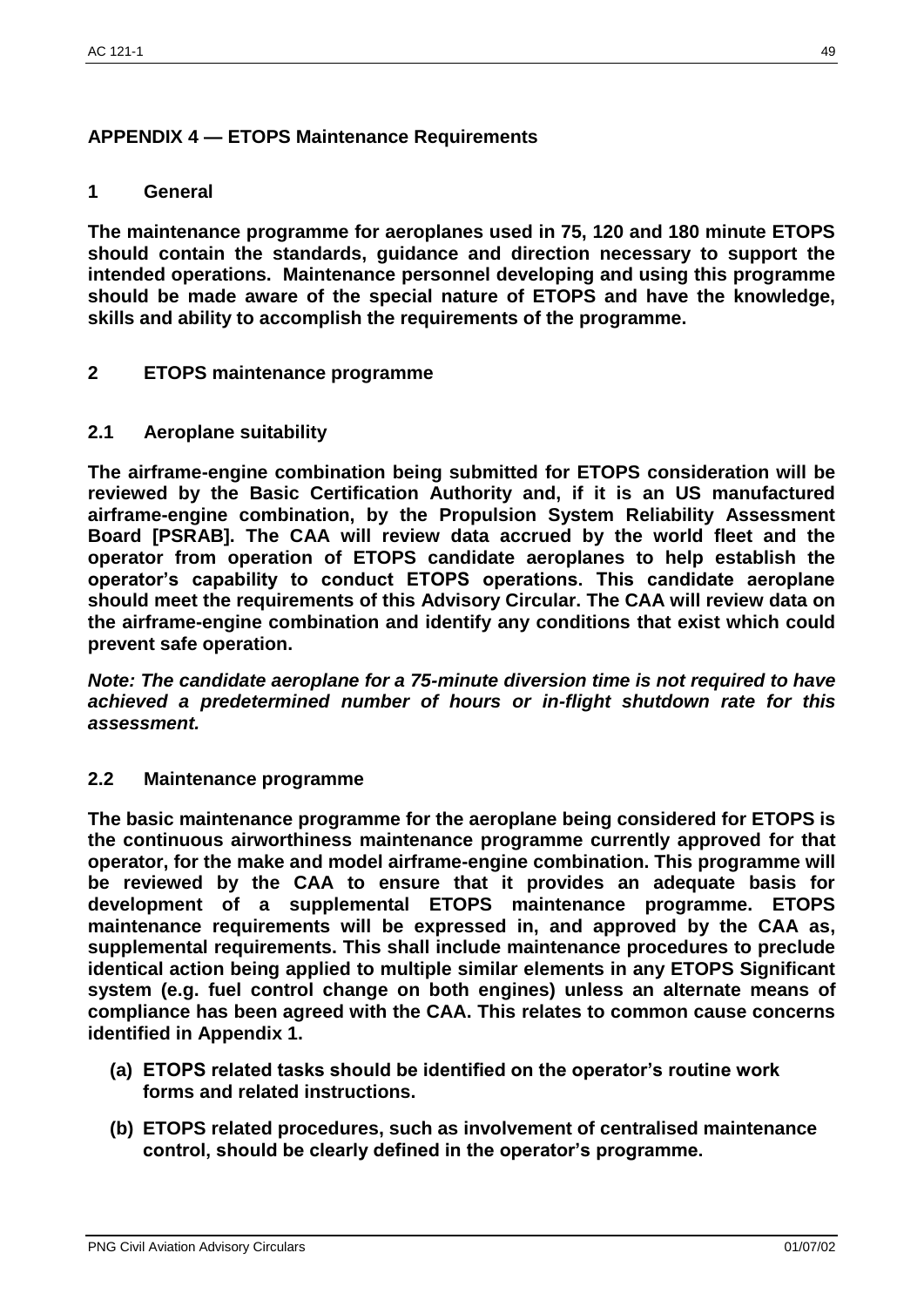**(c) An ETOPS service check should be developed to verify that the status of the aeroplane and certain critical items are acceptable. This check should be accomplished and signed off by an ETOPS qualified maintenance person immediately prior to an ETOPS flight.**

*Note: The service check may not be required for the return leg of a 75-minute ETOPS flight in a benign area of operation (defined in Appendix 5).*

**(d) Logbooks and maintenance logs should be reviewed and documented as appropriate to ensure proper MEL procedures, deferred items, maintenance checks and that system verification procedures have been properly performed.**

*Note: No change will be made to these procedures without the prior approval of the CAA*

**2.3 Scheduled Maintenance of Multiple Identical Systems.**

**Maintenance (including modifications) which will disturb multiple identical elements of propulsion systems, or other ETOPS significant systems, should not be scheduled during the same maintenance check. However operators may identify specific maintenance activities that are to be carried out to multiple systems on a planned basis (e.g. Boroscope inspections). Such activities may be performed without requiring a subsequent verification flight provided the operator has identified the activity and has a procedure in place which provides an equivalent level of safety. These procedures shall be included in the CAA approved Operators ETOPS Manual.**

**Where disturbance to multiple systems is otherwise unavoidable during a scheduled check, the engineer performing the task may not repeat it on an identical system, on the same aeroplane, during the check. On these occasions separate engineers must carry out the respective systems tasks i.e. Engineer "A" carries out the task on L.H. Engine (or significant system). Engineer "B" carries out the identical task on the R.H. Engine (or significant system). Engineer "C" required to carry out a Physical Check and certify both LH and RH tasks.**

*Special Note. 1. Physical check requirements: To show an equivalent level of safety the CAA require a physical check to be made to confirm that the work has been carried out satisfactorily. Therefore the third engineer is required.*

*Special Note. 2. Because of the special skills required for Boroscope inspections, the same engineer may carryout the inspection on both engines provided the operator can show an equivalent level of safety for Open/Close access tasks, such as two separate engineers to remove and refit the inspection covers, plus duplicate inspections.*

**Tasks which disturb multiple identical elements of ETOPS significant systems should be identified as such on operator's work forms and instructions. Upon completion of maintenance, complete and adequate testing shall be carried out in accordance with the Maintenance Manuals and modification instructions. A verification flight must be carried out where ground testing cannot provide positive assurance of serviceability.**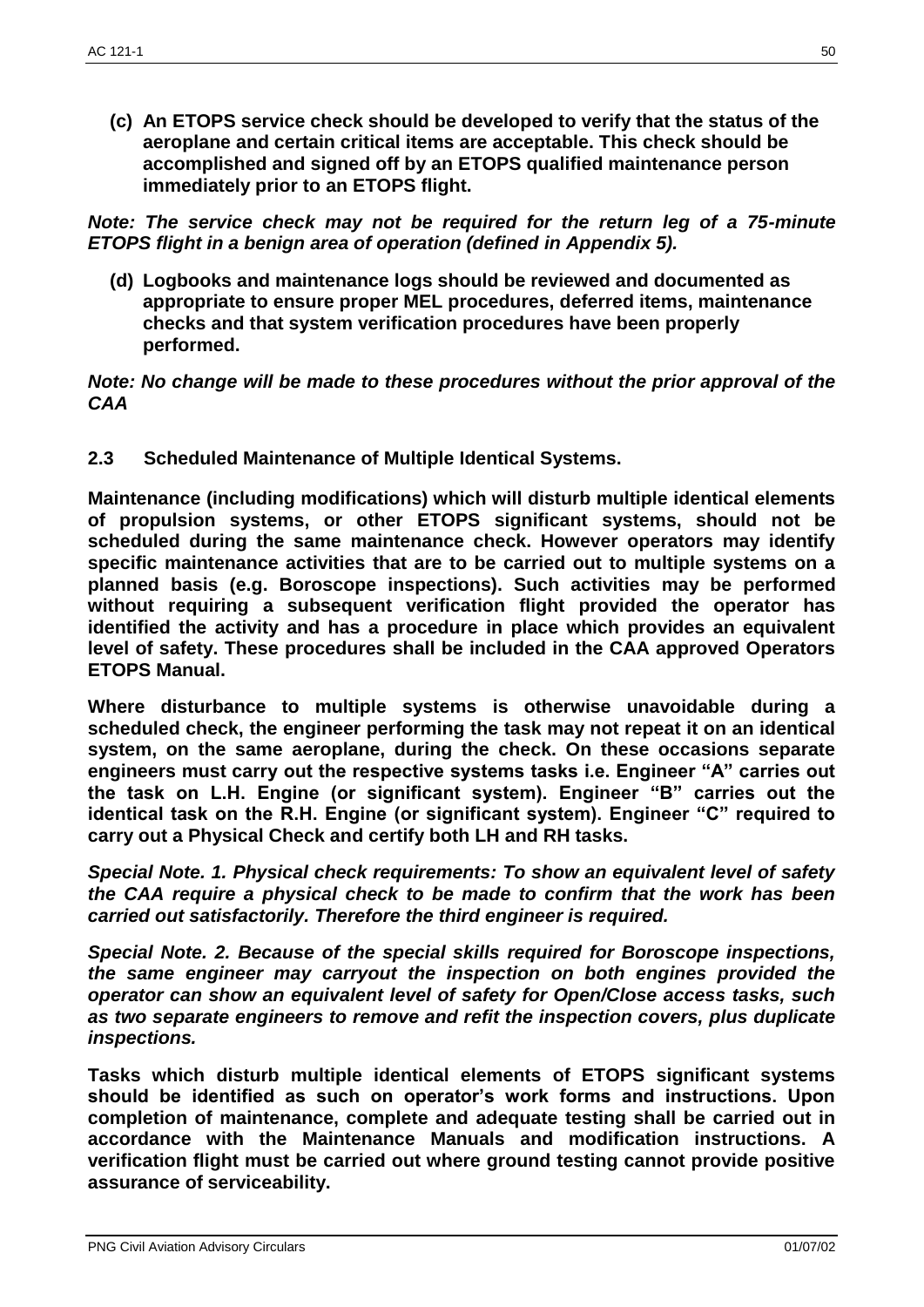# **2.4 Unscheduled Maintenance**

**Identical unscheduled maintenance may be carried out on propulsion systems or other ETOPS significant systems (e.g. fuel control change on both engines). Where available two engineers should be used as in the procedure for scheduled maintenance documented above. Where this is not possible then one engineer may carry out the required task. This shall require complete testing in accordance with the Aeroplane Maintenance Manual procedures to provide positive assurance of serviceability. A verification flight must be carried out where ground testing cannot provide positive assurance of serviceability.**

### **2.5 System Disturbance**

**Replenishment of aeroplane systems is not considered to disturb multiple similar elements of ETOPS significant systems, e.g. IDG, Engine Oil, Hydraulic System Servicing, etc. However disturbance of the component parts of these fluid systems or engine fuel system requires a high power engine ground run to check system integrity.**

### **2.6 ETOPS manual**

**The operator shall develop a manual for use by personnel involved in ETOPS. This manual need not be all inclusive but should at least reference the maintenance programmes and other requirements described by this AC and clearly indicate where they are located in the operator's manual system. All ETOPS requirements, including supportive programmes, procedures, duties and responsibilities, should be identified and subject to revision control. This manual should be submitted to the Director 90 days before implementation of ETOPS flights. No change will be made to these procedures without the prior approval of the CAA.**

#### **2.7 Oil consumption programme**

**The operator's oil consumption programme should reflect the manufacturer's recommendations and be sensitive to oil consumption trends. It should consider the amount of oil added at the departing ETOPS stations with reference to the running average consumption; i.e. the monitoring must be continuous up to, and including, oil added at the ETOPS departure station. If the APU is required for ETOPS operation, it should be added to the oil consumption programme.**

# **2.8 Engine condition monitoring**

**This programme should describe the parameters to be monitored, method of data collection and corrective action process. If oil analysis is meaningful to this make and model, it should be included in the programme. The programme should reflect manufacturer's instructions and industry practice. This monitoring will be used to detect deterioration at an early stage to allow for corrective action before safe operation is effected. The programme should ensure that engine limit margins are maintained so that a prolonged single-engine diversion may be conducted without exceeding approved engine limits (i.e. rotor speeds, exhaust gas temperatures) at**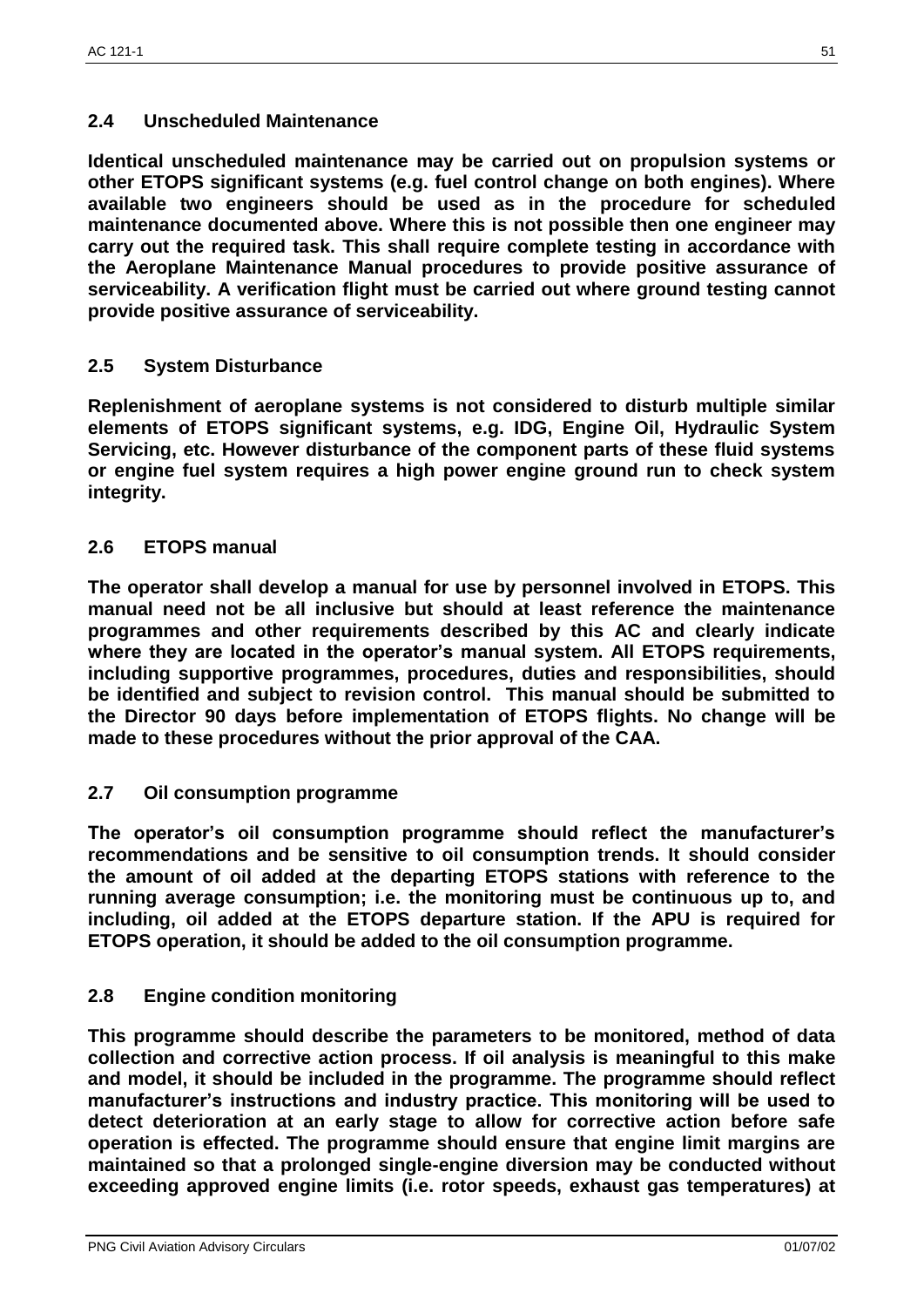**all approved power levels and expected environmental conditions. Engine margins preserved through this programme should account for the effects of additional engine loading demands (e.g. anti-ice,, electrical, etc.) which may be required during the single-engine flight phase associated with the diversion. (see Paragraph 5.2.(b).(5)).**

# **2.9 Resolution of aeroplane discrepancies**

**The operator shall develop a verification programme and procedures shall be established to ensure corrective action and cause determination following an engine shutdown, ETOPS significant system failure, adverse trends or any prescribed events that require a verification flight or other action and establish means to assure their accomplishment. ETOPS significant systems, and conditions requiring verification actions should be described in the operator's ETOPS maintenance manual. A clear description of who must initiate verification actions and the section or group responsible for the determination of what action is necessary should be identified in the programme.**

**Where an operator has not yet developed an acceptable "ETOPS significant systems" list the following conditions shall apply—**

**Where an aeroplane is included in the operators ETOPS programme, defects that occur in flight which would not permit dispatch of the aeroplane on an ETOPS flight under the conditions of the Minimum Equipment list (MEL ) at the operators most extensive diversion time limit, shall be notified to the Director whether or not an ETOPS flight is being flown.**

# **2.10 ETOPS significant systems**

**In developing the procedures for significant systems the following table should be considered as a starting point. For further guidance, the Configuration, Maintenance and Procedures (for ETOPS) document (CMP) should also be consulted.**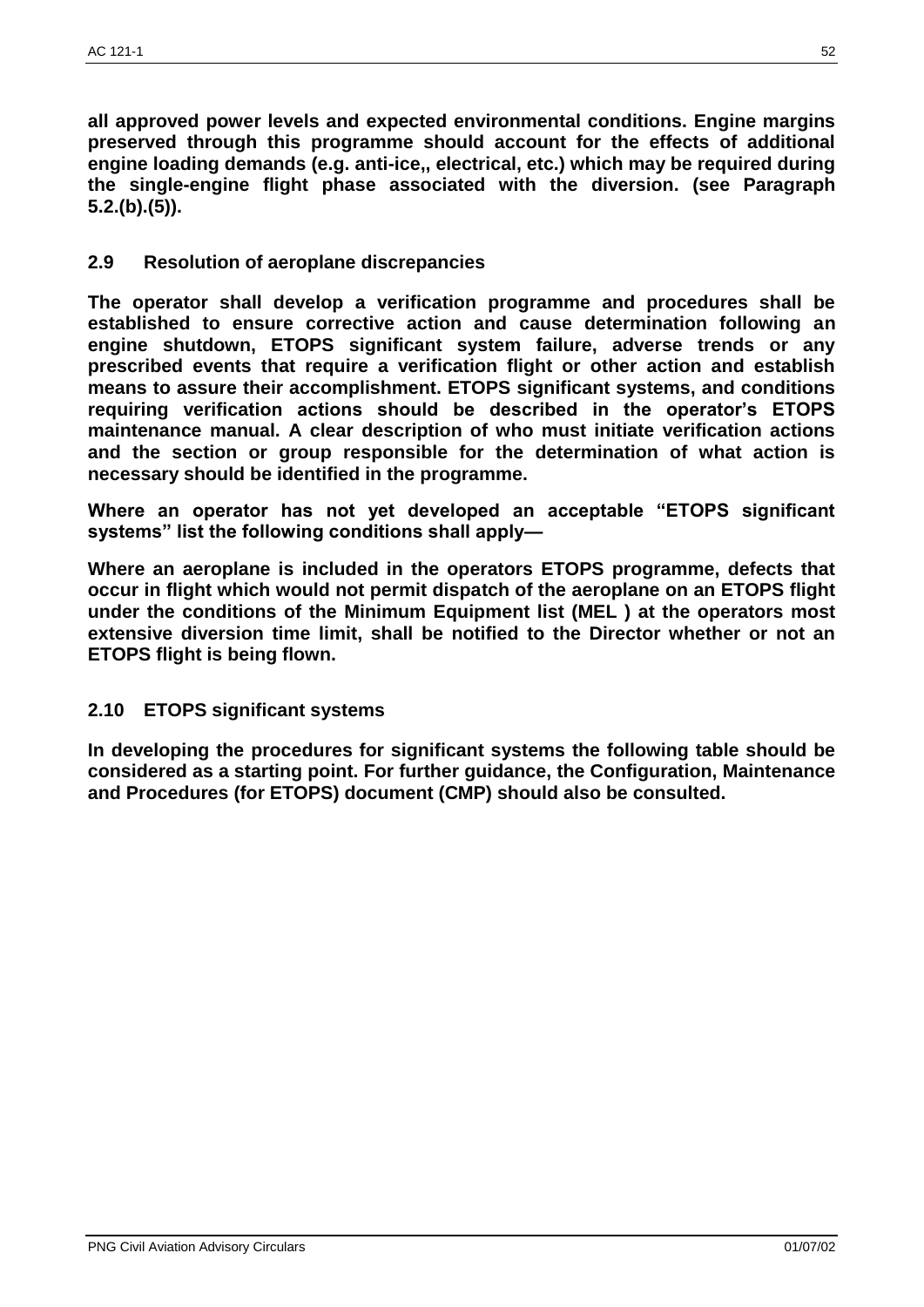| <b>ATA CHAPTER</b>                           | <b>ETOPS Significant Systems</b>                       | <b>ATA Section</b> |
|----------------------------------------------|--------------------------------------------------------|--------------------|
| 21                                           | <b>Cabin Pressure Control System</b>                   | $-31$              |
| <b>Air Conditioning</b>                      | <b>AC Packs</b>                                        | $-51$              |
|                                              | <b>Air Temperature Control</b>                         | $-51$              |
|                                              | <b>E/E Cooling</b>                                     | $-58$              |
| 24                                           | <b>Electrical Power</b>                                | $-00$              |
| <b>Electrical Power</b>                      | <b>AC Generation</b>                                   | $-20$              |
|                                              | <b>Power and Regulation</b>                            | $-21$              |
|                                              | <b>Fault Sensing</b>                                   | $-23$              |
|                                              | <b>HMG System</b>                                      | $-25$              |
|                                              | <b>DC Meters</b>                                       | $-34$              |
| <b>26 Fire Protection</b>                    | <b>Detection</b>                                       | $-10$              |
|                                              | <b>Engine Fire Detection</b>                           | $-11$              |
|                                              | <b>APU Fire Detection</b>                              | $-15$              |
|                                              | <b>Lower Cargo Smoke Detection</b>                     | $-16$              |
|                                              | <b>Cargo Compartment Fire</b><br><b>Extinguishing</b>  | $-23$              |
| 28                                           | <b>Engine Fuel Feed System</b>                         | $-22$              |
| <b>Fuel</b>                                  | <b>APU Fuel Feed System</b>                            | $-25$              |
| 30                                           | <b>Wing Thermal Anti-Icing</b>                         | $-11$              |
| <b>Ice / Rain Protection</b>                 | <b>Engine Inlet Thermal Anti-Icing</b>                 | $-21$              |
|                                              | <b>Pitot Static Probe Anti-Icing</b>                   | $-31$              |
|                                              | <b>Total Air Temperature Probe Heat</b>                | $-33$              |
|                                              | <b>Engine Probe Heat</b>                               | $-34$              |
|                                              | <b>Flight Compartment Window Anti-</b><br><b>Icing</b> | $-41$              |
| <b>34 Navigation</b>                         | <b>Weather Radar System</b>                            | $-43$              |
| 36Pneumatic                                  | <b>Air Supply Distribution System</b>                  | $-11$              |
| <b>49 Airborne</b><br><b>Auxiliary Power</b> | <b>Auxiliary Power Unit</b>                            | $-11$              |
|                                              | <b>APU Mounts</b>                                      | $-13$              |
|                                              | <b>APU Harness</b>                                     | $-14$              |
|                                              | <b>APU Air Intake</b>                                  | $-15$              |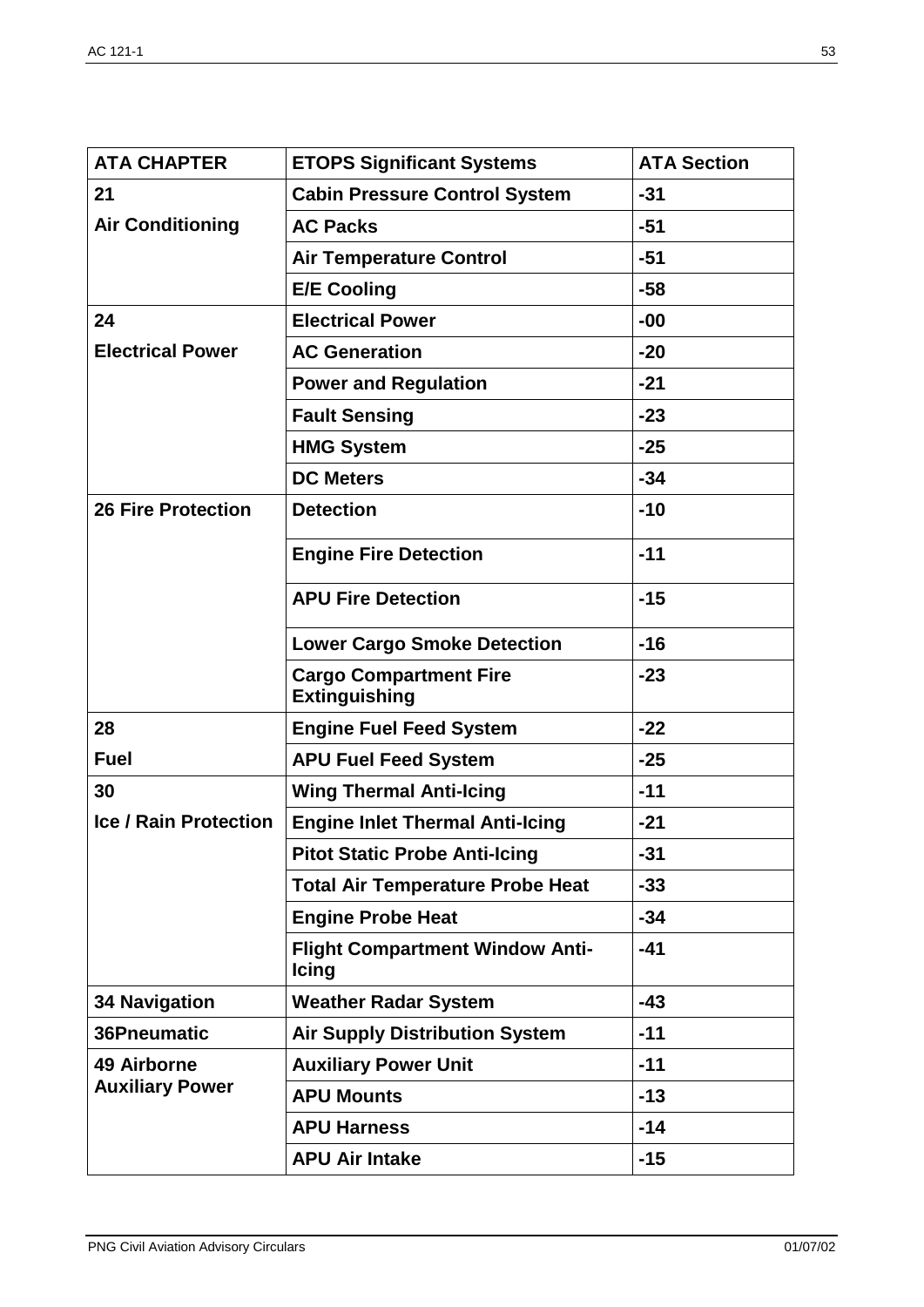|                                                                                       | <b>APU Drains and Vents</b>                                    | $-16$ |  |  |
|---------------------------------------------------------------------------------------|----------------------------------------------------------------|-------|--|--|
|                                                                                       | <b>APU Engine</b>                                              | $-21$ |  |  |
|                                                                                       | <b>APU and Generator Lubrication</b><br><b>Systems</b>         | $-27$ |  |  |
|                                                                                       | <b>APU Fuel System</b>                                         | $-31$ |  |  |
|                                                                                       | <b>APU Ignition/Starting System</b>                            | $-41$ |  |  |
|                                                                                       | <b>APU Cooling Air System</b>                                  | $-51$ |  |  |
|                                                                                       | <b>APU Surge Bleed System</b>                                  | $-53$ |  |  |
|                                                                                       | <b>APU Control System</b>                                      | $-61$ |  |  |
|                                                                                       | <b>APU Exhaust Gas Temperature</b><br><b>Indicating System</b> | $-71$ |  |  |
|                                                                                       | <b>APU Exhaust System</b>                                      | $-81$ |  |  |
| All Engine Chapter – Section Items are ETOPS Significant EXCEPT those<br>listed below |                                                                |       |  |  |
|                                                                                       | <b>Thrust Reverser System</b>                                  | 78-31 |  |  |
|                                                                                       | <b>Thrust Reverser Control System</b>                          | 78-34 |  |  |

# **2.11 ETOPS Verification Flight**

**This is a flight to establish that the aeroplane is satisfactory for ETOPS operation.**

**Prior to despatch on an ETOPS flight following an ETOPS significant system failure, reason or cause must be positively identified and rectified.**

**It is permissible to designate the period of time from airport departure to the ETOPS entry point as a maintenance verification flight, in combination with a regularly scheduled ETOPS revenue flight, provided the verification phase is documented as satisfactorily completed upon reaching the ETOPS entry point.**

**When this type of ETOPS verification flight is conducted, written procedures must be in place to ensure that the flight crew is fully briefed prior to dispatch concerning the event and/or the maintenance performed that necessitated the verification flight. Maintenance personnel should convey to the flight crew the specific observations and/or actions required of them during the verification portion of the flight as well as the method to be used to properly record the satisfactory completion of that verification flight.**

**Following an ETOPS significant system component change, (this includes an engine or APU), the aeroplane system is considered ETOPS serviceable upon satisfactory completion of the Maintenance Manual test procedures.**

**Where multiple similar systems are disturbed and the failure of the system would cause an in flight shut down or aeroplane turn back then a non-air operation verification flight or non ETOPS flight must be carried out. In addition the Certifying**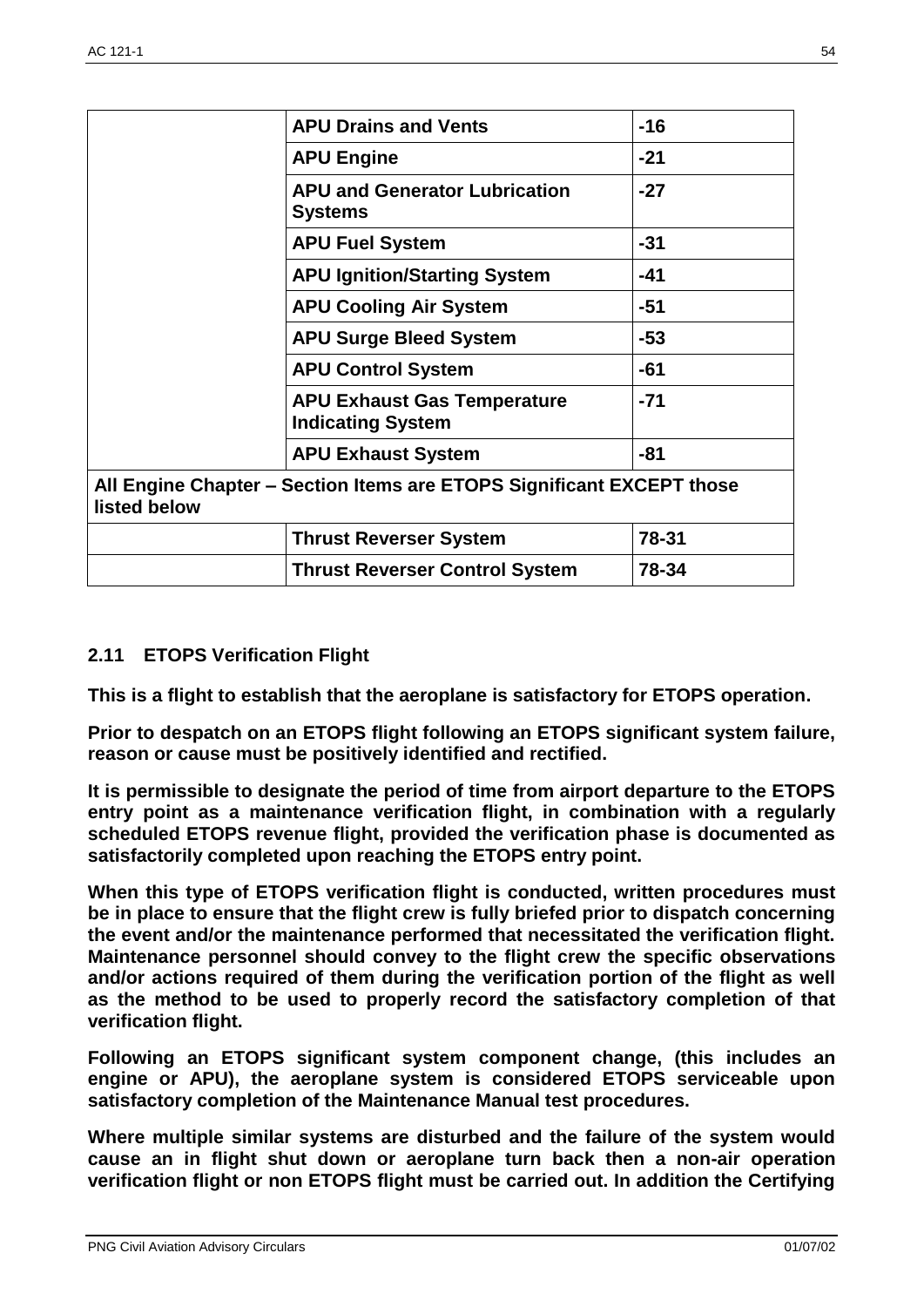**Engineer may request an ETOPS Verification Flight as appropriate. A non air operation verification flight or non ETOPS flight must be carried out where ground testing cannot provide positive assurance of serviceability.**

**In the event of a dual engine change a non air operation ETOPS Verification Flight must be carried out prior to the next air operation flight.**

# **2.12 Intermittent Defects**

**Reasonable maintenance action must be taken to isolate faults that are intermittent in nature. If the fault can not be positively corrected then an ETOPS Verification Flight to assure defect rectification must be carried out.**

**If the defect does reoccur within the first 60 minutes then the flight shall return to the departure airport or other suitable airport.**

### **2.13 Reliability programme**

**An ETOPS reliability programme should be developed or the existing reliability programme supplemented. This programme should be designed with early identification and prevention of ETOPS related problems as the primary goal. The programme should be event-orientated and incorporate reporting procedures for significant events detrimental to ETOPS flights. This information should be readily available for use by the operator and the CAA to help establish that the reliability level is adequate and to assess the operator's competence and capability to safely continue ETOPS.**

**The Director should be notified within 72 hours of events reportable through this programme, including:**

- **(a) Those defects required to be reported by Rule Part 12, and AC12-1 as soon as practicable (within 72 hours) and then followed up by a detailed report within 10 days of the incident in accordance with Rule Parts 12.55 and 12.57**
- **(b) Before the end of the 10th day of the following month, the operator shall provide a summary report of the following occurrences for the proceeding month of—**
	- **(1) Aeroplane operations/utilisation.**
	- **(2) Engine operations/utilisation.**
	- **(3) Each interruption to a flight, unscheduled change of aeroplane en route, or unscheduled stop or diversion from a route, caused by known or suspected mechanical difficulties.**
	- **(4) Reportable defects and events reported to the Director as required by this appendix**
	- **(5) System Defect Summary reports (PIREPS), which have exceeded their Alert level (by ATA Chapter)**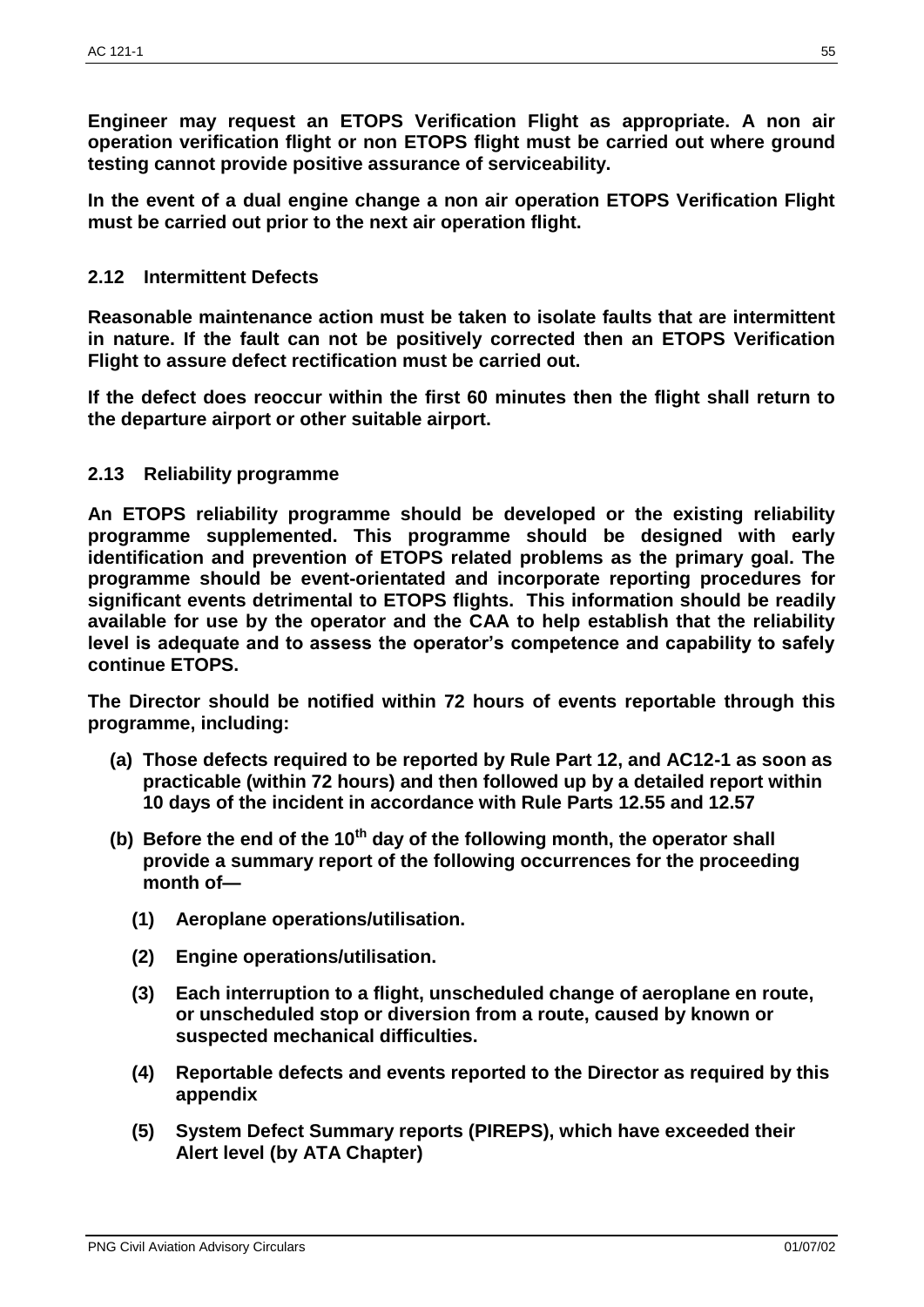- **(6) MEL usage (by ATA Chapter).**
- **(7) Component unscheduled removals (by ATA Chapter).**

# **2.14 Propulsion system monitoring**

**Firm criteria should be established as to what action is to be taken when adverse trends in propulsion system conditions are detected. When the propulsion system IFSD (computed on a 12-month rolling average) exceeds .05/1000 engine hours for a 120-minute operation, or exceeds .03/1000 engine hours for a 180-minute operation, an immediate evaluation should be accomplished by the operator and the CAA. A report of problems identified and corrective actions taken will be forwarded to the Director. Additional corrective action or operational restriction may be recommended.**

# **2.15 Maintenance training**

**The maintenance training programme should focus on the special nature of ETOPS. This programme should be included in the normal maintenance training programme. The goal of this programme is to ensure that all personnel involved in ETOPS are provided the necessary training so that the ETOPS programmes are properly accomplished to the Director's satisfaction, and to emphasise the special nature of ETOPS maintenance requirements. Qualified maintenance personnel are those that have completed the operator's approved extended-range training programme. Have satisfactorily performed extended-range tasks under the direct supervision of a certificated maintenance person, who has had previous experience with maintaining the particular make and model aeroplane being utilised under the operator's approved maintenance programme. Recurrent training should take place at 2 year intervals.**

# **2.16 ETOPS parts control**

**The operator should develop a parts control programme that ensures the proper parts and configuration are maintained for ETOPS. The programme includes verification that parts placed on ETOPS aeroplanes during parts borrowing or pooling arrangements, as well as those parts used after repair or overhaul, maintain the necessary ETOPS configuration for that aeroplane.**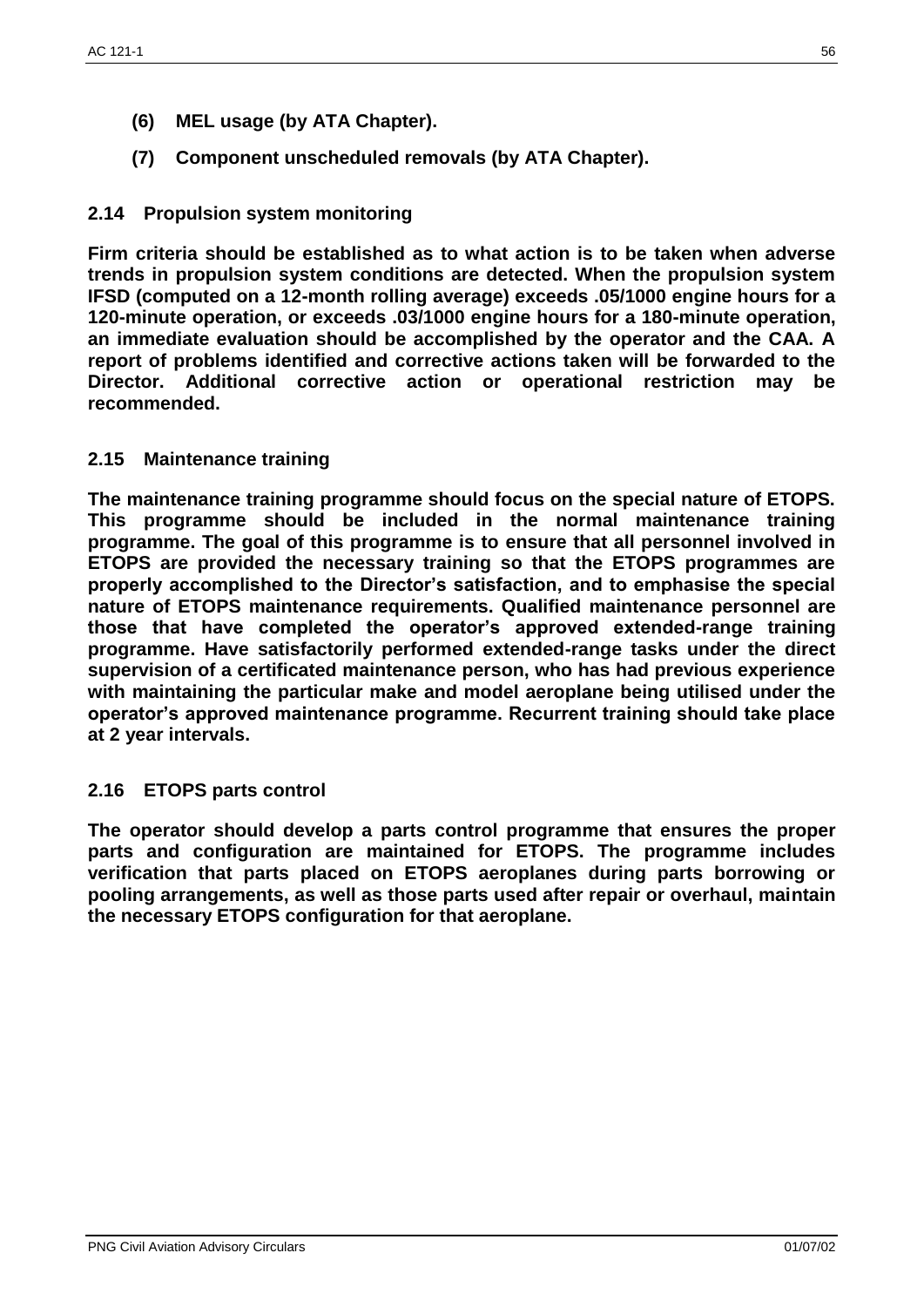# **APPENDIX 5 — ETOPS Operational Programme Criteria**

# **1 General**

**Paragraphs 7.1 through 7.8 of this Advisory Circular detail the criteria for operational approval of extended-range operations with a maximum diversion time of 120 minutes to an en route alternate (at approved single-engine inoperative cruise speed). This appendix serves the function of differentiating the criteria for approval of operations less than 120 minutes (75 minutes) and beyond 120 minutes (180 minutes). For approval of 75-minute operations, not all of the requirements of this Advisory Circular need necessarily be met. For approval of 180 minute operations, all of the requirements of the basic Advisory Circular must be met along with the requirements identified in this Appendix as necessary for 180-minute operations.**

### **2 75-Minute Operation**

**The criteria detailed below are the basis for evaluating different areas of operation and requirement for approving 75-minute operation.**

### **2.1 Benign area of operation**

**A benign area of operation for the purpose of 75-minute approval has one or more of the following characteristics:**

- **(c) Numerous adequate aerodromes.**
- **(d) A high level of reliability and availability are required of communications, navigation and ATC services and facilities.**
- **(e) Prevailing weather conditions are stable and generally do not approach extremes in temperature, wind, ceiling and visibility.**
- **2.2 Criteria for deviation to operate in a benign area of operation**
	- **(a) Type design — The airframe-engine combination should be reviewed to determine if there are any factors which would effect safe conduct of operations. Type design ETOPS approval criteria are not necessarily required.**
	- **(b) Maintenance programmes — These should follow the guidance in Appendix 4 for 75-minute programmes.**
	- **(c) Operational programmes:**
		- **(1) Minimum equipment list: Provision of the MMEL, excluding "Extendedrange" provisos, apply.**
		- **(2) Dispatch limitations: Flight should be operated at a weight that permits the flight, at approved one-engine inoperative cruise speed and power**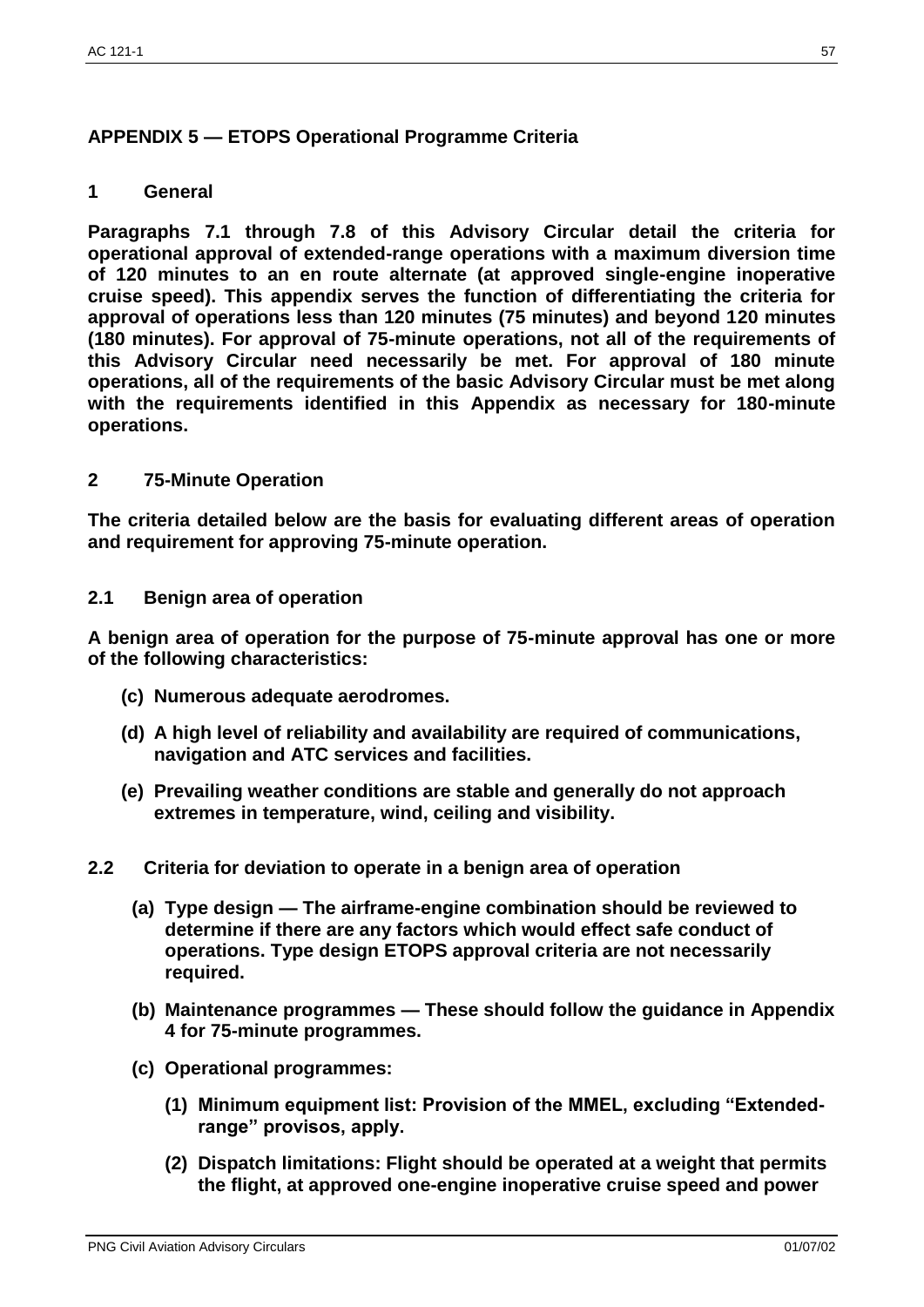**setting, to maintain flight altitude at or above the Minimum En route Altitude.**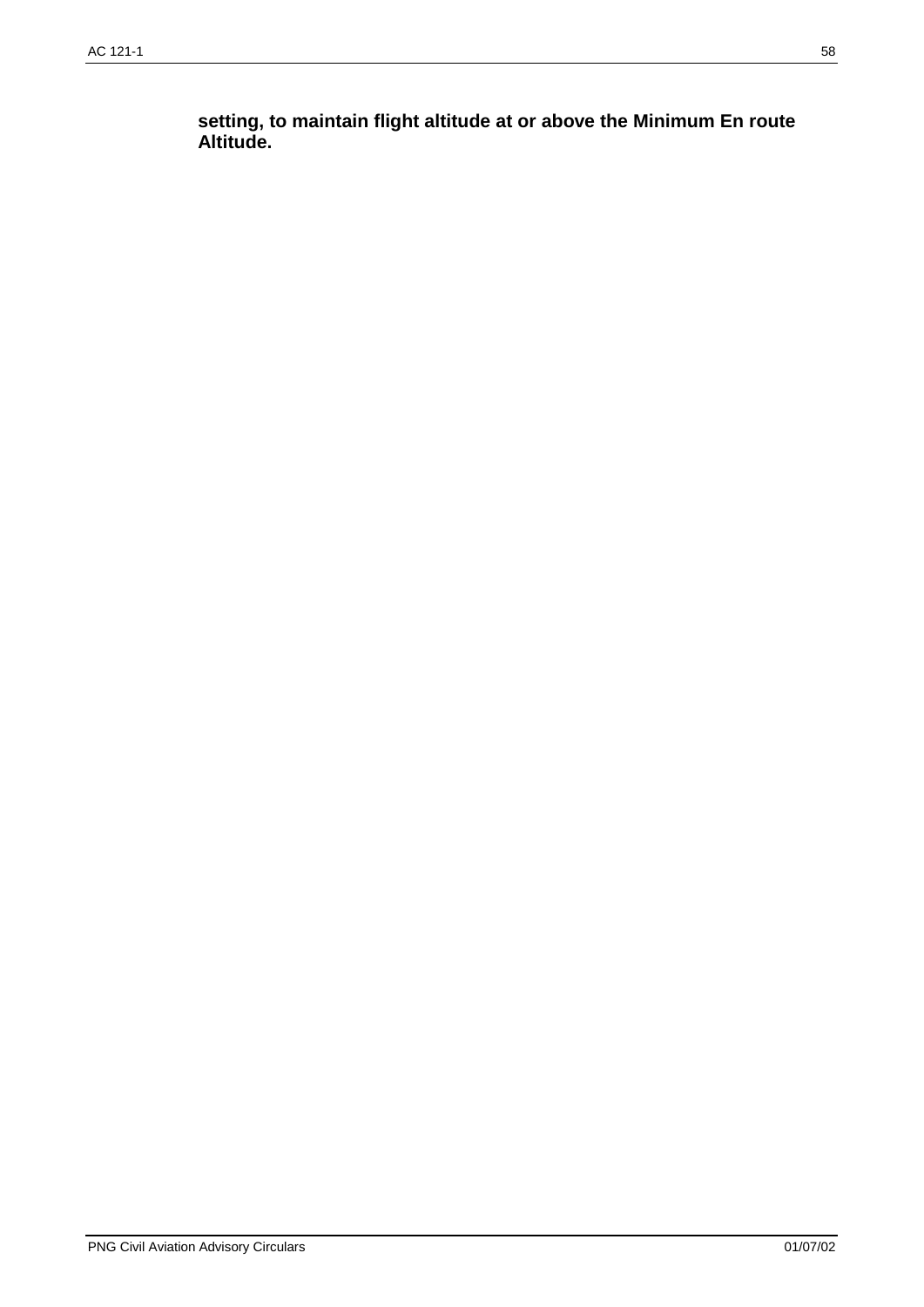# **2.3 Demanding area of operation**

**A demanding area of operation for the purpose of 75-minute approval has one or more of the following characteristics:**

- **(a) Weather: Prevailing weather conditions can approach extremes in winds, temperature, ceiling and visibility for protracted periods of time.**
- **(b) Alternates: Adequate aerodromes are not numerous.**
- **(c) Due to remote area or over-water, a high level of reliability and availability of communications, navigation and ATC facilities services may not exist.**
- **2.4 Criteria for deviation to operate in a demanding area of operation —**
	- **(a) Type design: The airframe-engine combination should be reviewed to determine any factors which could effect safe operations in the demanding area of operations. Type design ETOPS approval criteria are not necessarily required.**
	- **(b) Maintenance programmes should be instituted which follow the guidance in Appendix 4 for 120-minute operation.**
	- **(c) Operation programmes should be instituted which follow the guidance contained in this Advisory Circular for 120-minute programmes.**

# **180 – Minute Operation**

#### **3.0 General**

**Each operator requesting approval to conduct extended-range operations beyond 120 minutes should have approximately 12 consecutive months of operational inservice experience with the specified ETOPS configured airframe-engine combination in the conduct of 120-minute operations. The substitution of in-service experience which is equivalent to the actual conduct of 120 minute operations will be established by the Director, on a case-by-case basis. Prior to approval, the operator's capability to conduct operations and implement effective ETOPS programmes in accordance with the criteria detailed in Paragraph 10 of this Civil Aviation Advisory Circular will be examined. Only operators who have demonstrated capability to conduct a 120-minute programme successfully will be considered for approval beyond 120 minutes. These operators should also demonstrate additional capabilities discussed in this paragraph. Approval will be given on a case-by-case basis for an increase to their area of operation beyond 120 minutes. The area of operation will be defined by a maximum diversion time of 180 minutes to an adequate aerodrome at approved one-engine inoperative cruise speed (under standard conditions in still air). The dispatch limitation will be a maximum diversion time of 180 minutes to a suitable aerodrome at approved singleengine inoperative speed (under standard conditions in still air).**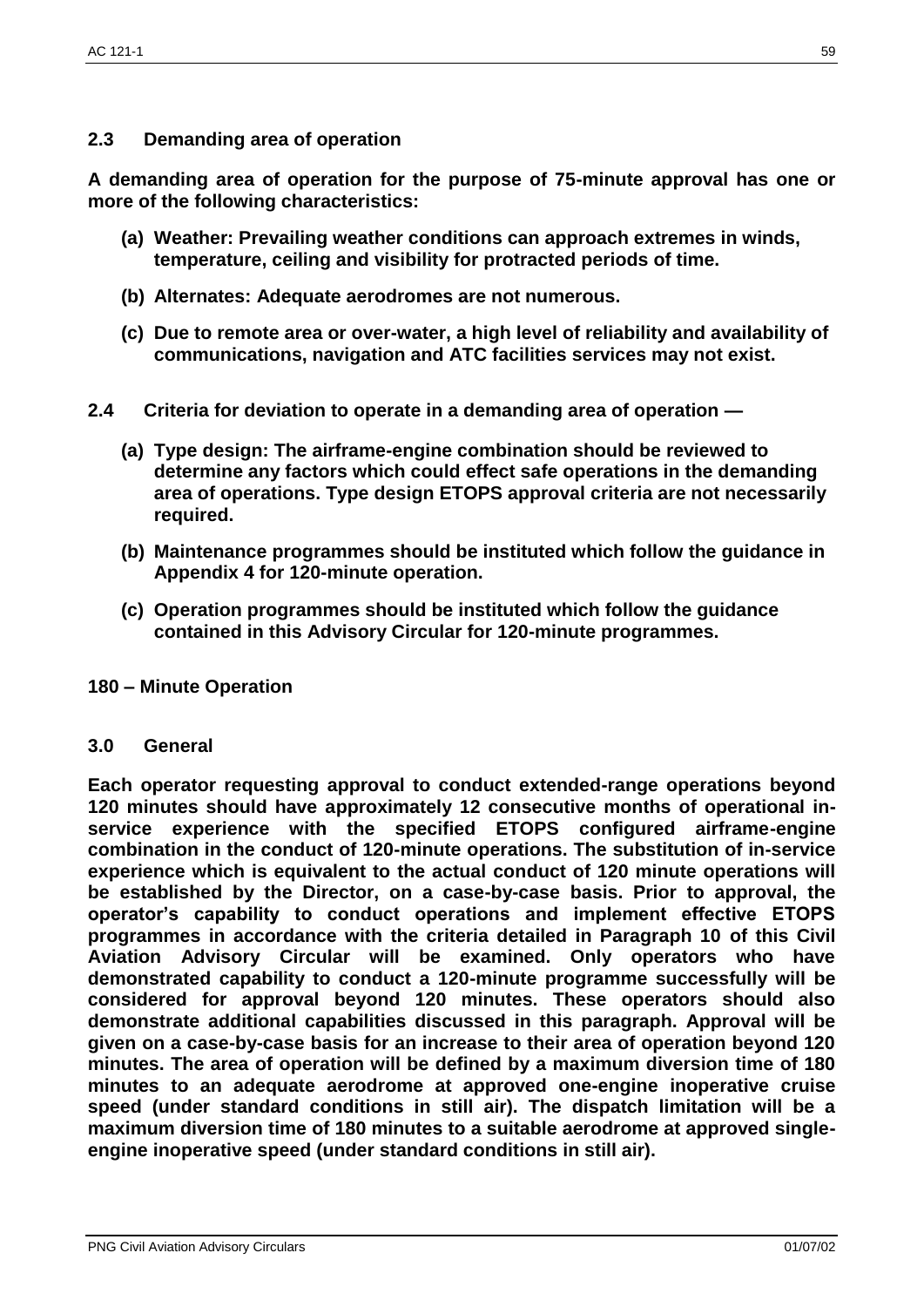# **3.1 Dispatch considerations**

- **(a) MEL — The MEL should reflect adequate levels of primary system redundancy to support 180-minute (still air) operations. The systems listed in Paragraph 7.4.2 (a) through (o) should be considered.**
- **(b) Weather — An operator should substantiate that the weather information system which it utilises can be relied upon to forecast terminal and en route weather with a reasonable degree of accuracy and reliability in the proposed area of operation. Such factors as staffing, dispatcher training, sources of weather reports and forecasts and when possible, a record of forecast reliability should be evaluated.**
- **(c) Fuel — The critical fuel scenario should also consider fuel required for all engine operations at 10,000 feet or above 10,000 feet if the aeroplane is equipped with sufficient supplemental oxygen in accordance with Part 91.**
- **(d) Operational control practices and procedures — During the course of the flight, the flight crew should be informed of any significant changes in conditions at designated en route alternates. Prior to a 180-minute ETOPS flight proceeding beyond the extended-range entry point, the forecast weather for the time periods established in paragraph 7.4.4 (d) (3), landing distances and aerodrome services and facilities at designated en route alternates should be evaluated. If any conditions are identified (such as weather forecast below landing minima) which would preclude safe approach and landing, the pilot should be notified and an acceptable alternate(s) selected where safe approach and landing can be made. The maximum diversion time to the newly selected alternate(s) should not exceed 180 minutes at the approved single-engine inoperative cruise speeds (under standard conditions in still air).**
- **(e) Flight planning — Operators should provide for compliance with Civil Aviation Rules. The effects of wind and temperature at single-engine inoperative cruise altitude should be accounted for. In addition, the operator's programme should provide flight crews with information on suitable aerodromes appropriate to the route to be flown which are not forecast to meet Appendix 3 en route alternate weather minima. Aerodrome facility information, and other appropriate planning data concerning these aerodromes should be provided to flight crews for use in complying with Civil Aviation Rules when executing a diversion.**
- **3.2 Crew training and evaluation**
	- **(a) Standby Power — If standby sources of electrical power significantly degrade cockpit instrumentation to the pilots, then approved training which simulates approach with the standby generator as the sole power source should be conducted during initial and recurrent training.**
	- **(b) Contingency procedures — Flight crews should be provided detailed initial and recurrent training which emphasises established contingency procedures for each area of operation intended to be used.**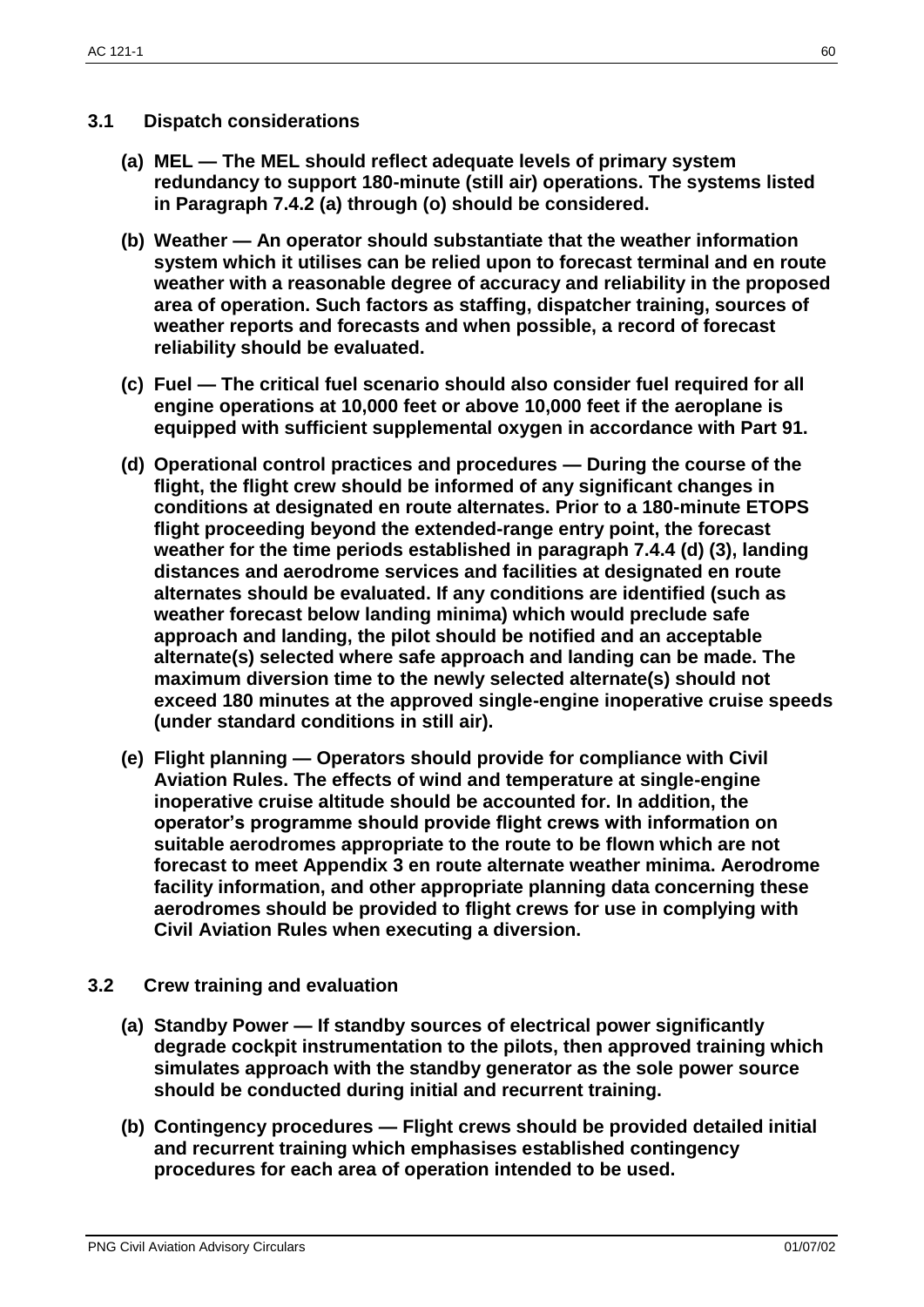**(c) Diversion decision making — Special initial and recurrent training to prepare flight crews to evaluate probable propulsion and airframe systems failures should be conducted. The goal of this training should be to establish crew competency in dealing with the most probable operating contingencies**

#### **3.3 Equipment**

- **(a) VHF/Satellite data link — Operators should consider enhancements to their operational control system as soon as they become feasible.**
- **(b) Automated system monitoring — Automated aeroplane system status monitoring should be provided to enhance the flight crew's ability to make timely diversion decisions.**
- **4 Validation Flight or Flights**

**The operator should demonstrate by means of a CAA witnessed validation flight that it has the capability to safely conduct 180-minute operations with the specified airframe-engine combination. The guidance for validation flights contained in Paragraph 7.8 of this Advisory Circular should be followed.**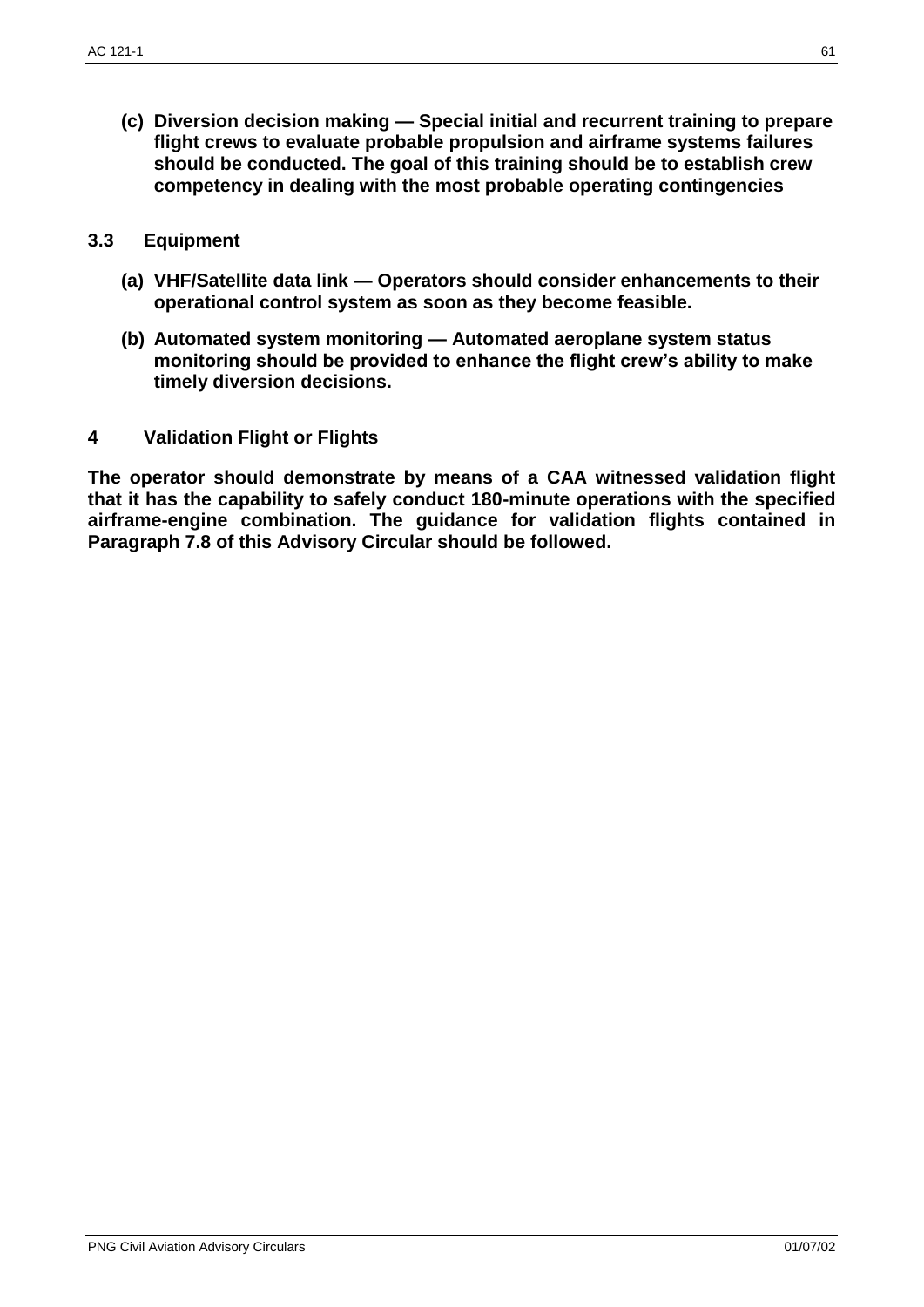# **Appendix 6 – Simulated Extended-range (ETOPS) Programme**

# **1 General**

**Paragraph 6.2.3 of this AC states that "the substitution of in-service experience which is equivalent to the actual conduct of 120-minute ETOPS operations will be established by the Director, on a case by case basis." The purpose of this appendix is to establish the conditions that the Director, may exercise the authority to allow an operator to gain ETOPS in-service experience through a simulation/demonstration programme as a prerequisite for applying for 180-minute ETOPS authority.**

**The purpose of these guidelines is to establish the criteria for an acceptable simulation and demonstration programme. The intent of such a programme will be to permit an airline that does not have the capability to demonstrate ETOPS operations, due to it's route structure, to develop and validate an ETOPS programme leading to 180-minute approval. It is the objective of the ETOPS simulation and demonstration programme to provide the applicant with an acceptable level of experience to demonstrate its capability to safely operate an extended-range operation with a maximum diversion of up to 180 minutes. Future developments in aeroplane/engine design, testing and operational programmes may lead to a review of operator in-service experience requirements; however, presently such requirements are considered one of the basic tenets on which operational approval is based.**

**2 Applicant in-service Experience Requirements**

**Operators who desire to obtain 180-minute ETOPS authority through the simulation/ demonstration programme should have obtained approximately 12-consecutive months of operational in-service experience with the specified airframe-engine combination before start up of simulated ETOPS flight.**

**3 Authority Granted Through Simulation/Demonstration** 

**Operations specification authority granted for 180-minute ETOPS through the simulation/ demonstration programme should be initially limited to the areas of operation in which the applicant has demonstrated capability. Initial approval to conduct 180-minute ETOPS will be granted by the Director, in accordance with paragraph 7.8.1 of this Advisory Circular. Approval of the operator for additional 180-minute ETOPS areas of operation will also be made by the Director. Factors such as the operator's 180-minute ETOPS and overall in-service experience record, the characteristics of the area of operation requested (demanding or benign), and the in-service record of the aeroplane-engine combination should be considered on a case-by-case basis**

# **4 Flight Safety**

**The operator should show that it has considered the impact of the ETOPS**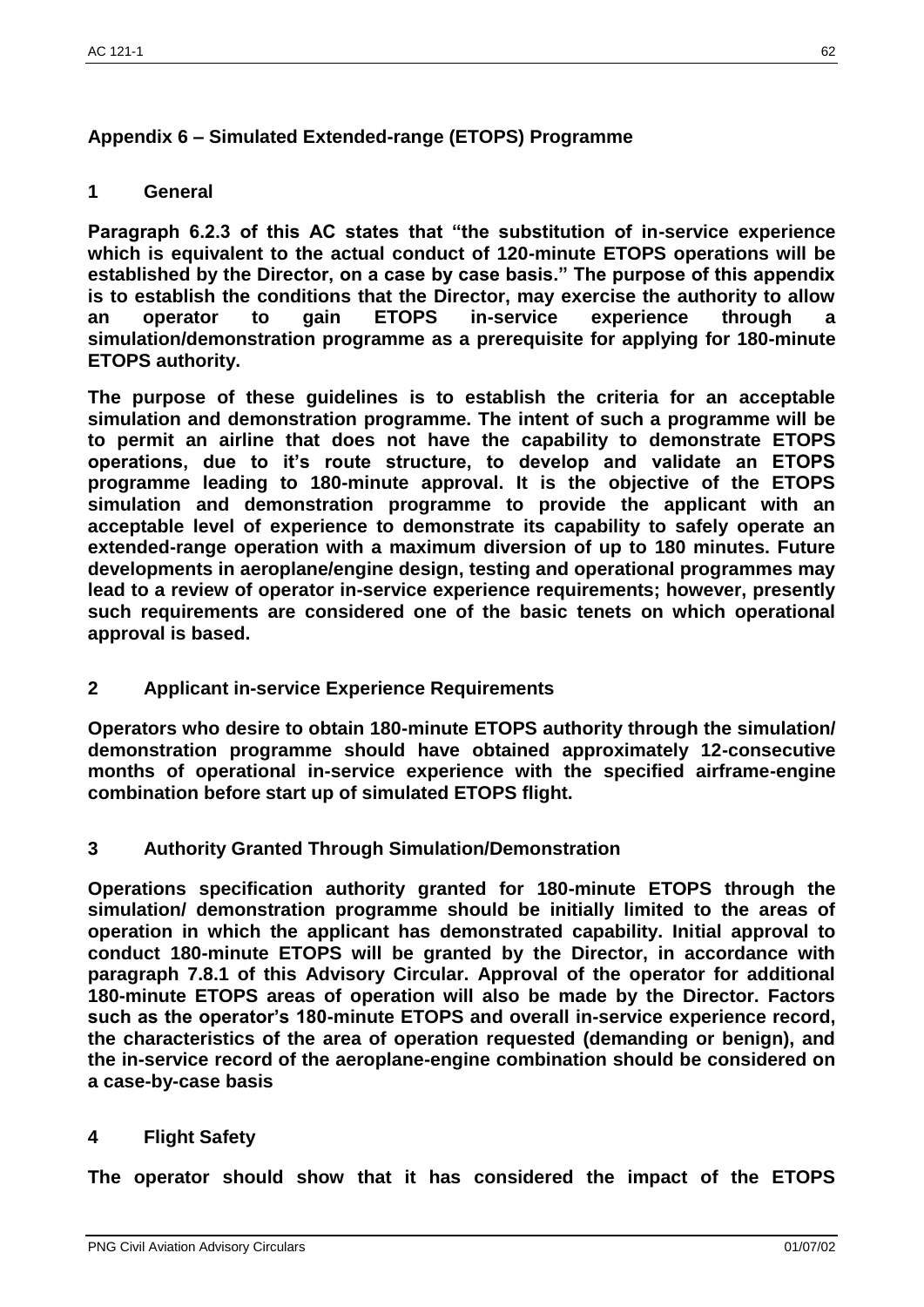**simulation/demonstration programme on actual operations. The operator should state in its application its policy guidance to personnel involved in the ETOPS simulation/demonstration programme in regards to flight safety. This guidance should clearly state that simulated ETOPS programmes exercises should not be allowed to impact the safety of actual operations especially during periods of abnormal or emergency operations or high cockpit workload, operations. It should emphasize that during periods of abnormal or emergency operation or high cockpit workload ETOPS simulation should be terminated.**

**5 Simulation/Demonstration Programme Requirements**

**The following is a list of basic elements for a simulation/demonstration programme. These elements should be addressed both in the operator's application and during operations conducted under the programme. Specific guidance on these items as they relate to the simulation/demonstration programme can be found in this Appendix paragraph 8, Concepts for Simulation—**

- **(a) A fully developed and approved maintenance programme which includes a tracking and control programme.**
- **(b) An approved airframe, system and engine reliability monitoring and reporting systems.**
- **(c) An approved flight planning and dispatch programme.**
- **(d) An approved initial and recurrent training and checking programme for specific flight operations personnel.**
- **(e) An approved initial training and qualifications programme for ETOPS maintenance personnel.**
- **(f) A simulation scenario of sufficient frequency and operational exposure to demonstrate the application and response of maintenance and operational support systems.**
- **(g) A means to monitor and report ongoing ETOPS performance results during the period of the simulation to provide validation or, as necessary, recommended changes to ETOPS maintenance and operational support systems.**
- **(h) A resource allocation and decision making process which will demonstrate commitment by management and all personnel involved in ETOPS maintenance and operational systems support.**

#### **6 Pre-application**

**The process should begin with a letter from the operator to the Director of Civil Aviation identifying its intent to make application to conduct 180-minute extendedrange operations. The letter should specify the aeroplane/engine combination intended to be used, the actual area of operations proposed, the proposed start of simulated ETOPS operation, proposed schedule of demonstration flights, and the proposed start of actual 180-minute ETOPS operation. If the proposed airframeengine combination has not received type design approval for 180-minute ETOPS as**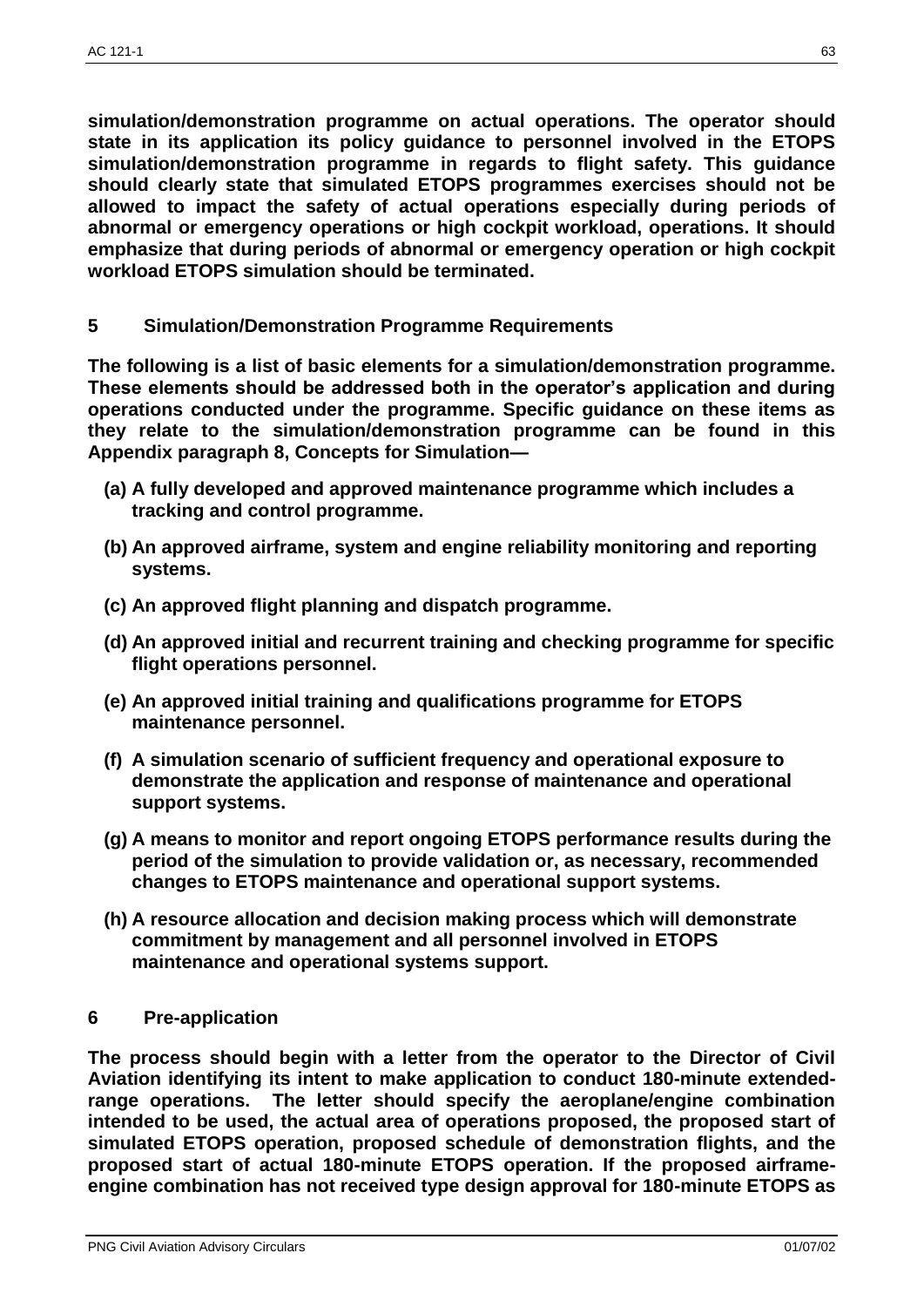**of the date of the letter of application a status report on the aeroplane is required. It should be established that there is reasonable expectation of airframe-engine combination 180-minute type design approval before proposed start up of actual 180-minute operations.**

**7 Application to Conduct Simulated and Demonstration Flights** 

**Approximately 90 days prior to the proposed start of simulated ETOPS flights, the operator should forward to the CAA a full ETOPS application that addresses the criteria contained in this AC and appendices for 180-minute ETOPS programmes. The application should also contain information on the proposed simulated operation, the proposed demonstration flights and the proposed actual operation. There may be certain items related to 180-minute and actual operations that the operator is not prepared to address at this time. These items should be addressed during the final application for 180-minute authority and the application for simulation/demonstration should be forwarded to the CAA for approval prior to the commencement of simulated ETOPS. The application should include:**

- **(a) Simulation and demonstration periods, start dates, and proposed completion dates.**
- **(b) List of aeroplane to be used in the simulation and demonstration. List should include registration numbers, manufacturer and serial number and model of the airframes and engines.**
- **(c) Description of the areas of operation proposed for simulated, demonstrated and actual operations.**
- **(d) List of designated ETOPS simulation and demonstration routes. Simulation routes should be of sufficient duration to provide adequate simulation. In most cases, these will be the operator's longest routes. Demonstration routes should be the proposed routes.**
- **(e) Description of the operator's relevant extended-range in-service experience with other airframe-engine combinations and/or relevant non-ETOPS in-service experience with the airframe engine combination to be used in the simulation. This description should include records of in-flight shutdowns; unscheduled engine removals, and significant operations events.**
- **(f) Description of aeroplane configuration with respect to the applicable CMP document at the start of simulation. and should include a schedule of compliance for items not yet incorporated or a statement of the date that full compliance is expected.**

#### *Note: Items requiring incorporation are discussed in paragraph 8.3 of this Appendix.*

- **(g) Minimum number of ETOPS simulation and demonstration missions performed.**
- **(h) Supplemental ETOPS maintenance programme which meets the requirements of Appendix 4 of this Advisory Circular.**
- **(i) A plan to ensure that maintenance personnel are qualified in accordance with**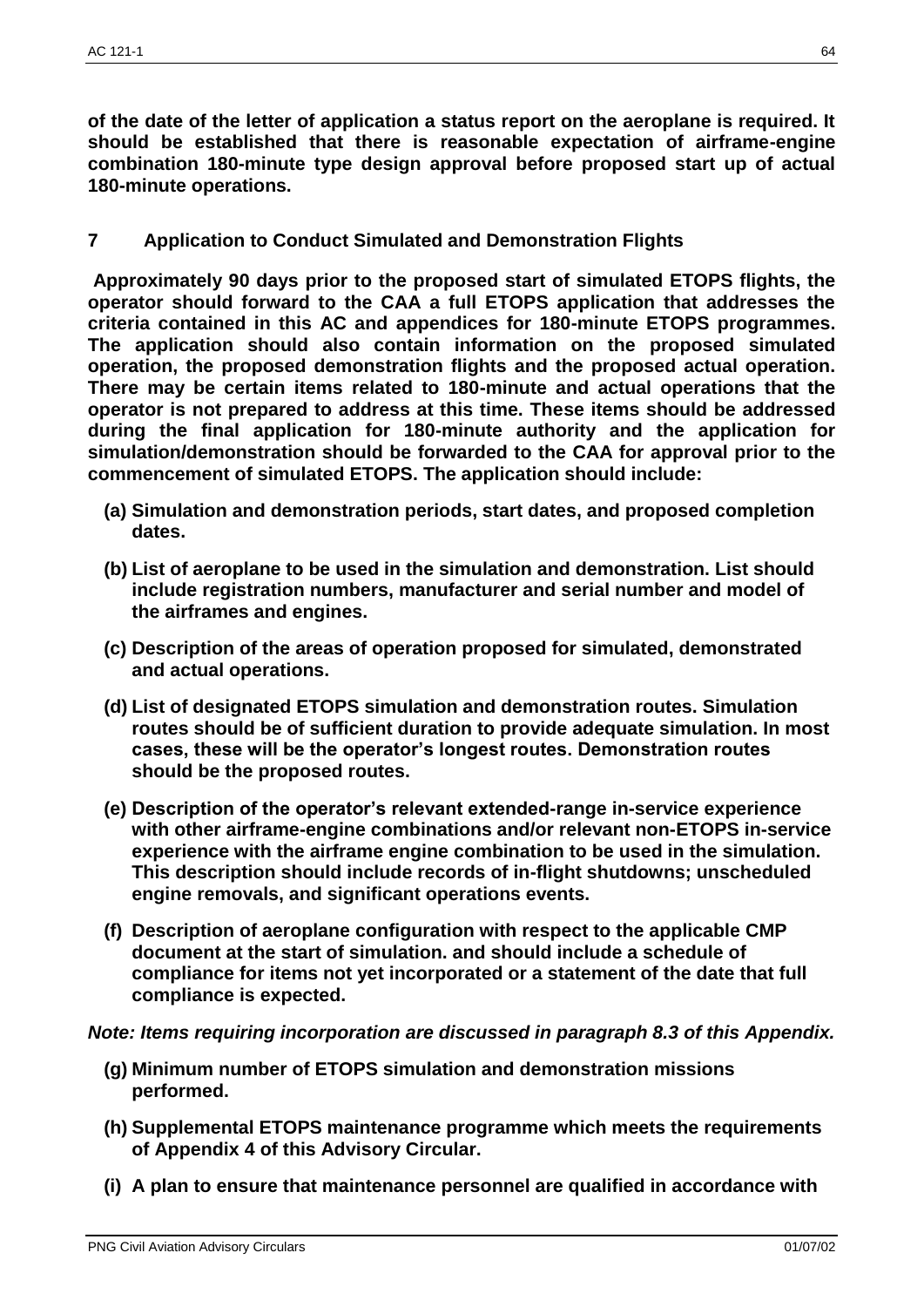**Appendix 4 and applicable Civil Aviation Rules at proposed departure and destination airports in the actual area of operation This plan should be coordinated with the CAA**

- **(j) Policy guidance to personnel involved in the programme in regards to flight safety as stated in paragraph 4.**
- **(k) Operations programmes which meet the criteria of this Advisory Circular and the appendices.**
- **(l) A Gate and Milestone tracking plan to allow for the orderly tracking and documentation of specific requirements of the ETOPS.**
- **(m) Any other items relevant to the applicant's ETOPS programme requested by the Director.**
- **8 Concepts for Simulation**

**The simulation should provide for accumulation of in-service experience which is equivalent to the actual conduct of ETOPS.**

**8.1 Area of Operations and Dispatch Limitation**

**The operator should identify a simulated area of operations and the alternates that it propose to use to meet the dispatch limitations for a suitable alternate.**

#### **8.2 Sample Size**

**The operator should plan on conducting simulated ETOPS with the specified airframe-engine for at least 12-consecutive months (see paragraph 9.4.(a) reference – configuration delays). The sample size should consist of approximately 1000 separate operations. These operations should be conducted on flights that contain approximately 3 hours of cruise flight. The number of operations and months of inservice experience may be increased or decreased following a review by the CAA on a case-by-case basis considering:**

- **(a) Operator experience with similar technology airframe-engine combinations in conducting ETOPS; i.e., 757/767 or A300/A310.**
- **(b) Operator experience with the specified airframe-engine combination.**
- **(c) Operator experience with non-ETOPS aeroplane in international over water operations.**
- **(d) The record of the aeroplane-engine combination in ETOPS with other operations.**
- **(e) Other scenarios.**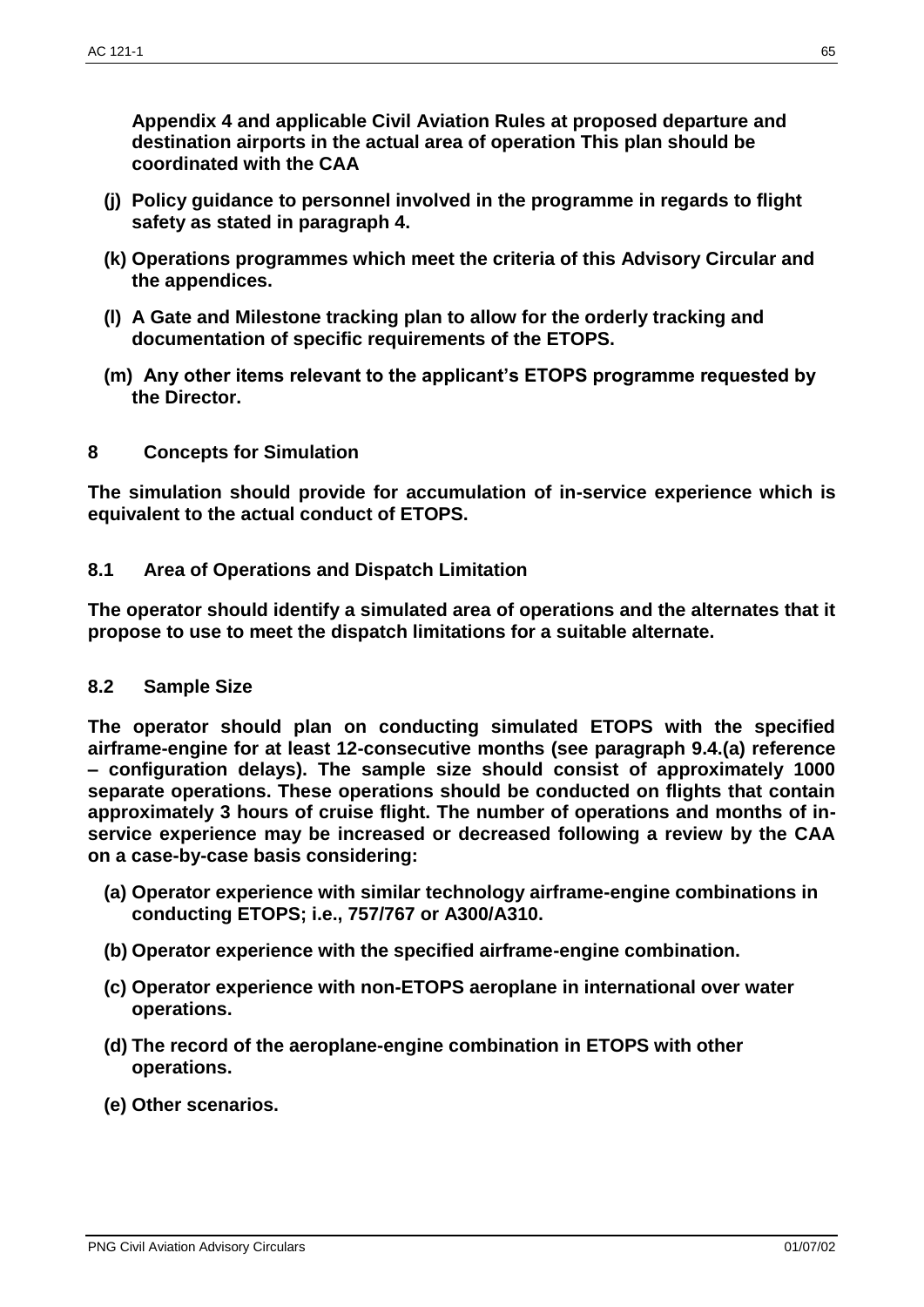- **8.3 Airframe-Engine Combination Build Standards:**
	- **(a) Engine/APU Items — This statement applies equally to Engine manufacturer items, Engine Build Up Systems and Auxiliary Power Units on aeroplane proposed to be used to conduct simulated ETOPS flights. Normally, the configuration, maintenance, and operating items identified in the current approved Configuration, Maintenance, and Procedures (CMP) document should be implemented prior to the start of simulated ETOPS flights. However, items identified in the CMP document by an asterisk may be accomplished per the manufacturer's recommended schedule.**
	- **(b) Airframe Items — It is recommended that aeroplane proposed to be used in the simulated ETOPS programme be configured to the CMP Build Standard for airframe items at the start of simulated ETOPS flights. Further, if certain equipment significantly impacts maintenance and/or operational procedures then the Director may require that it may be installed early in the simulation period. Airframe items that the applicant intends to incorporate at a later date should be identified in the application along with a schedule for compliance. During the final three months of the simulation period, all aeroplane used to conduct simulated ETOPS flights should fully comply with the CMP document.**
	- **(c) Equipment required by Civil Aviation Rules for Extended Over water Flight — The applicant should identify any equipment required by Civil Aviation Rules for extended over water flight that is not installed at the start of simulated ETOPS operations. The applicant should present the CAA with a schedule for the installation of such equipment. If certain equipment significantly impacts maintenance and/or operational procedures then the Director may require that equipment be installed early in the simulation period.**

# **8.4 Maintenance Programmes**

**The simulation programme should be designed to aid operators in the development of decision-making processes through implementation of supplemental ETOPS maintenance programmes as specified in Appendix 4 of this Advisory Circular. It is not within the scope of the Appendix to restate each required programme element, but to outline the extent of their application in simulated programmes.**

# **8.4.1 Dispatch Considerations**

**All dispatch actions real or simulated including documentation of discrepancies should be completed prior to actual dispatch of the aeroplane. Operators conducting ETOPS simulations have the same dispatch options as would be exercised in actual extended-range operations.**

- **(a) Minimum Equipment List (MEL) — In instances in which the aeroplane does not meet the operator's ETOPS MEL requirements (but does meet non-ETOPS requirements), dispatch options should include:**
	- **(1) Taking appropriate action to clear MEL and operate as an ETOPS mission.**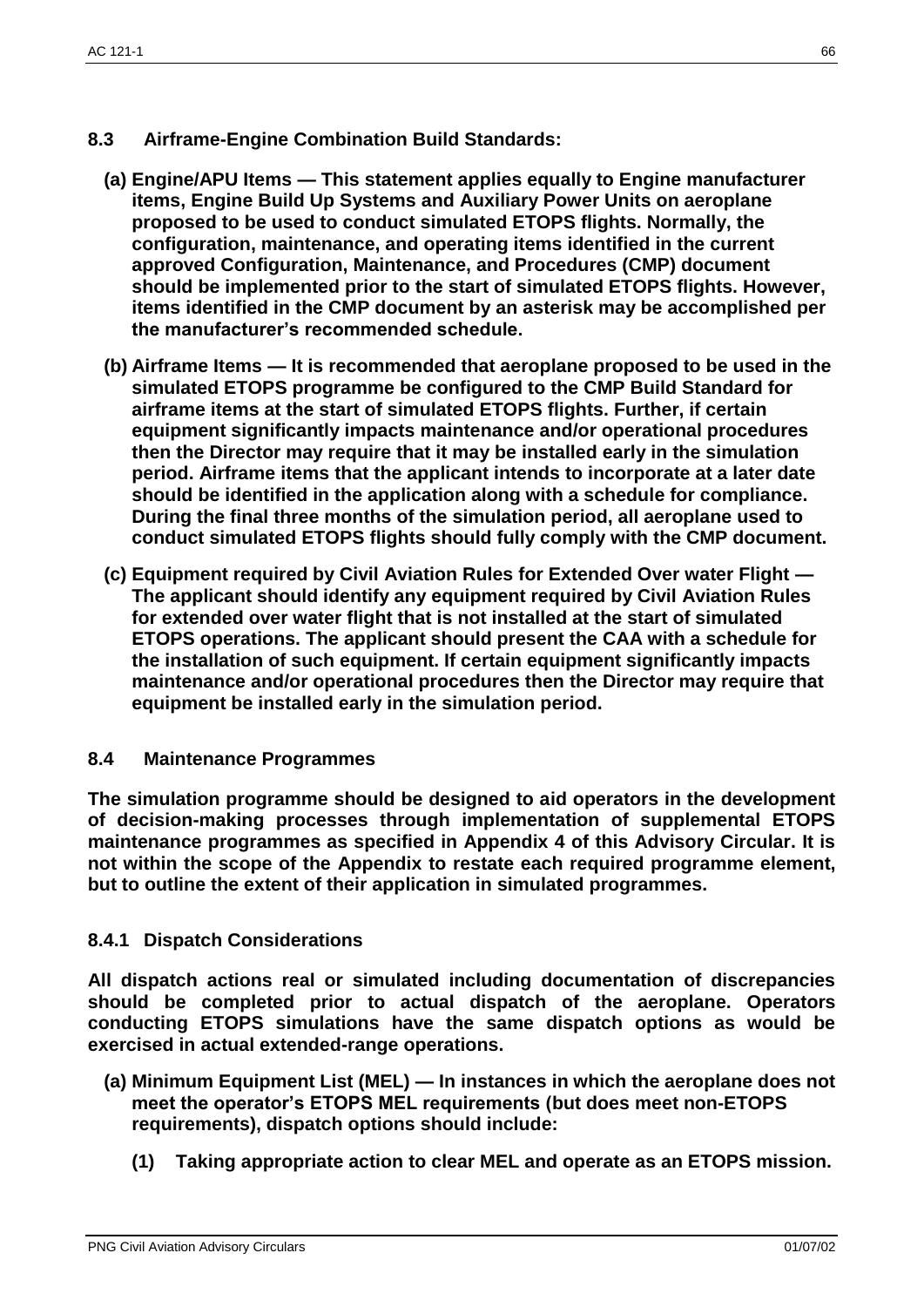- **(2) Substitute an ETOPS aeroplane and operate as an ETOPS mission.**
- **(3) Operate the flight as a non-ETOPS mission.**
- **(b) Domestic Verification Flights — Instances in which the operator's programme prescribes a domestic verification flight prior to ETOPS, dispatch options could include:**
	- **(1) Substitute an ETOPS aeroplane and operate as an ETOPS mission.**
	- **(2) Operate the flight as a non-ETOPS mission.**
	- **(3) Perform the verification flight in accordance with the approved CAA procedure and operate as an ETOPS mission.**

# **8.4.2 ETOPS Destination Reliability Requirements**

**The excessive use of the option to operate as a non-ETOPS mission is not desirable in that it indicates a lack of commitment to the ETOPS programme. Therefore, during the period of simulation, ETOPS destination reliability should remain at 98% or higher. The ground rules for destination reliability requirements are as follows:**

- **(a) An ETOPS flight is considered reliable if it arrives at its planned destination within 6 hours of its planned arrival time.**
- **(b) If an ETOPS flight does not arrive at its intended destination within 6 hours of its planned arrival time due to factors unrelated to the operators maintenance or operations programmes, then the flight may be counted as reliable. Passenger medical emergencies, air traffic flow control and flights rescheduled for passenger load considerations are examples of flights that would not be counted against the operator.**
- **(c) Flights that are conducted under the non-ETOPS MEL are not considered as reliable for the destination reliability calculation.**
- **(d) Any ETOPS designated flight that is unreliable under the criteria specified above should be reported to the CAA within 72 hours of the event. The report should include:**
	- **(1) If maintenance-related, a description of the discrepancy or malfunction that caused the flight to be unreliable including operating under a non-ETOPS MEL.**
	- **(2) If operations-related, a description of the operational problem which caused the flight to be unreliable.**
	- **(3) Chronology of the problem beginning with the first notification to maintenance or operations personnel up to the time of flight termination or cancellation.**
	- **(4) The actions that followed initial notification of the problem.**
	- **(5) Logistical aspects surrounding the availability of repair parts and/or required maintenance equipment at the station where the problem**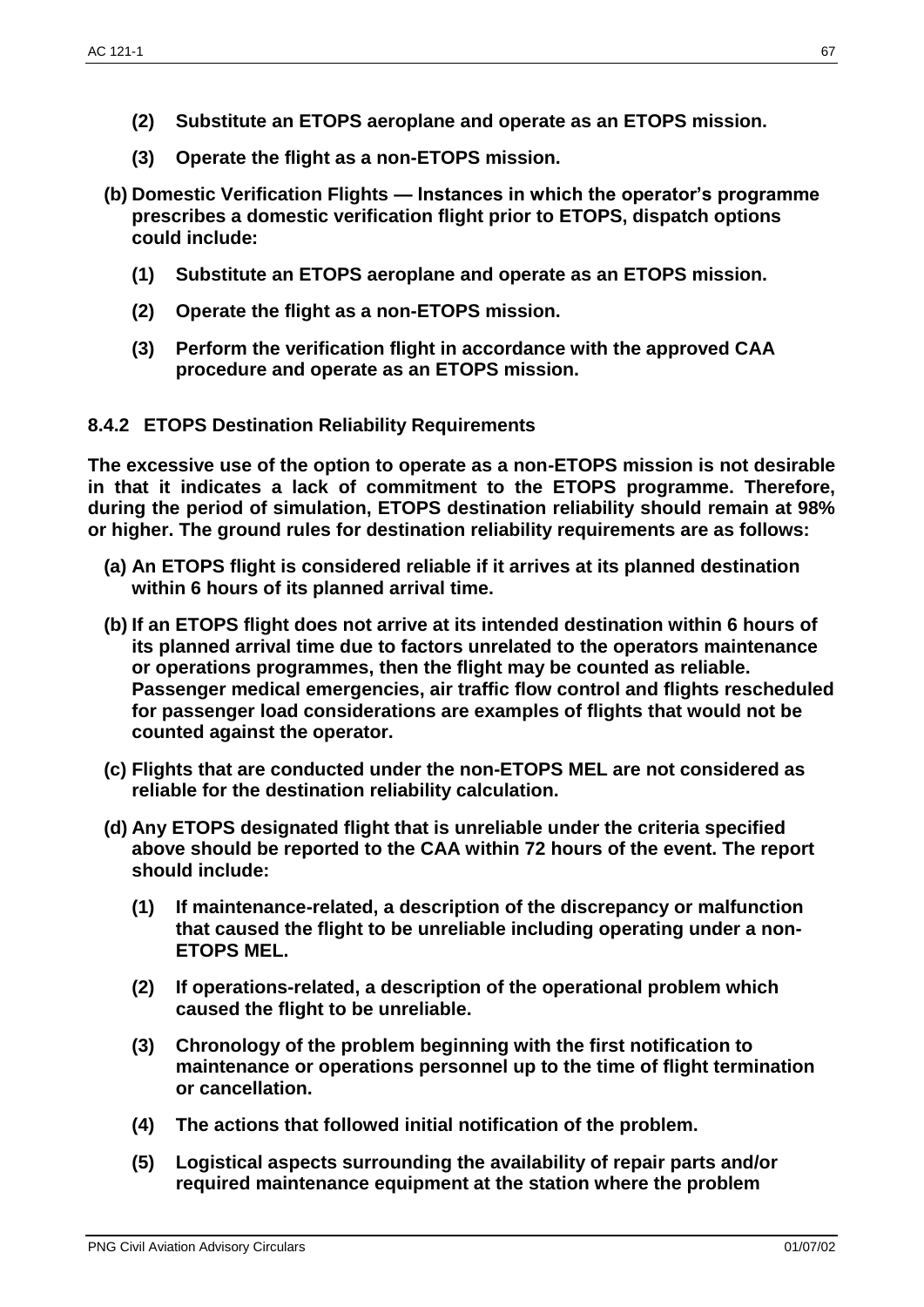**occurred.**

- **(6) Any other information that may be deemed pertinent to the factors that caused the flight to be unreliable.**
- **(e) The operator should compile destination reliability data and report to the Director each month starting from commencement of ETOPS simulation. This report should include:**
	- **(1) Number of flights scheduled during the period and total number scheduled since start of ETOPS simulation.**
	- **(2) Number of flights considered reliable and unreliable during the period and since start of ETOPS simulation.**
	- **(3) Percentage of flights considered reliable during the period and since the start of ETOPS simulation.**
	- **(4) In-service experience data to include in-flight shutdown (IFSD) rates, (3 month, 6-month, 12-month rolling average, as agreed to by the Director), unscheduled engine removals and rates, delays and cancellations, airframe-engine hours and cycles, record of APU start and run reliability, and any other significant operator events required to be reported under the maintenance reliability programme identified in Appendix 4. Data such as IFSD rates and events for portions of the applicant's aeroplane-engine combination fleet that are not intended to be utilized in the ETOPS simulation also be reported.**
- **8.5 Operations Programmes:**

# **8.5.1 Training**

**Flight crew and dispatchers who participate in the simulation should have received ETOPS and international training prior to participation in the simulation.**

# **8.5.2 Operations**

**Flights should be planned, dispatched and flown in accordance with this Advisory Circular. All dispatch actions real or simulated including documentation of discrepancies should be completed prior to actual dispatch of the aeroplane. (See paragraph 8.4.2). Flight crew and flight operations dispatchers should evaluate:**

- **(a) Critical fuel reserves — Flight crews and dispatchers should evaluate critical fuel requirements during ETOPS-simulated flights.**
- **(b) En route alternate suitability.**
- **(c) Computer flight plans including diversion data such as Equal Time Points, critical fuel requirements, heading information.**
- **(d) Minimum Equipment List (MEL) items.**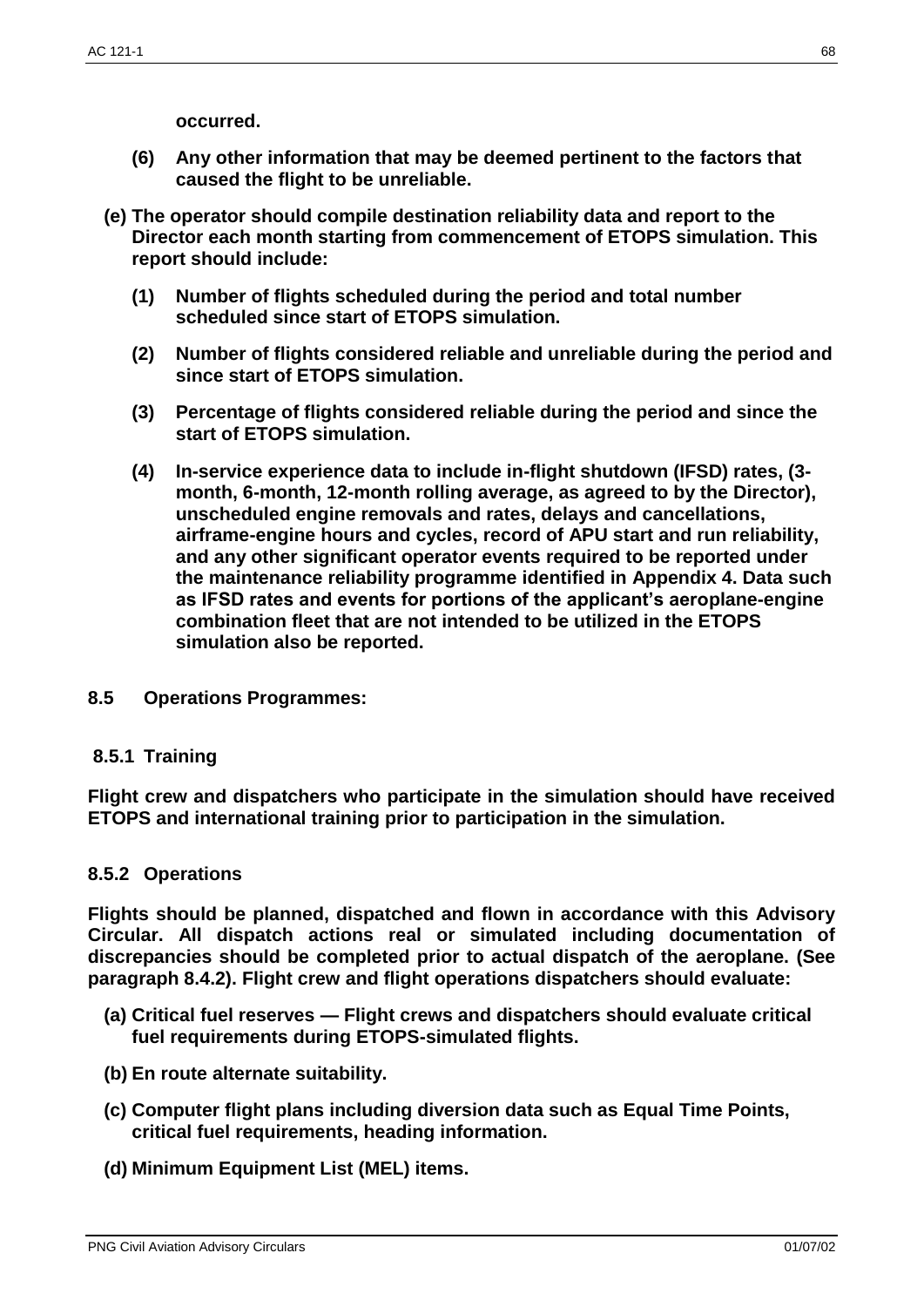- **(e) Plotting charts — These should be annotated during flight planning as they would for an actual flight. En route plots should be made as prescribed in the FAA AC 90-79 Recommended Practices and Procedures for the use of Electronic Long-Range Navigation Equipment.**
- **(f) Communications — HF communication should be exercised to familiarize crews with its operational characteristics.**
- **(g) Technical assistance — Exercises should be conducted on selected flights to evaluate the availability and quality of assistance from maintenance technical centres.**

# **8.6 CAA Involvement**

**A number of operations should be witnessed by CAA personnel. Simulated malfunctions and contingencies should be given to determine the operator's capability to respond correctly and expeditiously.**

- **9 Concepts for Demonstration**
- **9.0 Purpose of demonstration phase**

**The purpose of the demonstration phase shall be to gain experience and to validate effectiveness consistent with the highest level of safety over actual 180-minute routes.**

**Flights conducted during the demonstration phase should be conducted utilizing applicable criteria of the Civil Aviation Rules and this Advisory Circular for airframeengine configuration, maintenance, dispatch and flight crew programmes.**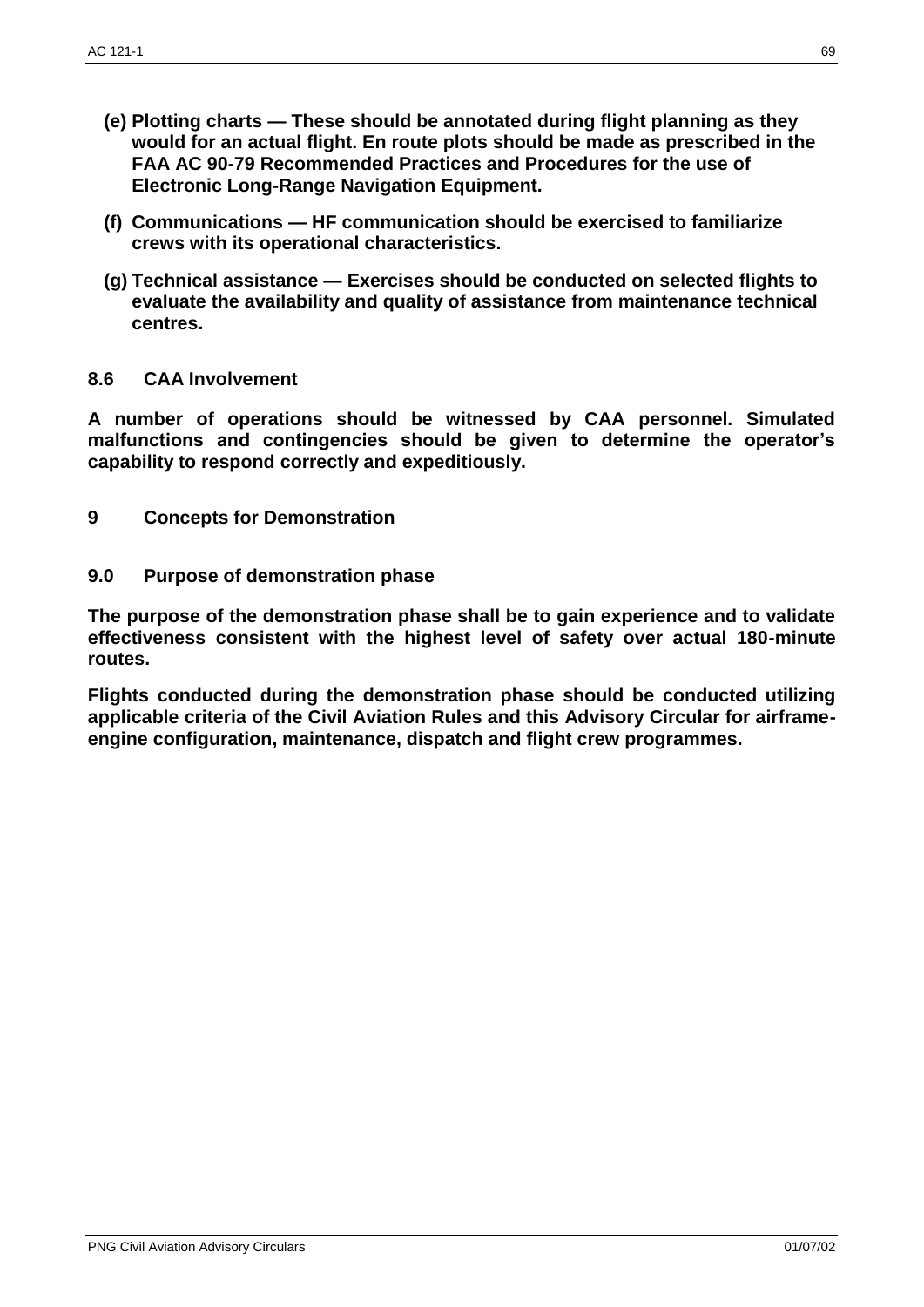# **9.1 Area of Operation**

**The demonstration flights should be conducted over intended routes. Exact tracks, points of entry, diversion airports and support facilities at origins and destinations should be established as if 180-minute authority were actually being exercised in regularly scheduled service.**

# **9.2 Sample Size and Timing**

**Twelve (one-way) demonstration flights should be flown in the planned actual area of operations. The number of demonstration flights may be increased or decreased by the Director on a case-by-case basis based on the factors identified in paragraph 8.2.(a) through 8.2.(e). The initial flight should be flown approximately 90 days prior to the date of final application. The purpose of these flights will be to demonstrate proof of concept in the exercise of all operational and maintenance factors. Results of these flights will be used to modify programme elements to assure that subsequent flights fully conform to desired profiles.**

#### **9.3 Maintenance Programmes**

**All aircraft flying in the demonstration flights shall comply to configuration requirements as established in the configuration, maintenance and procedures (CMP) Document and applicable Civil Aviation Rules. Similarly, all training, dispatch, maintenance, and maintainability/reliability standards criteria shall be in full conformance with this Advisory Circular.**

#### **9.4 Configuration Compliance**

**All aeroplanes flying in the demonstration flights shall comply to configuration requirements as established in the CMP Document and applicable Title 14 Code of Federal Regulations (14 CFR) or acceptable equivalent document. Similarly, all training, dispatch, maintenance, and maintainability/reliability standards criteria shall be in full conformance with this AC.**

**Configuration delays — Should a delay occur in the configuration of the operator's aeroplane (for example, due to part availability) the operator should continue to conduct the simulation programme until it is prepared to conduct demonstration flights.**

# **9.5 Flight Profiles**

**Demonstration flight segments should be integrated into the carrier's operational schedule and submitted in advance to the CAA. All flights will conform to the carrier's operations specifications and 180-minute ETOPS criteria.**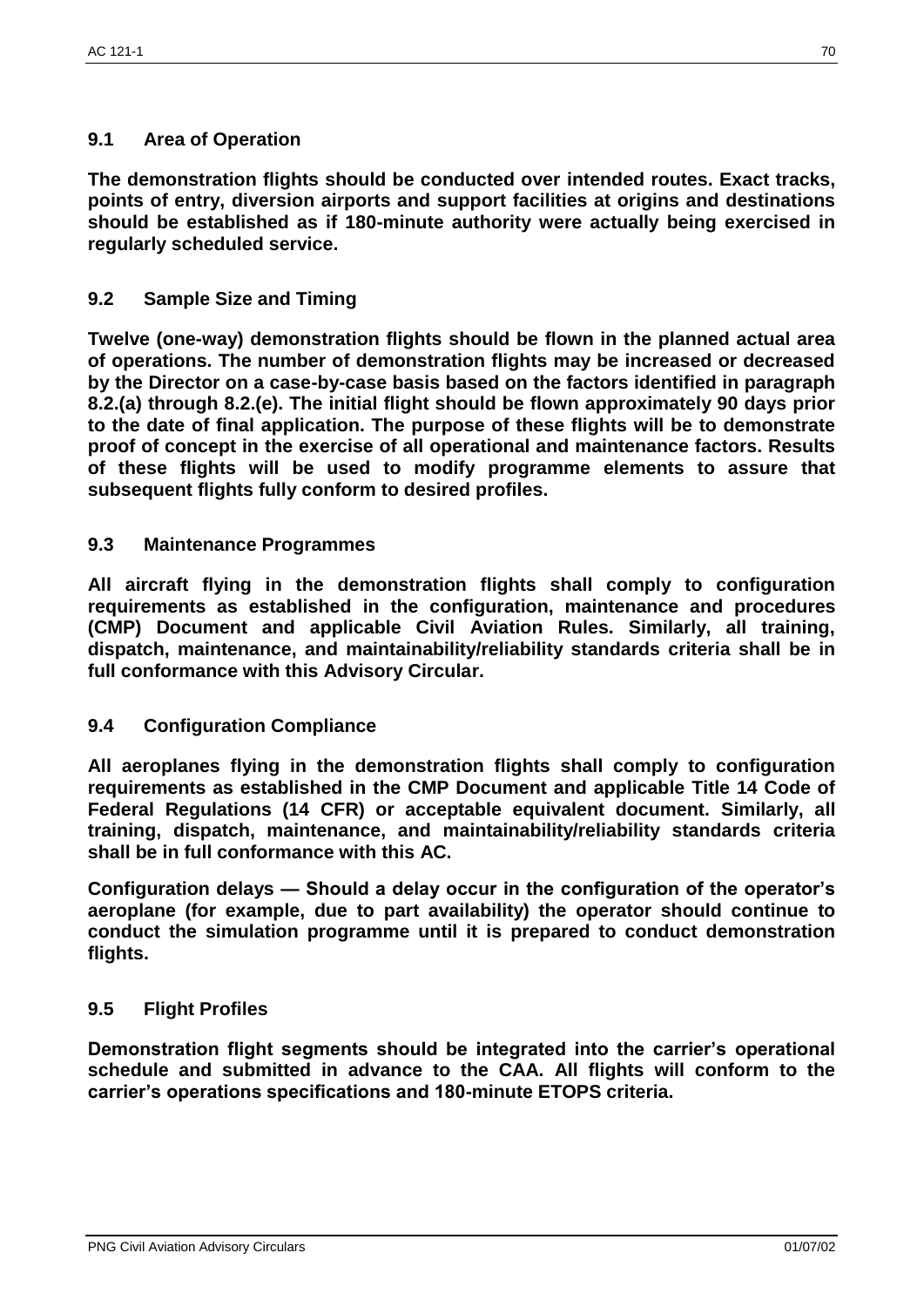# **9.6 Diversion Exercises**

**During the course of the demonstration flights, ETOPS diversion exercises should be conducted in accordance with the established ground rules, at a frequency and extent to be determined by the CAA. The demonstration diversions shall be consistent with the guidelines established by the CAA for 180-minute ETOPS validation flights. Diversion exercises should not impact the applicant's destination reliability record or required number of simulation/demonstration flights.**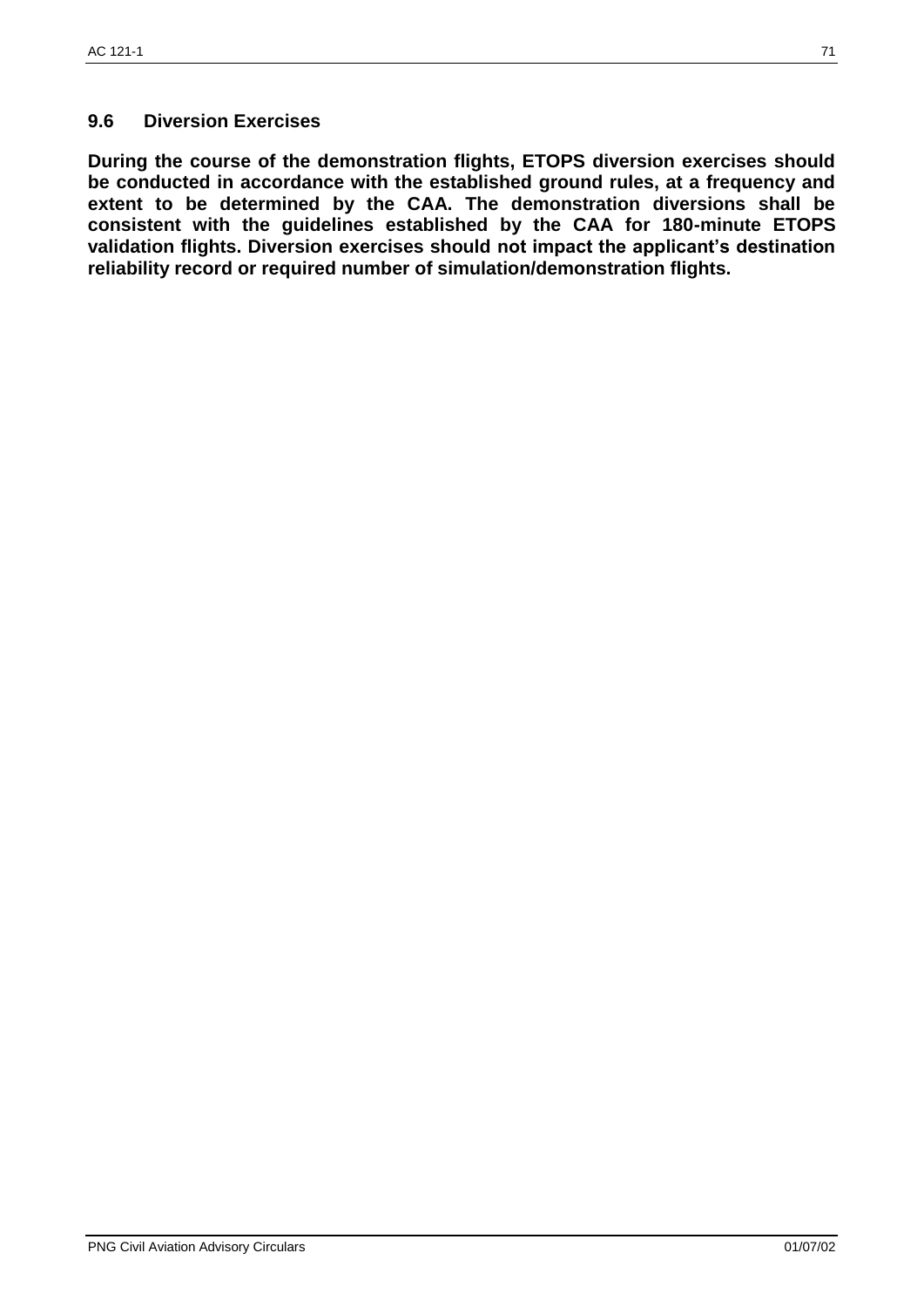# **9.7 Validation Flight Credit**

**At the discretion of the CAA, the final flight or flights conducted during the demonstration phase may be planned and conducted as the CAA-required ETOPS validation flight(s). This flight or flights should be coordinated between the CAA and the operator well in advance.**

**This provision does not alter the requirement to conduct simulation/demonstration for 12-consecutive months and approximately 1,000 flights.**

**10. Concepts for paper airline evaluation** 

### **10.1 Validation of accuracy and repeatability**

**To validate the accuracy and repeatability of data sources, flight planning methodology and algorithms, and operational decision processes, a "paper airline" data assimilation and analysis will be conducted in parallel to both the simulation and demonstration phases.**

### **10.2 Area of Operation**

**The "paper airline" shall be "flown" over the exact route(s) intended for the regularly scheduled ETOPS flights.**

## **10.3 Sample Size and Timing**

**A minimum of one flight per business day, per intended segment, will be planned. "Business day" is described as the period in which normal duties permit data retrieval and analysis. Where the frequency is less than daily, the "paper" scenario will still maintain a minimum analysis volume of at least 5 flights per week.**

#### **10.4 Maintenance Programme**

**Although maintenance activity simulation cannot be accommodated in a quantitative analysis scenario of this type, it is recommended that maintenance alert and MEL notification mechanisms be regularly exercised and displayed in conjunction with flight planning releases.**

#### **10.5 Configuration Compliance**

**Not applicable, but it should be assumed that the "paper" aeroplane in the planning data base for the daily analyses is fully conformed to CMP and ETOPS MEL requirements.**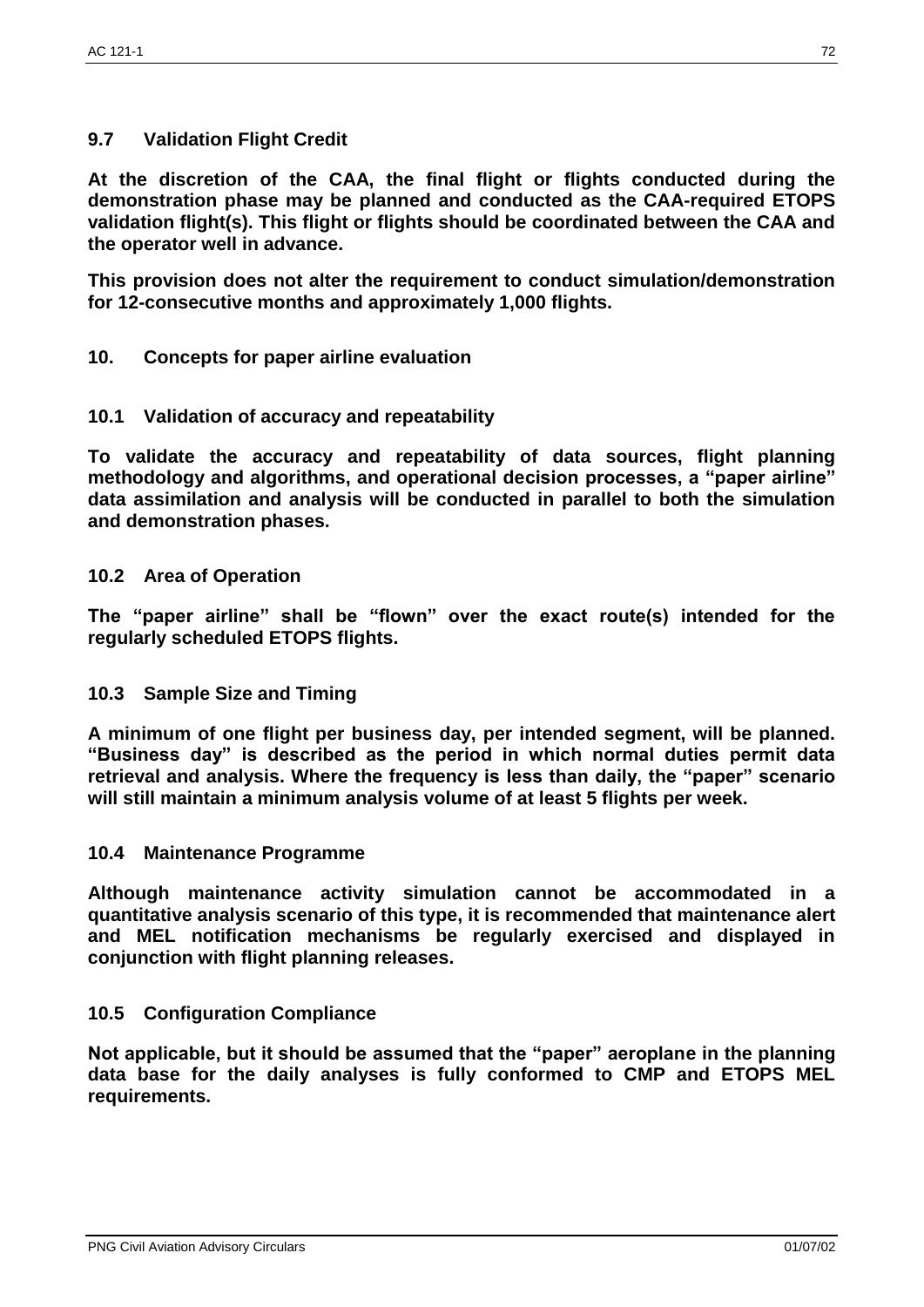# **10.6 Paper Flight Analysis**

**For each paper flight, planned versus actual weather and facility status should be analysed. Items to be analysed should include:**

- **(a) Actual versus forecast en route ETOPS alternate, destination, and terminal alternate weather (ceiling, visibility, crosswind component, icing, runway).**
- **(b) Actual versus forecast en route weather.**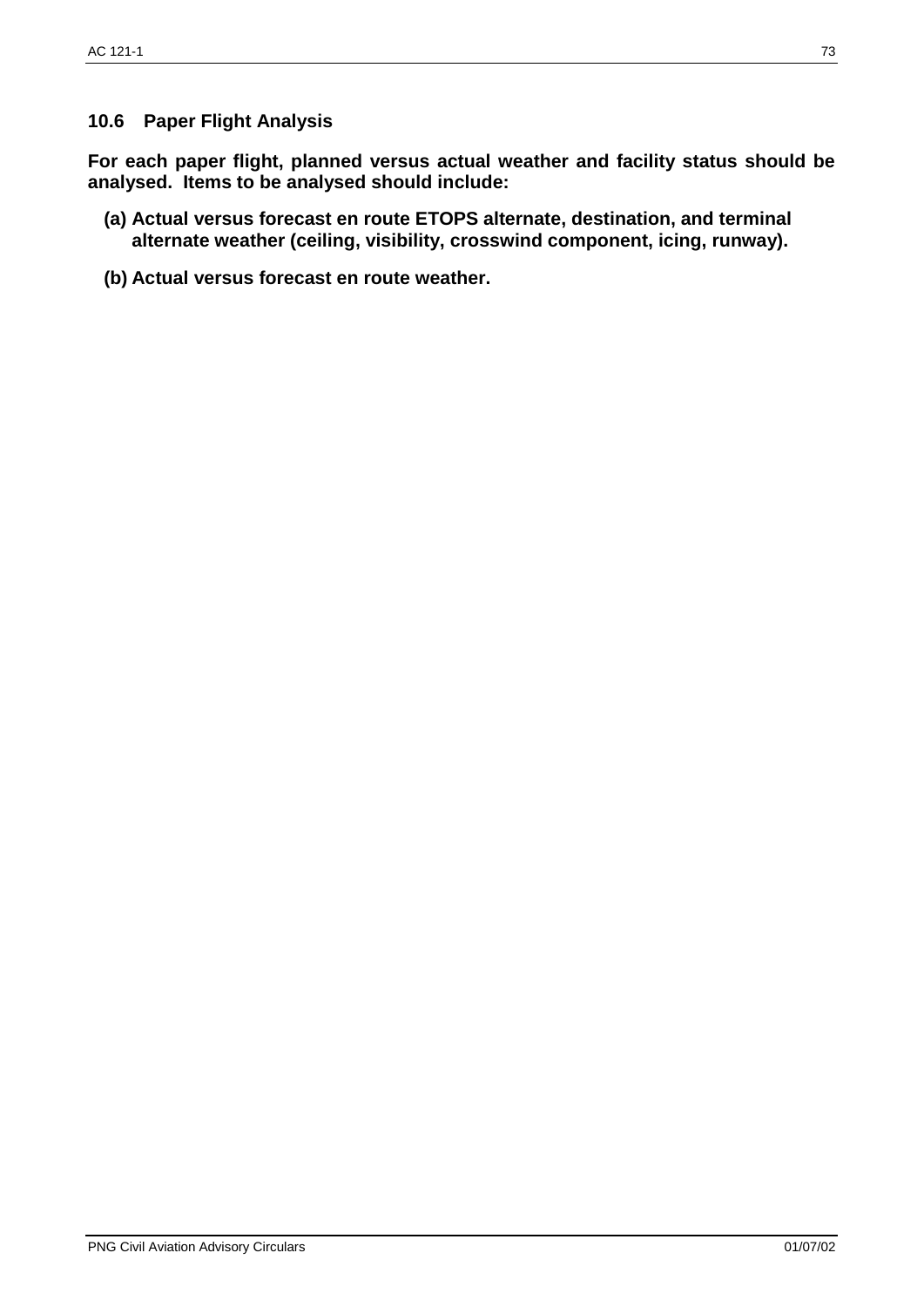- **(c) Actual versus forecast condition of navigation, communication and airport facilities for en route, alternate, and terminal phase of flight.**
- **(d) Analysis of planned versus actual en route wind and the resultant variation in planned fuel burn off to determine impact on the critical fuel scenario.**

# **10.7 Presentation of Results**

**During the course of the domestic simulation phase, results from the ongoing daily "paper airline" analyses will be made available for CAA review and comment. Summary reports will be prepared and forwarded monthly to the Director, including revised programmes or strategies developed as a result of conclusions derived from the parallel analyses.**

**11 Application for 180-Minute Authority**

**An application for 180-minute ETOPS authority should be submitted to the Director in accordance with paragraph 7.1 – Requesting Approval – of this Advisory Circular at least 90 days prior to the proposed start of 180-minute ETOPS validation flight or flights. The content of the application should be coordinated with the CAA prior to submittal. Generally, the application should contain any in-service experience data or information on 180-minute ETOPS maintenance and/or operation programmes not previously submitted for evaluation or changed since original submittal. In cases where substantial changes have occurred over the course of simulation, the Director may request a complete ETOPS application.**

## **12 ETOPS Validation Flight**

**A CAA-witnessed ETOPS validation flight or flights will be conducted in accordance with paragraph 7.8 and 7.9 of this Advisory Circular. The flight(s) may be scheduled following CAA review and approval of the operator's 180-minute ETOPS application. (See Paragraph 9.7 Validation Flight Credit for guidance on conducting validation flight or flights during the demonstration phase).**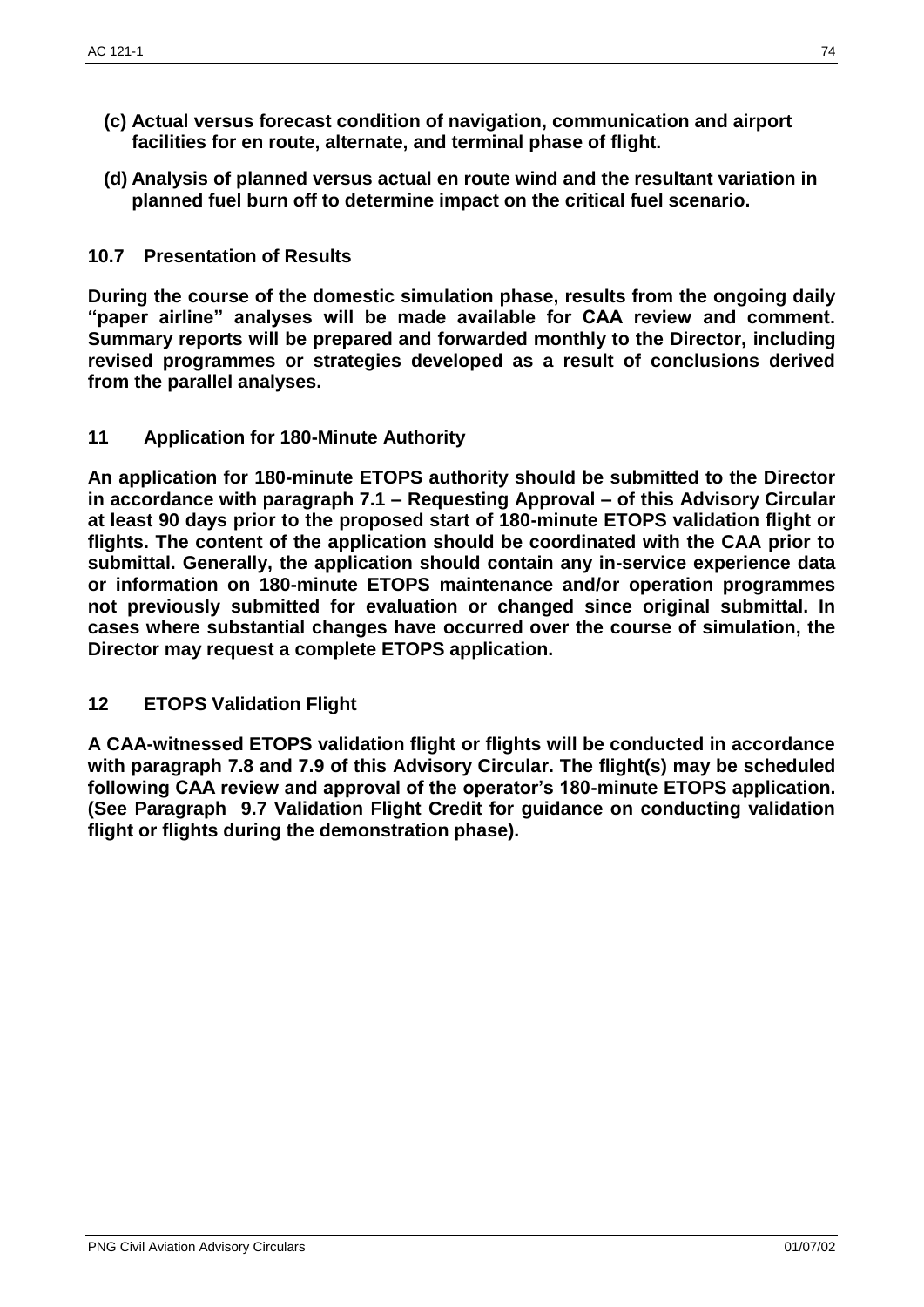**Appendix 7 — Reduction of operator's in-service experience requirement prior to the granting of ETOPS operational approval**

**(Accelerated ETOPS operational approval )**

## **1 General**

**(a) Paragraph 6.2 of this Advisory Circular in essence states the following:**

- **(1) In-service experience guidelines may be reduced or increased following review and concurrence on a case-by-case basis by the Director.**
- **(2) Any reduction will be based on evaluation of the operators ability and competence to achieve the necessary reliability for the particular airframeengine combination in extended-range operations.**
- **(3) For example, a reduction in in-service experience may be considered for an operator who can show extensive in-service experience with a related engine on another aeroplane which has achieved acceptable reliability.**
- **(4) The substitution of in-service experience which is equivalent to the actual conduct of 120-minute ETOPS operations will also be established by the Director on a case by case basis.**
- **(b) The purpose of this Appendix is to establish the factors that the Director, may consider in exercising the authority to allow reduction or substitution of operators in-service experience requirement in granting ETOPS Operational Approval.**
- **(c) Paragraph 4 of this Advisory Circular states that – " the concepts for evaluating extended-range operations with two-engine aeroplanes ensure that two-engine aeroplanes are consistent with the level of safety required for current extended-range operations with three and four-engine turbine-powered aircraft without unnecessarily restricting operation."**
- **(d) The excellent propulsion related safety record of two-engine aeroplanes has not only been maintained, but potentially enhanced by the process related provisions associated with ETOPS Type Design and Operational Approvals. Further, currently available data shows that the process related benefits are achievable without extensive in-service experience. Therefore, reduction or elimination of in-service experience requirements may be possible when the operator shows to the CAA that adequate and validated ETOPS processes are in place.**
- **(e) The Accelerated ETOPS Operational Approval Programme with reduced inservice experience does not imply that any reduction of existing levels of safety should be tolerated but rather acknowledges that an operator may be able to satisfy the objectives of this Advisory Circular by a variety of means of demonstrating that operator's capability.**
- **(f) This Appendix describes the means by which an operator may initiate ETOPS operations when the operator establishes the processes necessary for**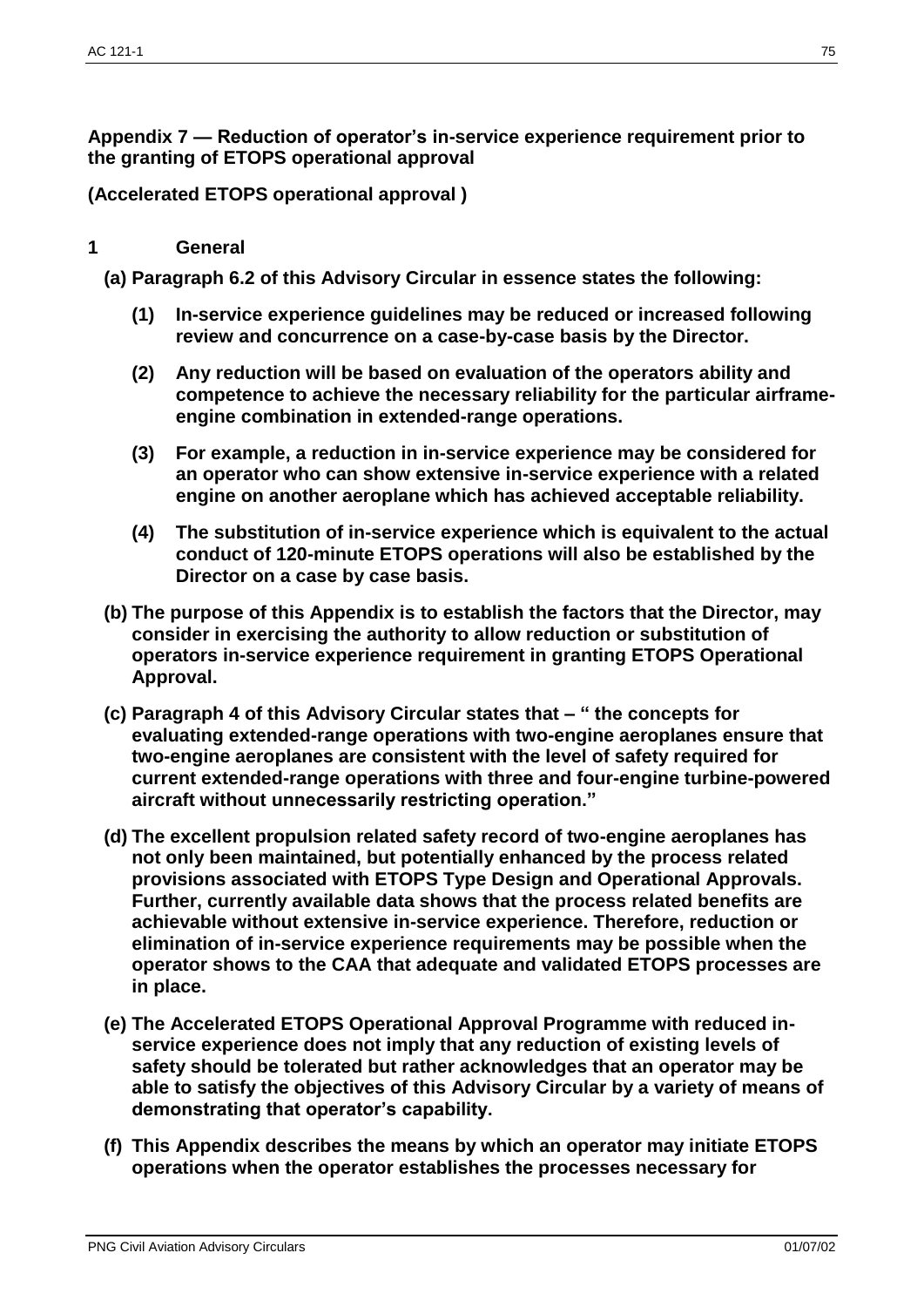**successful and reliable ETOPS operations are in place. This may be achieved by thorough documentation of processes, demonstration on another aeroplane/validation (as described in paragraph 7 of this Appendix) or a combination of these processes.**

### **2 Background**

- **(a) When FAA AC 120-42 was first released in 1985, ETOPS was a new concept requiring extensive in-service verification of capability to assure the concept was a logical approach. At that time, the FAA recognized that reduction in the in-service experience requirements or substitution of in-service experience, on another aeroplane, would be possible.**
- **(b) The ETOPS concept has been successfully applied over a number of years and ETOPS is now widely employed and is well established. The number of ETOPS operators has increased dramatically; and in the North Atlantic, U.S. airlines have more twin operations than the number of operations accomplished by three and four-engine aeroplanes.**
- **(c) The basic ETOPS AC stipulates that an operator must generally operate an airframe-engine combination for one year, before being eligible for 120-minute ETOPS; and another one year, at 120-minute ETOPS, before being granted 180 minute ETOPS approval. For example, an operator who currently has 180 minute ETOPS approval on one type of airframe-engine or who is currently operating that route with an older generation three- or four-engine aeroplane was required to wait for up to two years for such an approval. Such a requirement could create undue economic and operational burdens on operators. On the other hand, data indicates that compliance with the alternative processes of this Appendix will provide for successful ETOPS operation at earlier than the standard time established in the basic Advisory Circular.**
- **(d) ETOPS operational data indicates that twin-engine aeroplanes have maintained a high degree of reliability due to implementation of specific maintenance, engineering ,and flight operation process-related requirements. Compliance with ETOPS processes is crucial in assuring high levels of reliability of twin engine aeroplanes. Data also indicates that previous experience with an airframe-engine combination prior to operating ETOPS, does not necessarily make a significant difference in the safety of such operations. Commitment to reliable ETOPS processes has been found to be a much more significant factor; such commitment, by operators, has, from the outset, resulted in operation of twin-engine aeroplanes at a mature level of reliability.**
- **(e) ETOPS experience of the past decade clearly demonstrates that a firm commitment by the operator to establish proven ETOPS processes prior to the start of actual ETOPS and dedication to that commitment throughout the life of the programme is paramount to safe and reliable ETOPS operations.**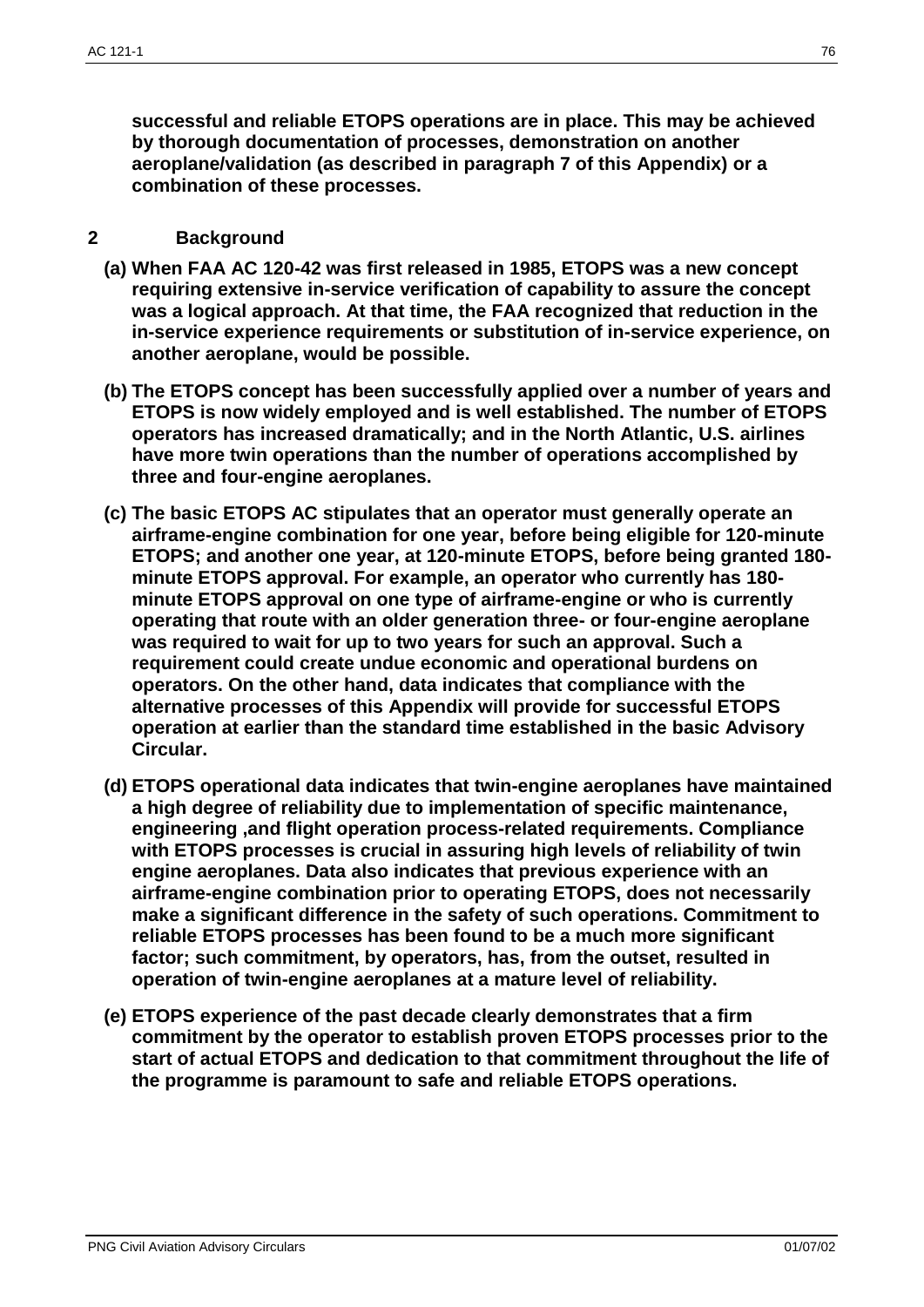## **3 Process Definitions**

#### *3.1 Process*

**A process is a series of steps or activities that are accomplished, in a consistent manner, to assure that a desired result is attained on an ongoing basis. Paragraph 4 documents ETOPS processes that should be in place to ensure a successful Accelerated ETOPS programme.**

## *3.2 Proven Process*

**A process is considered to be proven when the following elements are developed and implemented:**

- **(a) Definition and documentation of process elements.**
- **(b) Definition of process related roles and responsibilities.**
- **(c) Procedure for validation of process or process elements.**
- **(1) Indications of process stability/reliability.**
- **(2) Parameters to validate process and monitor (measure) success.**
- **(3) Duration of necessary evaluation to validate process.**
- **(d) Procedure for follow-up in-service monitoring to assure process remains reliable/stable. Methods of process validation are provided in paragraph 7 of this Appendix**

#### *3.3 ETOPS Processes*

- **(a) The two-engine airframe/engine combination for which the operator is seeking Accelerated ETOPS Operational Approval must be ETOPS Type Design approved (and determined to be operating at a level of reliability as specified in Appendix 1) prior to commencing ETOPS. The operator seeking Accelerated ETOPS Operational Approval must demonstrate to the CAA that it has an ETOPS programme in place that addresses the process elements identified in this section.**
- **(b) The following are the ETOPS process elements—**
	- **(1) Aeroplane/engine compliance to Type Design Build Standard (CMP).**
	- **(2) Compliance with the Maintenance Requirements as defined in paragraph 7. of this Advisory Circular and Appendix 4 of this Advisory Circular:**
		- **(i) Fully developed Maintenance Programme. (Appendix 4, paragraph 2.2 ) which includes a tracking and control programme.)**
		- **(ii) ETOPS manual. (Appendix 4, paragraph 2.6 in place.)**
		- **(iii) A proven Oil Consumption Monitoring Programme. (Appendix 4, paragraph 2.7).**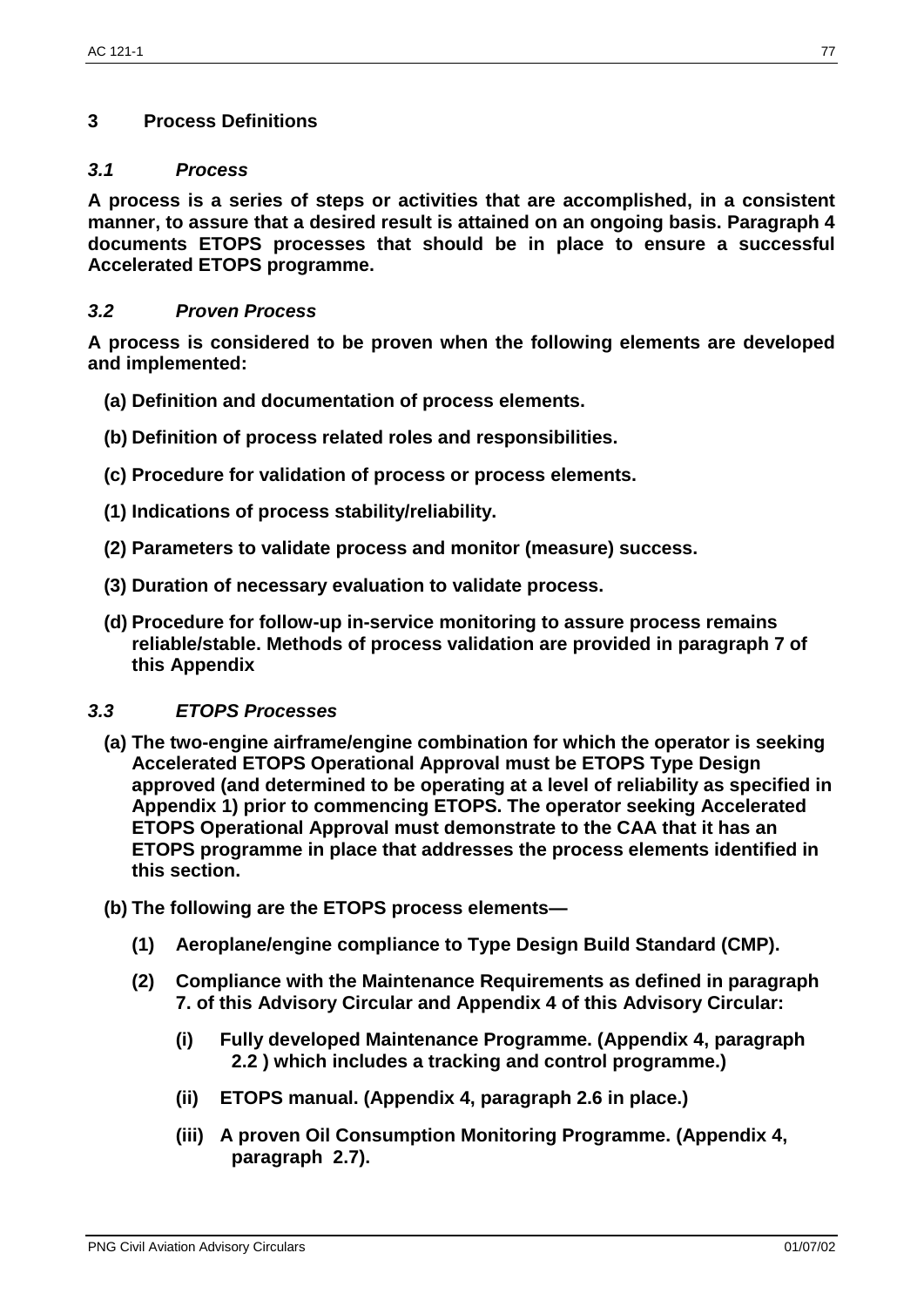- **(iv) A proven Engine Condition Monitoring and Reporting system. (Appendix 4, paragraph. 2.8).**
- **(v) A proven Plan for Resolution of Aeroplane Discrepancies. (Appendix 4, paragraph 2.9).**
- **(vi) A proven ETOPS Reliability Programme. (Appendix 4, paragraph 2.13).**
- **(vii) Propulsion system monitoring programme (Appendix 4, paragraph 2.14). in place. The operator should establish a programme that results in a high degree of confidence that the propulsion system reliability appropriate to the ETOPS diversion time would be maintained.**
- **(viii) Training and qualifications programme in place for ETOPS maintenance personnel. (Appendix 4, 2.15).**
- **(ix) Established ETOPS parts control programme Appendix 4, 2.16).**
- **(c) Compliance with the Flight Operations Programme as defined in paragraph 7 and Appendix 5 of this AC—**
	- **(1) Proven flight planning and dispatch programmes appropriate to ETOPS.**
	- **(2) Availability of meteorological information and MEL appropriate to ETOPS.**
	- **(3) Initial and recurrent training and checking programme in place for ETOPS**
	- **(4) Flight crew and dispatch personnel familiarity assured with the ETOPS routes to be flown; in particular the requirements for, and selection of, en route alternates.**

**(d) Documentation of the following elements—**

- **(1) Technology new to the operator and significant difference in primary & secondary power (engines, electrical, hydraulic and pneumatic) systems between the aeroplanes currently operated and the two-engine aeroplane for which the operator is seeking Accelerated ETOPS Operational Approval.**
- **(2) The plan to train the flight and maintenance personnel to the differences identified in subparagraph (1) above.**
- **(3) The plan to use proven manufacturer-validated Training and Maintenance and Operations Manual procedures relevant to ETOPS for the two-engine aeroplane for which the operator is seeking Accelerated ETOPS Operational Approval.**
- **(4) Changes to any previously proven validated Training, Maintenance or Operations Manual procedures described above. Depending on the nature and extent of any changes, the operator may be required to provide a plan for validating such changes.**
- **(5) The validation plan for any additional operator unique training and**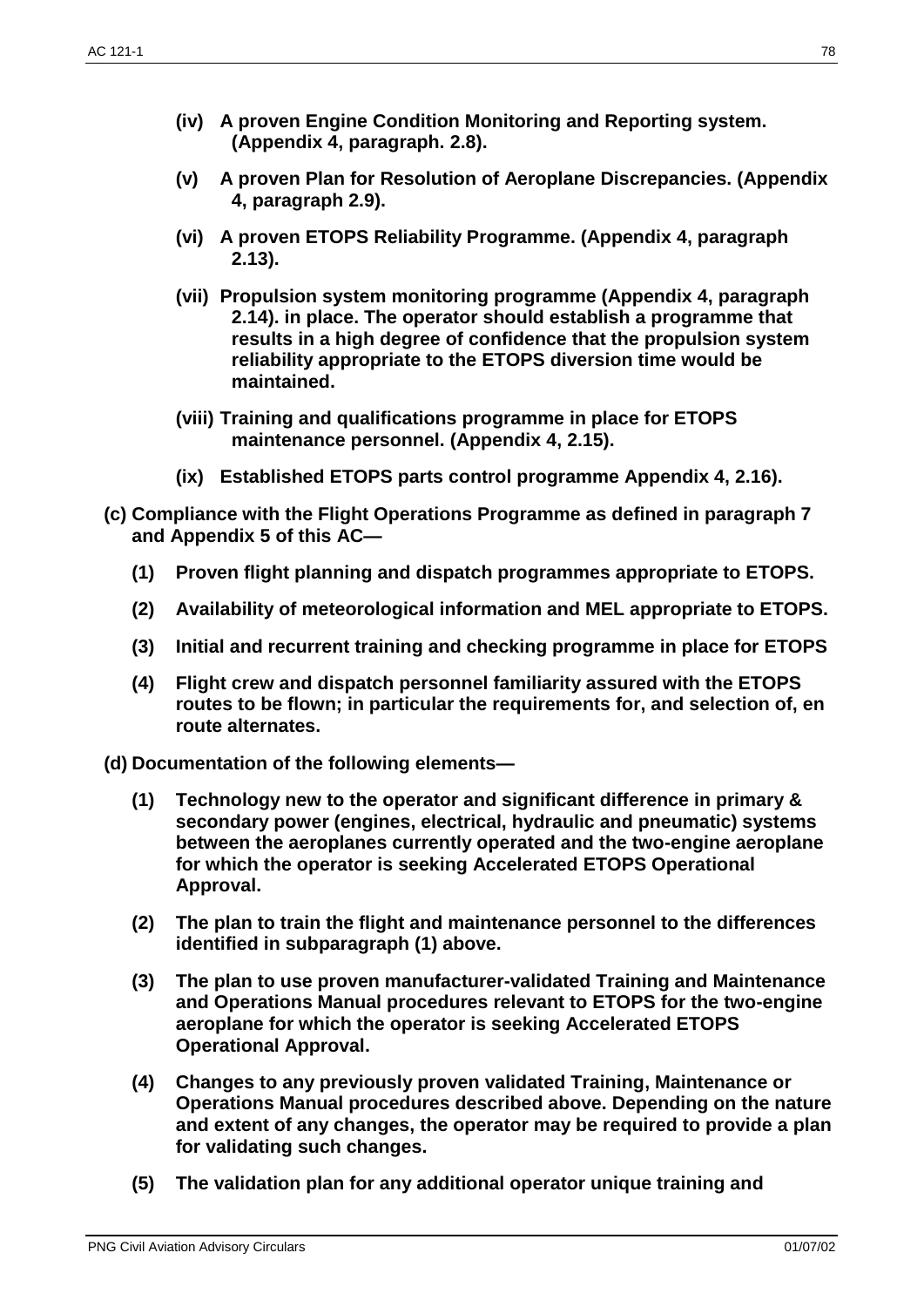**procedures relevant to ETOPS.**

- **(6) Details of any ETOPS programme support from the airframe manufacturer, engine manufacturer, other operators or any other outside person.**
- **(7) The control procedures when maintenance or flight dispatch support is provided by an outside person as described above.**
- **4 Application**

**Paragraph 7.1 of this AC requires that requests for extended-range operations be submitted at least ninety days prior to the start of extended-range operations. Normally, the operator should submit an Accelerated ETOPS Operational Approval Plan to the CAA six months before the proposed start of extended-range operations. This time will permit the CAA to review the documented plans and assure adequate ETOPS processes are in place. The operators application for Accelerated ETOPS should:**

- **(1) Define proposed routes and the ETOPS diversion time necessary to support these routes.**
- **(2) Define processes and related resources being allocated to initiate and sustain ETOPS operations in a manner that demonstrates commitment by management and all personnel involved in ETOPS maintenance and operational support.**
- **(3) Identify, where required, the plan for establishing compliance with the build standard required for Type Design Approval; e.g., CMP (Configuration, Maintenance and Procedures Document) compliance.**
- **(4) Document plan for compliance with requirements in paragraph 4.**
- **(5) Define Review Gates. A Review Gate is a milestone tracking plan to allow for the orderly tracking and documentation of specific requirements of this Appendix. Each Review Gate should be defined in terms of the tasks to be satisfactorily accomplished in order for it to be successfully passed. Items for which the CAA visibility is required or the CAA approval is sought should be included in the Review Gates. Normally, the Review Gate process will start six months before the proposed start of extendedrange operations and should continue at least until six months after the start of extended-range operations. Assure that the proven processes comply with the provisions of paragraph 3 of this Appendix.**
- **5 Operational Approvals**
	- **(a) Operational approvals that are granted with reduced in-service experience will be limited to those areas agreed on by the CAA at approval of the Accelerated ETOPS Operational Approval Plan. When an operator wishes to add new areas to the approved list, CAA approval is required.**
	- **(b) Operators will be eligible for ETOPS Operational Approval up to the Type Design Approval limit, provided the operator complies with all the**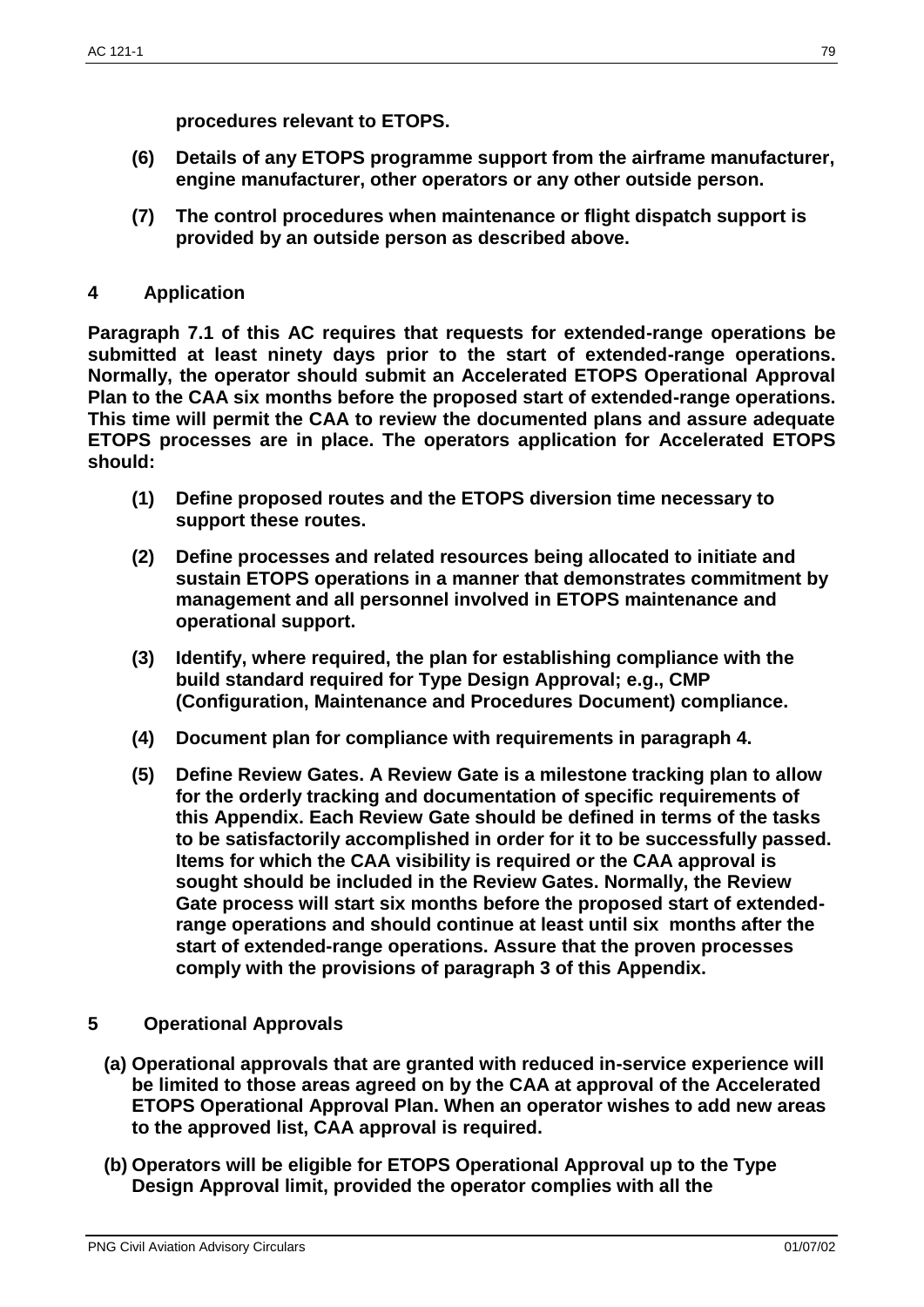**requirements in paragraph 4.**

### **6 Process Validation**

- **(a) Paragraph 4 identifies those process elements that need to be proven prior to start of Accelerated ETOPS.**
- **(b) For a process to be considered proven, the process must first be defined. Typically, this will include a flow chart showing the various elements of the process. Roles and responsibilities of the personnel who will be managing this process should be defined including any training requirement. The operator should demonstrate that the process is in place and functions as intended. The operator may accomplish this by thorough documentation and analysis, or by demonstrating on an aeroplane that the process works and consistently provides the intended results. The operator should also show that a feedback loop exists to illustrate need for revision of the process, if required, based on in-service experience.**
- **(c) Normally the choice to use, or not use, demonstration on an aeroplane as a means of validating the process should be left up to the operator. With sufficient preparation and dedication of resources such validation may not be necessary to assure processes produce acceptable results. However, in any case where the proposed plan to prove the processes is determined by the CAA to be inadequate or the plan does not produce acceptable results, validation of the process in an aeroplane will be required.**
- **(d) If an operator is currently operating ETOPS with a different airframe and/or engine combination it may be able to document that it has proven ETOPS processes in place and only minimal further validation may be necessary. It will; however, be necessary to demonstrate that means are in place to assure equivalent results will occur on the aeroplane being proposed for Accelerated ETOPS Operational Approval. The following elements which while not required, may be useful or beneficial in justifying a reduction in the validation requirements of ETOPS processes:**
	- **(1) Experience with other airframes and/or engines.**
	- **(2) Previous ETOPS experience.**
	- **(3) Experience with long range, over water operations with two, three, or four engine aeroplanes.**
	- **(4) Experience gained by flight crews, maintenance personnel, and flight dispatch personnel while working with other ETOPS-approved operators.**
- **(e) Process validation may be done in the airframe-engine combination that will be used in Accelerated ETOPS operation or in a different type aeroplane than that for which approval is being sought, including those with three or four engines.**
- **(f) A process may be validated by first demonstrating the process produces acceptable results on a different aeroplane type or airframe-engine combination. It should then be necessary to demonstrate that means are in**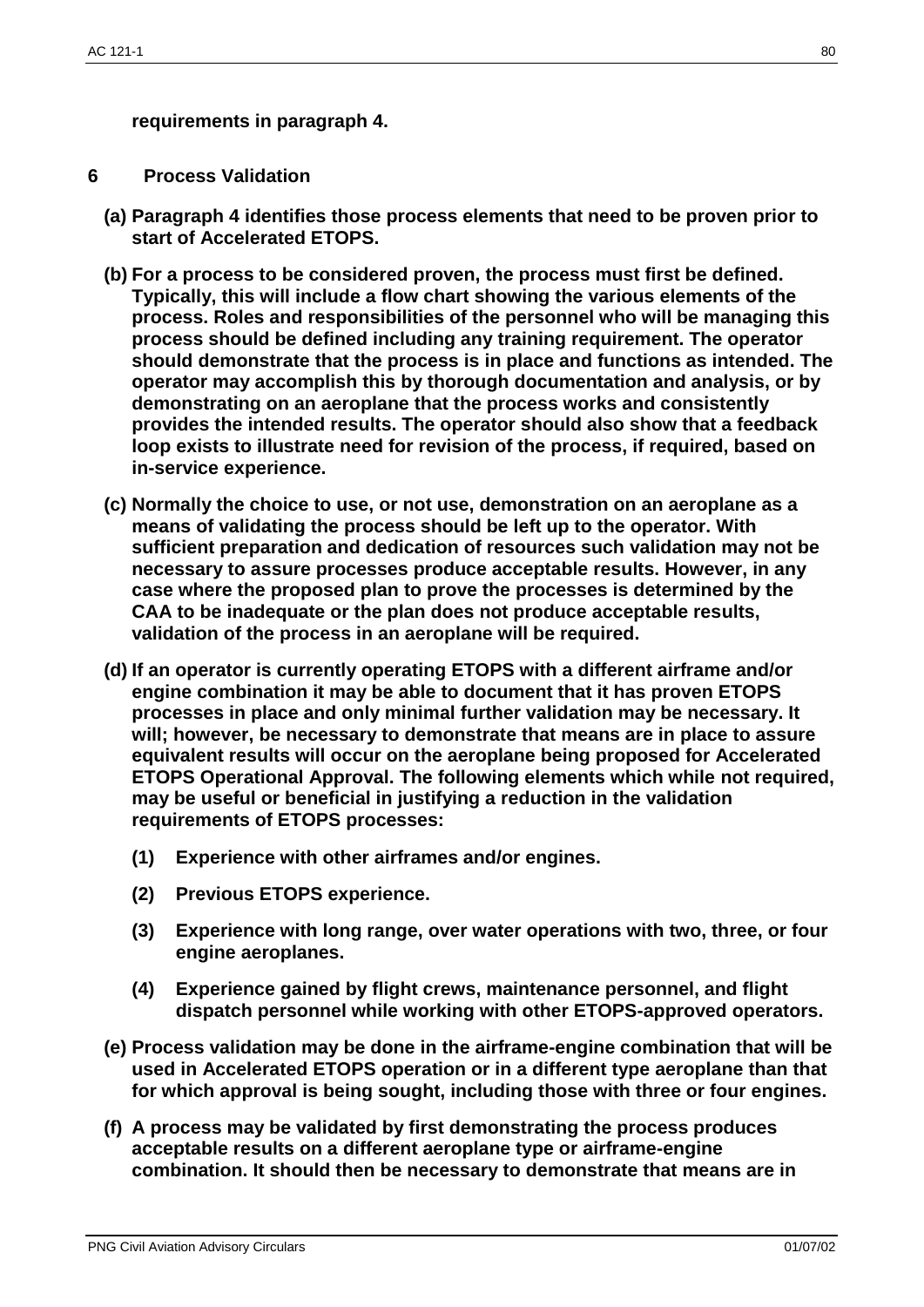**place to assure equivalent results should occur on the aeroplane being proposed for Accelerated ETOPS Operational Approval.**

- **(g) Any validation programme should address the following—**
	- **(1) The operator should show that it has considered the impact of the ETOPS validation programme with regard to safety of flight operations. The operator should state in its application any policy guidance to personnel involved in the ETOPS process validation programme. Such guidance should clearly state that ETOPS process validation exercises should not be allowed to adversely impact the safety of operations especially during periods of abnormal, emergency, or high cockpit workload operations. It should emphasize that during periods of abnormal or emergency operation or high cockpit workload ETOPS process validation exercises may be terminated.**
	- **(2) The validation scenario should be of sufficient frequency and operational exposure to validate maintenance and operational support systems not validated by other means.**
	- **(3) A means must be established to monitor and report performance with respect to accomplishment of tasks associated with ETOPS process elements. Any recommended changes to ETOPS maintenance and operational process elements should be defined.**
	- **(4) Prior to the start of the process validation programme, the following information should be submitted to the CAA—**
		- **(i) Validation periods, including start dates and proposed completion dates.**
		- **(ii) Definition of aeroplane to be used in the validation. List should include registration numbers, manufacturer and serial number and model of the airframes and engines.**
		- **(iii) Description of the areas of operation (if relevant to validation objectives) proposed for validation and actual extended-range operations.**